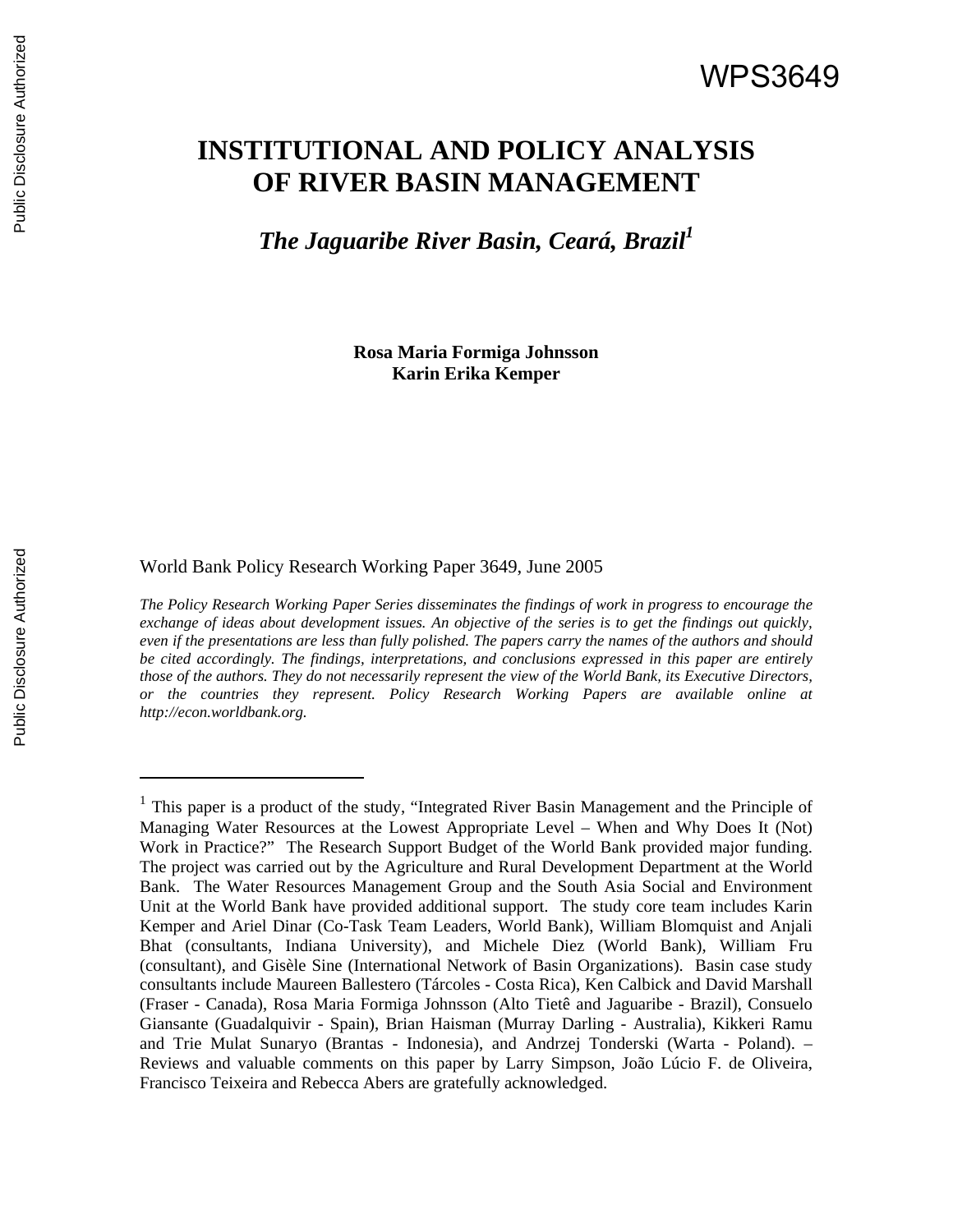# **Table of Contents**

| 8.4. CHANGES IN RIVERBASIN MANAGEMENT OUTCOMES - STRENGTHS AND WEAKNESSES OF THE         |  |
|------------------------------------------------------------------------------------------|--|
|                                                                                          |  |
| 8.5. OTHER PERSPECTIVES ON THE DECENTRALIZATION PROCESS IN THE JAGUARIBE BASIN - THE WAY |  |
|                                                                                          |  |
|                                                                                          |  |
|                                                                                          |  |
|                                                                                          |  |
|                                                                                          |  |
|                                                                                          |  |
|                                                                                          |  |
| CHARACTERISTICS OF CENTRAL GOVERNMENT/BASIN-LEVEL RELATIONSHIPS AND CAPACITIES 41        |  |
| THE INTERNAL CONFIGURATION OF BASIN-LEVEL INSTITUTIONAL ARRANGEMENTS 41                  |  |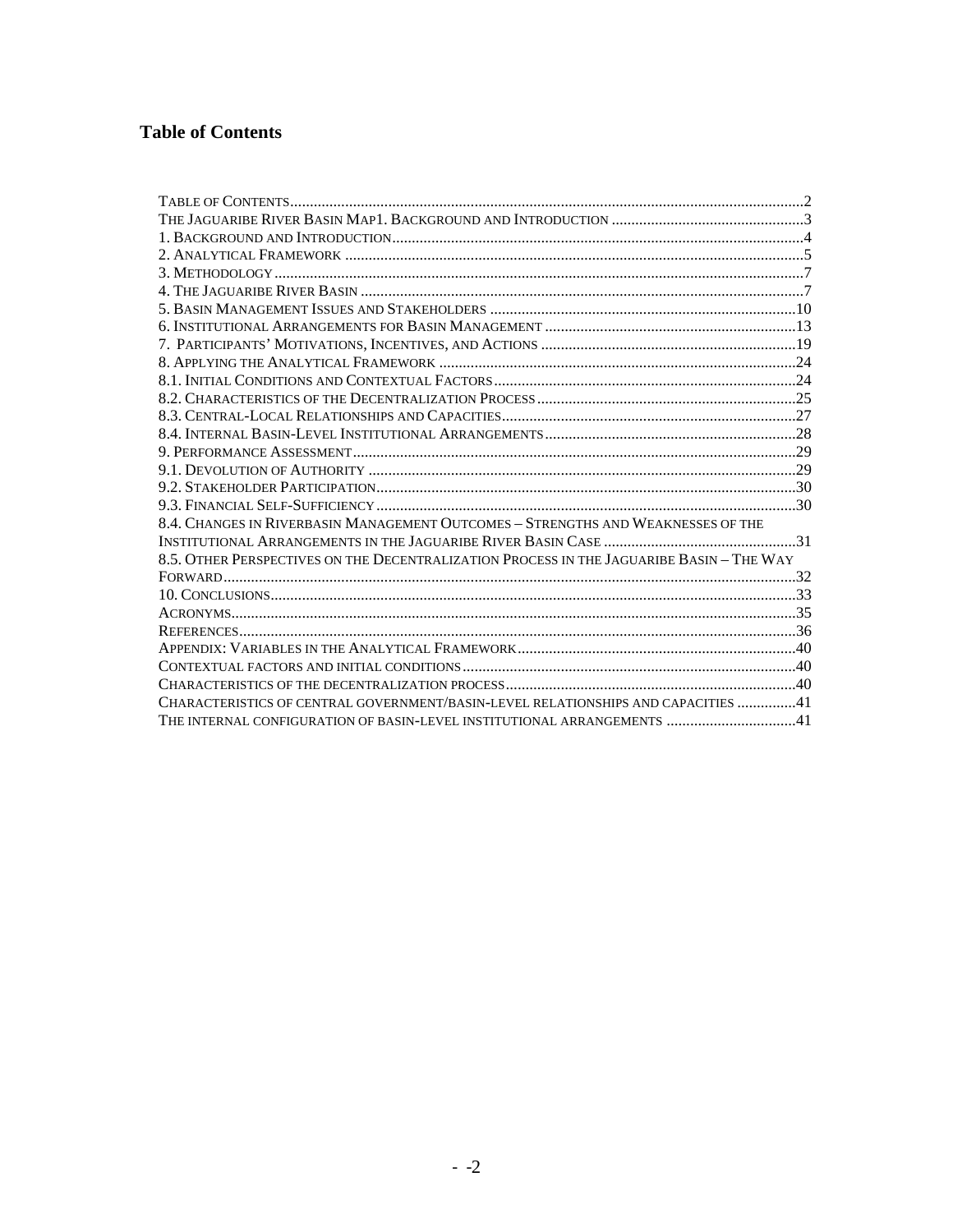

JANUARY 2005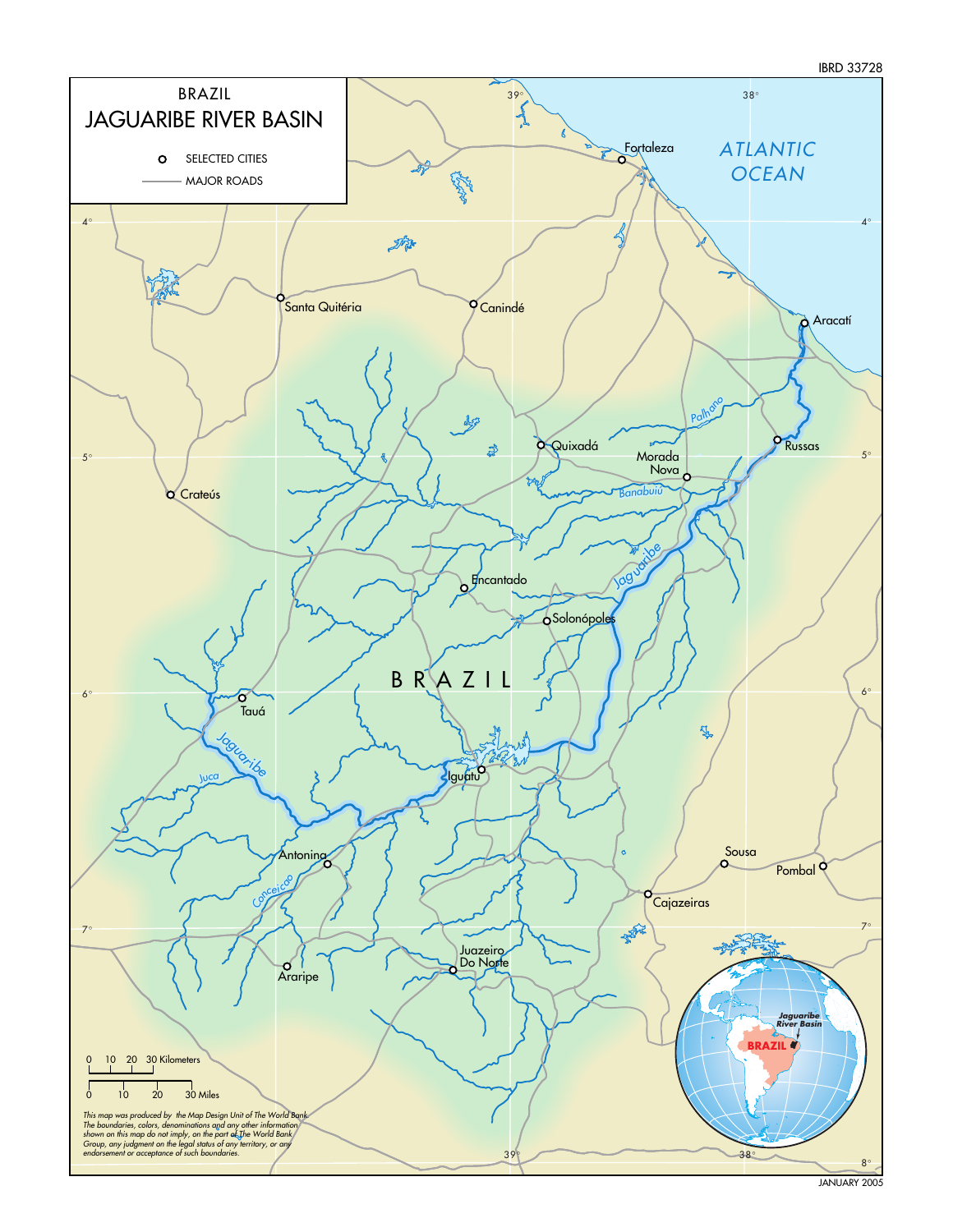#### **1. Background and Introduction**

 $\overline{a}$ 

Since the early 1990s, Brazil has been building a new water resource management system, with the river basin as the territorial unit for planning and management. New water legislation was first approved in the state of São Paulo in the early 1990s, followed by Ceará in 1992 and subsequently several other states. The National Water Law, approved in 1997, confirmed that Brazilian water management had entered a new era, embracing the main aspects of the new approach taken by the states that pioneered reform in the sector. These laws were based on a series of principles, in consonance with those recommended by major international charters such as the Dublin Statement of 1991, i.e. sectoral integration, decentralization of water management to the river basin level, the participation of stakeholders, and the concept of water as an economic good while guaranteeing priority for human consumption. With some variations, the Brazilian national and state water laws included the creation of two new river basin management institutions, largely based on the French experience: stakeholder committees and water agencies, the "executive arm" of these committees. The laws also created a new water management instrument: bulk water charges, which would give financial autonomy to the new basin institutions. The concession and control of water user rights remain under the jurisdiction of either federal or state governments, since under the Brazilian Constitution of 1988, waters that cross state or international boundaries are in federal jurisdiction, while those located entirely within the territory of a single state as well groundwater resources are in state domain<sup>2</sup>.

 One of the most advanced cases of water management reform in Brazil is occurring in the state of Ceará, in the semi-arid northeastern region of the country. Among the poorest states of the country, characterized by a patriarchal political culture and extreme socio-economic inequalities, with a state government inexperienced in water management, Ceará would not have been a likely place to expect advances in promoting decentralized stakeholder models of water management. But, based on a more centralized model of water management than that proposed by the national water law, Ceará state has involved large numbers of stakeholders in key water management questions and created a state water management agency and decentralized institutions that are impressively strong, considering the context within which they grew.

 These changes have gone furthest in the Jaguaribe River Basin, the subject of this Working Paper, which is part of an international study of experiences in decentralizing integrated water management to the lowest appropriate level*.* The larger study, supported by the World Bank, seeks to evaluate the extent to which river basin management efforts have been successful and to identify the factors that can be associated with both positive and negative outcomes. An important consideration in this context is that "the lowest appropriate level" for integrated river basin management varies between countries, states and even basins. For this reason, the methodology necessarily needs to take into account the hydrological, socio-economic, cultural and historical conditions in the case study

 $2$  One major exception is also established in the 1988 Constitution: state waters collected in or regulated by federal structures are under federal jurisdiction. This norm is especially relevant in the semi-arid Northeast, where the majority of reservoirs were built by federal agencies in charge of drought prevention policies and programs.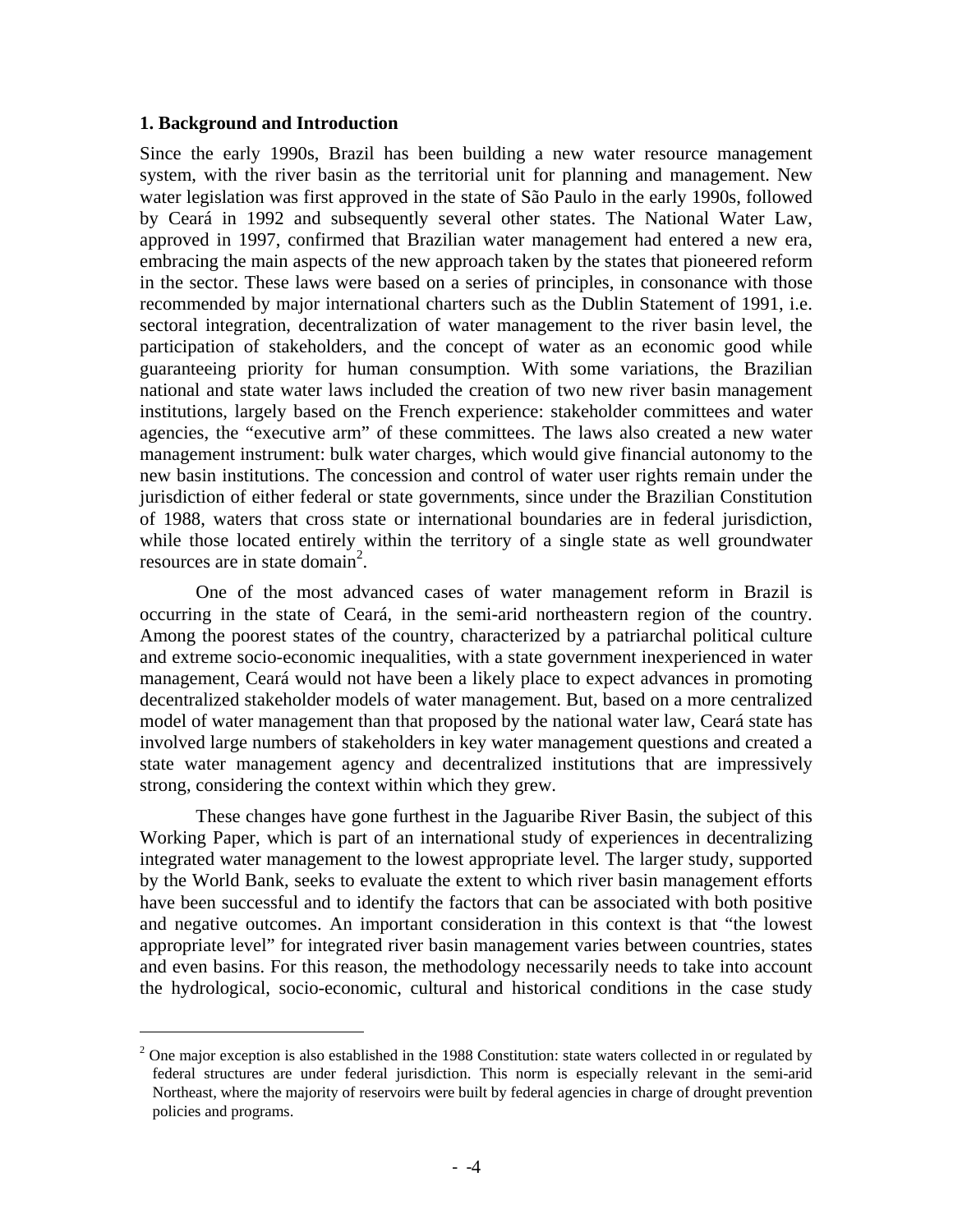areas. The present research project explores these factors both through a survey of river basin organizations throughout the world and case studies of eight river basins, namely the Murray Darling River basin in Australia, the Fraser basin in Canada, the Tárcoles basin in Costa Rica, the Brantas basin in Indonesia, the Warta basin of Poland, the Guadalquivir basin in Spain, and the Alto Tietê and Jaguaribe basins in Brazil.

 In the next two sections, the analytical framework and methodology of the study are presented. The paper then goes on to describe the physical aspects of the Jaguaribe basin, the institutional arrangements that have been created there, and the role of stakeholders in these institutions. It then further examines these changes through the lens of the analytical framework presented. This involves looking at how a series of factors affect the evolution of decentralization, such as initial conditions and context, the level of commitment to decentralization on the part of both central and local authorities, the capacities of central and local institutions, and the design of basin-level institutions. Finally, the paper will assess the performance of the decentralization process by examining three critical factors: devolution of authority, stakeholder participation and financial self-sustainability.

## **2. Analytical Framework**

This case study follows the analytical framework developed for this research project and is applied to all eight case studies. The literature on institutional analysis of natural resource management and decentralization identifies a series of political and institutional factors associated with the emergence and sustainability of stakeholder-based, decentralized arrangements (Ostrom 1990, 1992; Agrawal 2000; Alaerts 1999; Blomquist and Schlager 1999; Bromley 1999; Easter and Hearne 1993; and Wunsch 1991). The study seeks to evaluate how these factors operate in each of the empirical settings considered.

The framework explores a series of political and institutional variables.

i) Contextual factors and initial conditions. The literature on decentralized water resource management suggests that successful decentralization is at least partly associated with the social context at the time a decentralization initiative is attempted, including:

- Economic development of the nation;
- Economic development of the basin area;
- Initial distribution of resources among basin stakeholders; and
- **Class, religious, or other social/cultural distinctions among basin stakeholders.**

ii) Characteristics of the decentralization process. In countries that have attempted to decentralize water resource management to the basin level, characteristics of the decentralization process itself will affect the prospects for successful implementation. Two necessary conditions of a decentralization initiative are (a) devolution of authority and responsibility from the center, and (b) acceptance of that authority and responsibility by local or regional units. Whether (a) and (b) occur will depend in part upon why and how the decentralization takes place. Important factors include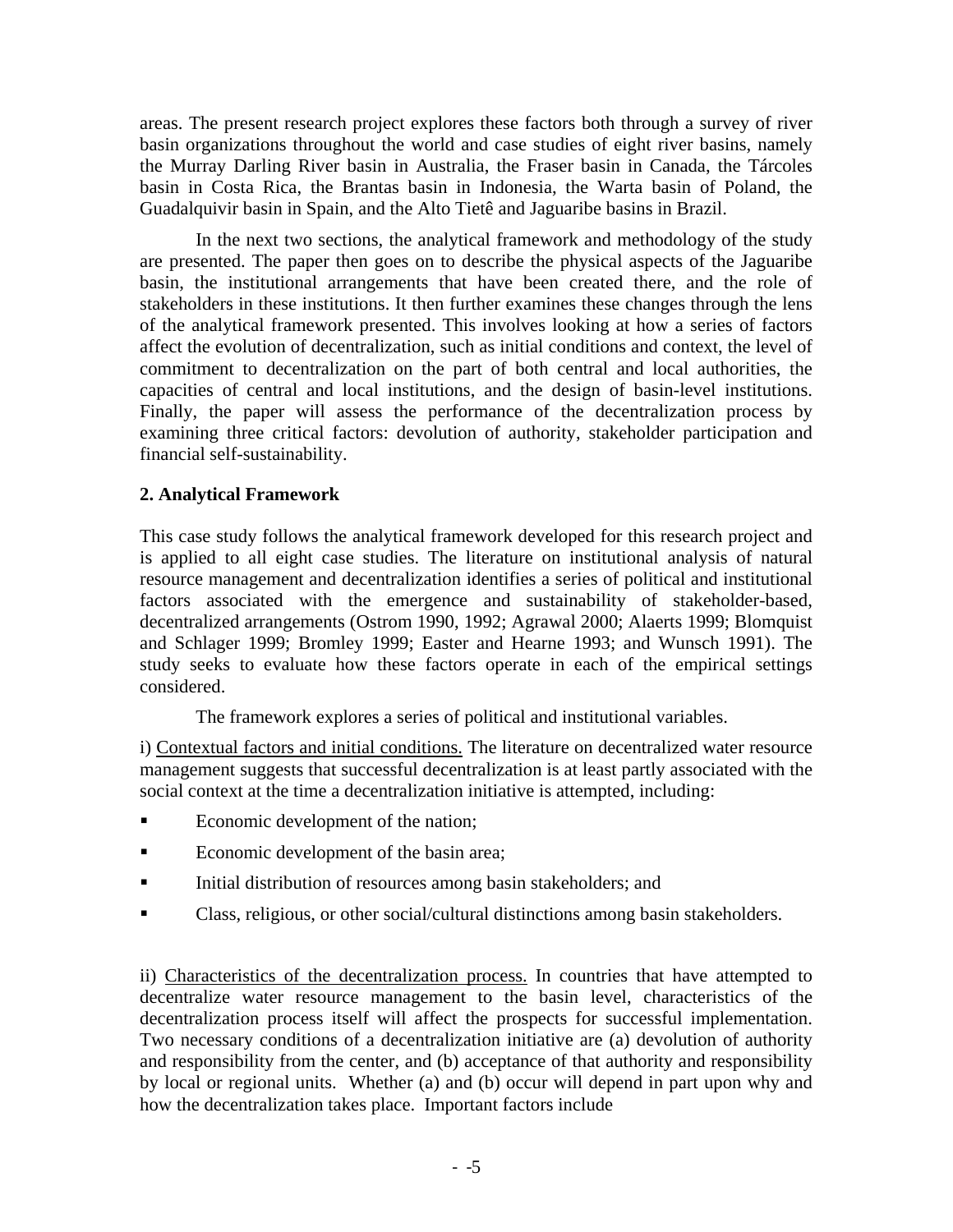Whether basin-level management was a local initiative, a devolution that was mutually desired by local stakeholders and central government officials, or a decision by central government officials to release themselves of responsibilities regardless of whether basin stakeholders wanted to assume them:

 The extent of central-government recognition of local-level basin governance; and,

 Whether commitment to decentralization and basin management is maintained after transitions in central government administration.

iii) Characteristics of central government/basin-level relationships and capacities. Because successful decentralization requires complementary actions at the central government and local levels, other aspects of the central-local relationship can be expected to affect that success. Political and institutional variables should be explored that relate to the respective capacities of the central government and the basin-level stakeholders, and the relationship between them. Key factors include

 The extent to which devolution of water management responsibilities from central government to basin institutions has been real or merely rhetorical, and whether devolution has been handled as a supportive transition to basin management or as an abrupt abandonment of central government authority;

 The financial resources available to basin-level institutions, and the extent of their financial autonomy;

 The ability of basin management participants to create and modify institutional arrangements according to their needs and circumstances;

 The existence of other experience in the country with local self-governance and service provision;

The distribution of national-level political influence among basin stakeholders;

The extent to which the country's water rights system facilitates or hinders basin management efforts; and

 Whether basin-level institutions have had adequate time for implementation and adaptation of basin management activities.

iv) The internal configuration of basin-level institutional arrangements. Successful implementation of decentralized water resource management will also depend on features of the basin-level arrangements. Important aspects include

The presence of basin-level governance institutions;

 The extent to which there is clarity about institutional boundaries, and whether these match with basin boundaries;

 Whether and to what extent basin-level institutional arrangements recognize subbasin communities of interest;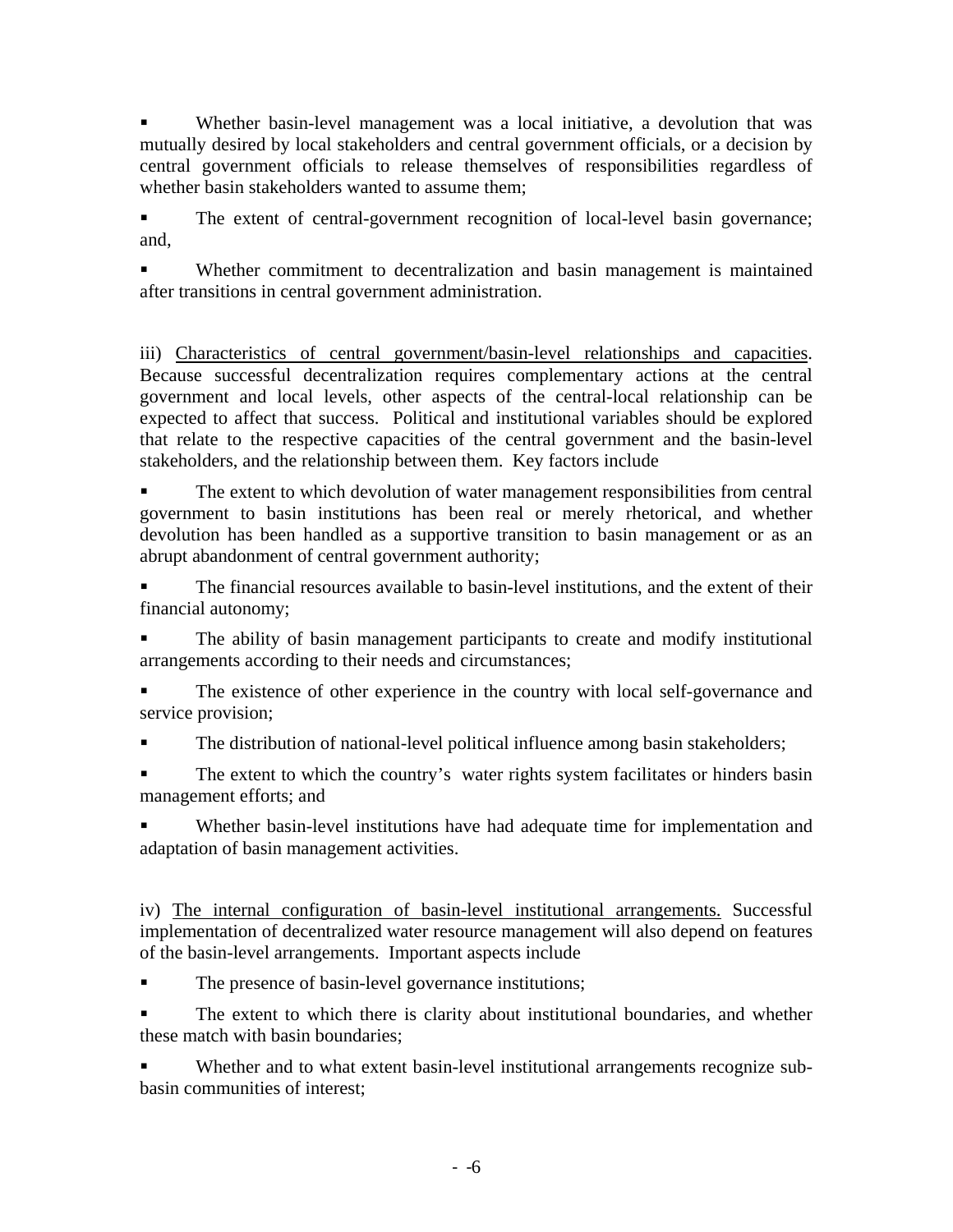The availability of fora for information-sharing and communication among basin stakeholders;

 The ability to make, monitor, and enforce contingent contracts through which basin stakeholders can contribute to improvements in basin conditions;

**The institutionalization of basin monitoring systems that have credibility among** water users; and

The availability of fora for conflict resolution.

 The analytical framework presumes that in each case, some factors will have stronger impacts than others. The goal of the research is, therefore, not to describe in detail how each of these factors operate in every case, but to identify which ones are more powerful indicators of outcomes in each setting and how under different conditions, these factors combine in different ways. The study is also based on the assumption that, on the ground, participants and observers are likely to have different assessments of many of these variables, requiring the researcher to interview people with varying perspectives and positions.

# **3. Methodology**

To explain and analyze the decentralization processes of water resources management in the Jaguaribe River Basin, research for this paper followed the approach defined for all case studies in the larger project. This included the examination of primary documents on the basin and on the organizations involved and of a background paper prepared prior to field work<sup>3</sup>. Then, interviews were conducted with stakeholders in the field.

 Two field visits were carried out, during which team members met with and interviewed a range of individuals, including past and current federal and state government officials, current officials in water institutions, members of basin committees from all sectors (water users, municipalities, and organizations of civil society), and of user commissions. The interviews sought to understand how decentralization efforts have affected current institutional arrangements for water management at the sub-basin, basin and state levels and to evaluate the performance of these arrangements. The next step was to revise the background paper based on the interviews and information gathered during the field visits. Finally, this paper summarizes and analyzes the current situation of water management in the Jaguaribe River Basin.

## **4. The Jaguaribe River Basin**

 $\overline{a}$ 

With an estimated 12% of the world's surface water<sup>4</sup>, Brazil is usually viewed as wealthy in terms of water resources. This abundance at the national level, however, masks situations of often dramatic, localized scarcity and conflicts among water uses. Water

 $3$  The background paper for the Brazilian cases —Jaguaribe and Alto-Tietê River Basins — was prepared by Rosa Maria Formiga Johnsson and is available at www.worldbank.org/riverbasinmanagement

<sup>&</sup>lt;sup>4</sup> Surface water availability is 182,600 m<sup>3</sup>/s, which reaches 272,000 m<sup>3</sup>/s if one considers the flow from neighboring countries into the Amazon river basin. The total volume of groundwater resources is estimated at 112 billion  $m<sup>3</sup>$  (ANA, 2002).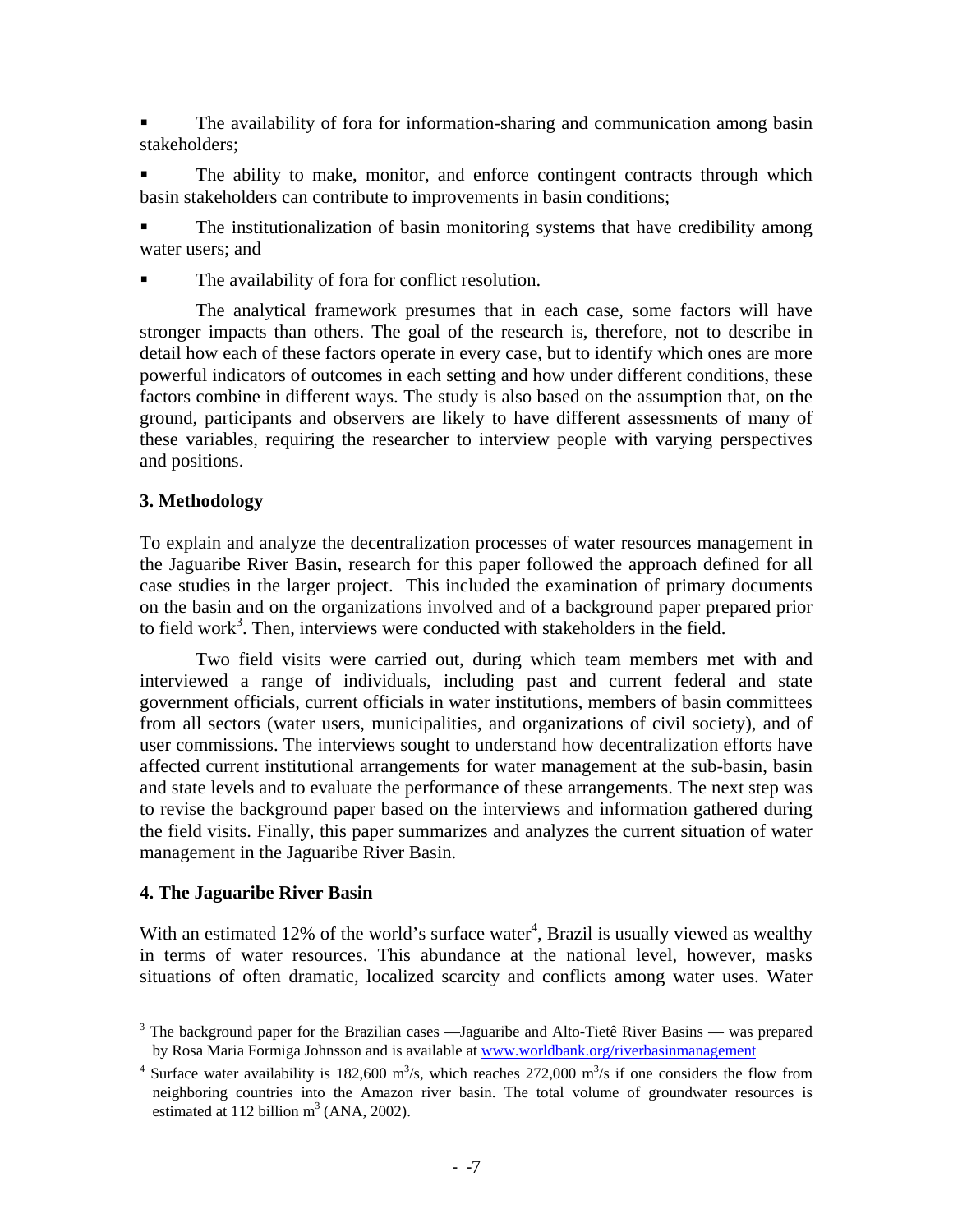resources are distributed unevenly throughout the country, concentrated in areas of low population density, while most regions are characterized by increasing pressure on the resource.

 Most of Brazil's freshwater resources (75%) are located in the Amazon river basin, which covers 48% of the country's territory, but harbors only 4% of its population and is responsible for only a tiny proportion of the nation's industrial development. The opposite extreme can be found in the Northeast region, which includes almost the entire semi-arid region of Brazil, the so-called "Drought Polygon" (Figure 1). Accounting for 18% of Brazil's territory and about 28% of its population, this region has only 5% of the country's water resources. The current case study is particularly illustrative of the main problems faced by water management in these regions.

 The Jaguaribe river basin is an independent basin in the Atlantic hydrographic region of Brazil's Northeast, located entirely within the state of Ceará. It has a drainage area of 72,560 square kilometers, covering approximately 48% of the state's territory. The principal river runs from south to north for about 610 km, flowing into the Atlantic Ocean (Cogerh/Engesoft, 1999d). The basin has 80 municipalities and more than 2 million people, representing about a third of Ceará's population. After an intense process of urbanization in recent decades, the majority of the basin's population (over 55%) now lives in urban areas, still well below the state and national averages (of 72% and 81% respectively). Figure 1 shows the location of the Jaguaribe River Basin within Ceará, its hydrographic regions, major rivers and cities.

 Most of the Jaguaribe basin falls within the semi-arid region known as the *sertão* (hinterland). Precipitation is highly variable, ranging from 400 mm in the hinterland to 1,200 mm along the coast. Although such rates of rainfall are higher than in many dry regions in the world, in Ceará the combination of impermeable crystalline rocks in the soil and high temperatures produce elevated rates of evapotranspiration — over 2,000 mm for the basin— and low levels of water retention and storage. Groundwater resources are considered of limited importance in most areas of the basin. Cyclical droughts occur at least every five years and can persist over several years (Cogerh/Engesoft, 1999a, 1999b and 1999c).

 Without regulation, all of the basin's rivers would be intermittent, flowing only during the rainy season. The state's —and previously the federal government's— main policy strategy has therefore been to store water resources in reservoirs for the dry season and possible subsequent drought years. The result is that water resources infrastructure in the Jaguaribe Basin was already well developed before the decentralization process began. The basin has an estimated 4,713 reservoirs and a total storage capacity of 13,560 million cubic meters. Seventy-five percent of this water availability is provided by three reservoirs<sup>5</sup> which have transformed about 470 kilometers of rivers in the middle and lower part of the basin (Jaguaribe and Banabuiú Valleys) into perennial waterways, directly benefiting 19 municipalities and changing the economic and political profile of the region. These reservoirs are also the main water sources for Ceara's capital city,

<sup>&</sup>lt;sup>5</sup> The Orós reservoir (1.94 billion m<sup>3</sup>), the Banabuiú reservoir (1.60 billion m<sup>3</sup>) and the newly completed Castanhão reservoir  $(6.70 \text{ billion m}^3)$ .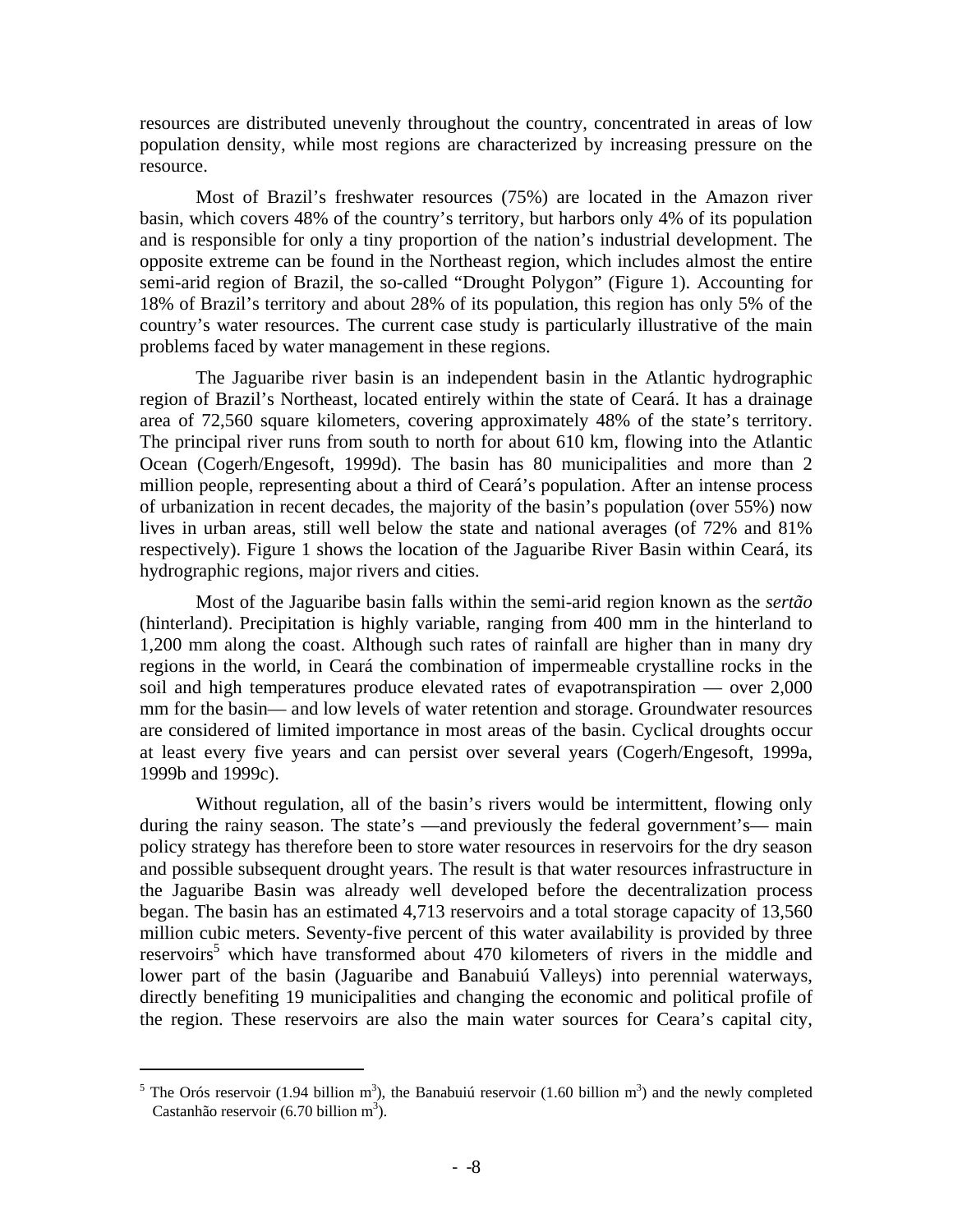Fortaleza, and its metropolitan area, the state's largest urban and industrial area, which, importantly, lies outside the basin.

 For management purposes, the Jaguaribe basin has been divided into five hydrographic regions, corresponding to three parts of the basin (upper, middle and lower) and to two sub-basins: Upper Jaguaribe, Middle Jaguaribe, Lower Jaguaribe, Salgado and Banabuiú (see Figure 1). Table 1 shows the principal characteristics of each part.



## **Figure 1: Jaguaribe River Basin in Ceará State, Brazil, its hydrographic regions and major cities**

Source: Adapted from COGERH, n.d.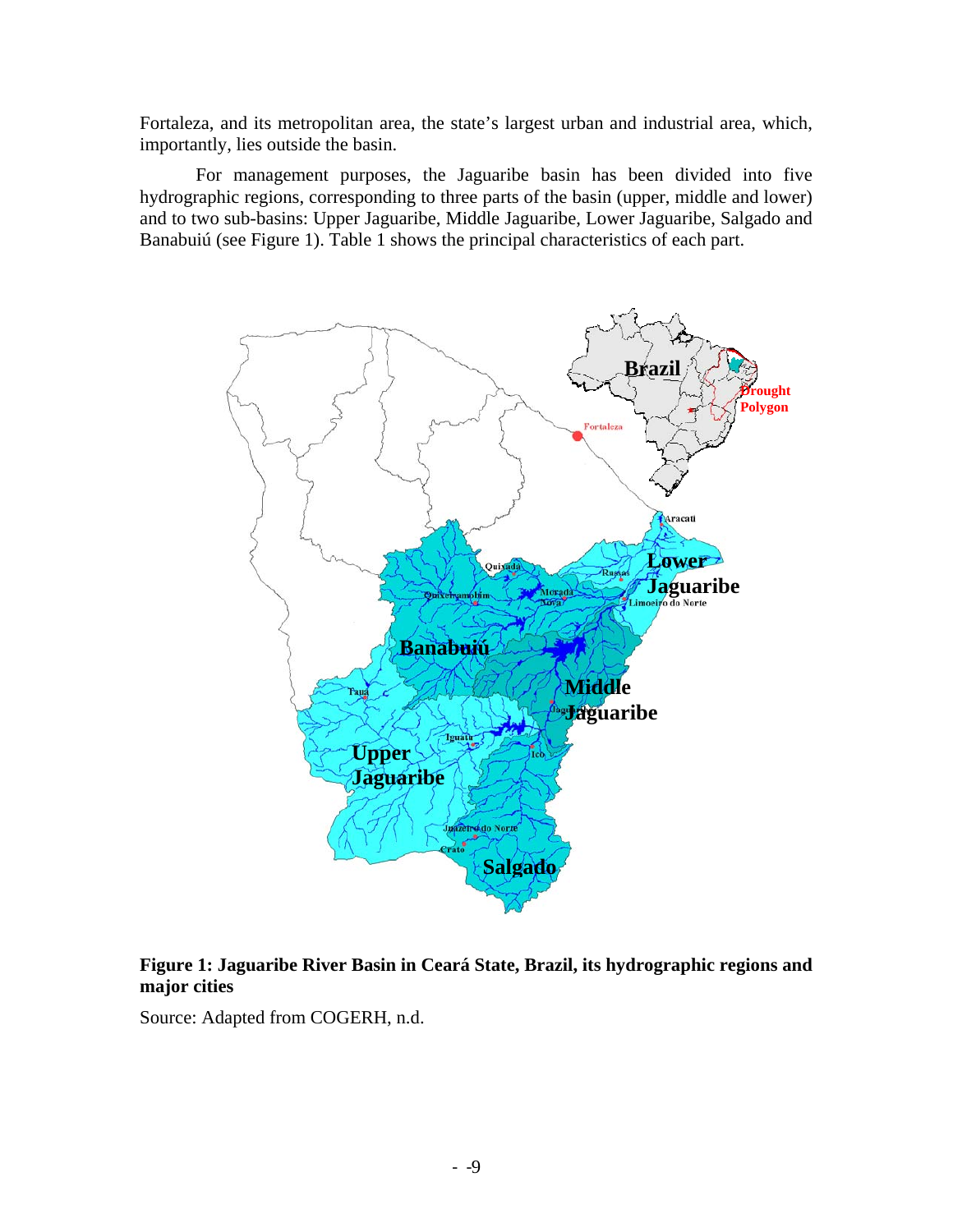|  |  | Table 1: Jaguaribe River Basin: principal characteristics, by sub-basin |  |
|--|--|-------------------------------------------------------------------------|--|
|  |  |                                                                         |  |
|  |  |                                                                         |  |

| Sub-basin                                                                                                                  | <b>Principal characteristics</b>                                                                                                                                                                                                                   |
|----------------------------------------------------------------------------------------------------------------------------|----------------------------------------------------------------------------------------------------------------------------------------------------------------------------------------------------------------------------------------------------|
| <b>Upper Jaguaribe</b><br>Largest hydrographic region with<br>extensive 'vazios hídricos' (literally<br>"waterless space") | Area: $24,538$ km <sup>2</sup> ; 24 municipalities<br>16 strategic <sup>6</sup> reservoirs, total capacity of 2.57 billion $m3$<br>Agriculture, cattle ranching,<br>and the income of social security pensioners.                                  |
| Salgado<br>Most important aquifer systems (Cariri<br>region)                                                               | Area: $13,275 \text{ km}^2$ ; 23 municipalities<br>628 reservoirs, 13 strategic ones with a total capacity of<br>$447.41$ million m <sup>3</sup><br>Service economy                                                                                |
| <b>Middle Jaguaribe</b><br>Largest storage capacity; largest<br>reservoir in Ceará State (Castanhão)                       | Area: $10,509$ km <sup>2</sup> ; 13 municipalities<br>1.210 reservoirs, 11 strategic ones with a total capacity of<br>6.85 billion $m3$<br>Impoverished economy                                                                                    |
| <b>Banabuiú</b><br>Most numerous water storage structures<br>in the Jaguaribe Basin                                        | Area: $19,580 \text{ km}^2$ ; 12 municipalities<br>1.594 reservoirs, 17 strategic ones with a tot. capacity of 2.7<br>billion $m3$<br>Agriculture and cattle ranching                                                                              |
| <b>Lower Jaguaribe</b><br>Principal beneficiary of the regulation<br>of the Jaguaribe Valley                               | Area: $8,893 \text{ km}^2$ ; 9 municipalities<br>207 reservoirs, 1 strategic one with a capacity of 27.7<br>million $m3$<br>Expanding economy, especially in tourism, irrigation and<br>shrimp farming. Largest irrigation potential in the basin. |

Source: Garjulli, Oliveira, Cunha *et al*, 2002; and Cogerh/Engesoft, 1999b.

 In general, the basin is considered poor, even for Ceará, a state that contributes only 1.8% to the nation's  $GNP$ .<sup>7</sup> Indeed,  $63%$  of the state's income is generated by Greater Fortaleza, mostly from the service sector (56%) followed by the industrial and agricultural/ranching sectors (38% and 6% respectively). The Jaguaribe basin follows the state trend, with most of its income deriving from the service sector. Although agriculture accounts for only a small part of the basin's income, it is of great social importance since subsistence agriculture (dependent on rainfall) still employs most of the rural and poor basin population.

# **5. Basin Management Issues and Stakeholders**

 $\overline{a}$ 

**Water scarcity and recurrent droughts**. For the last 100 years, the dominant management issues in the Jaguaribe Basin have been water scarcity and drought exposure. Until the beginning of the reform process in the early 1990s, this issue was treated as essentially a supply problem to be resolved through what is locally referred to as the *solução hidráulica* ("hydraulic solution"), *i.e.* through the massive construction of

<sup>&</sup>lt;sup>6</sup> "Strategic Reservoirs" are those that are big enough to withstand a sequence of multiple drought years. They are the backbone of Ceará's water management system. Due to their size and costs, all strategic reservoirs of the state were built with public monies over the past century.

<sup>&</sup>lt;sup>7</sup> The GNP of Brazil in 1999 was US\$ 452.4 billion. US\$  $1 = R$$  2.6 (April 2005). Data from IBGE (2000), and IPECE (2003).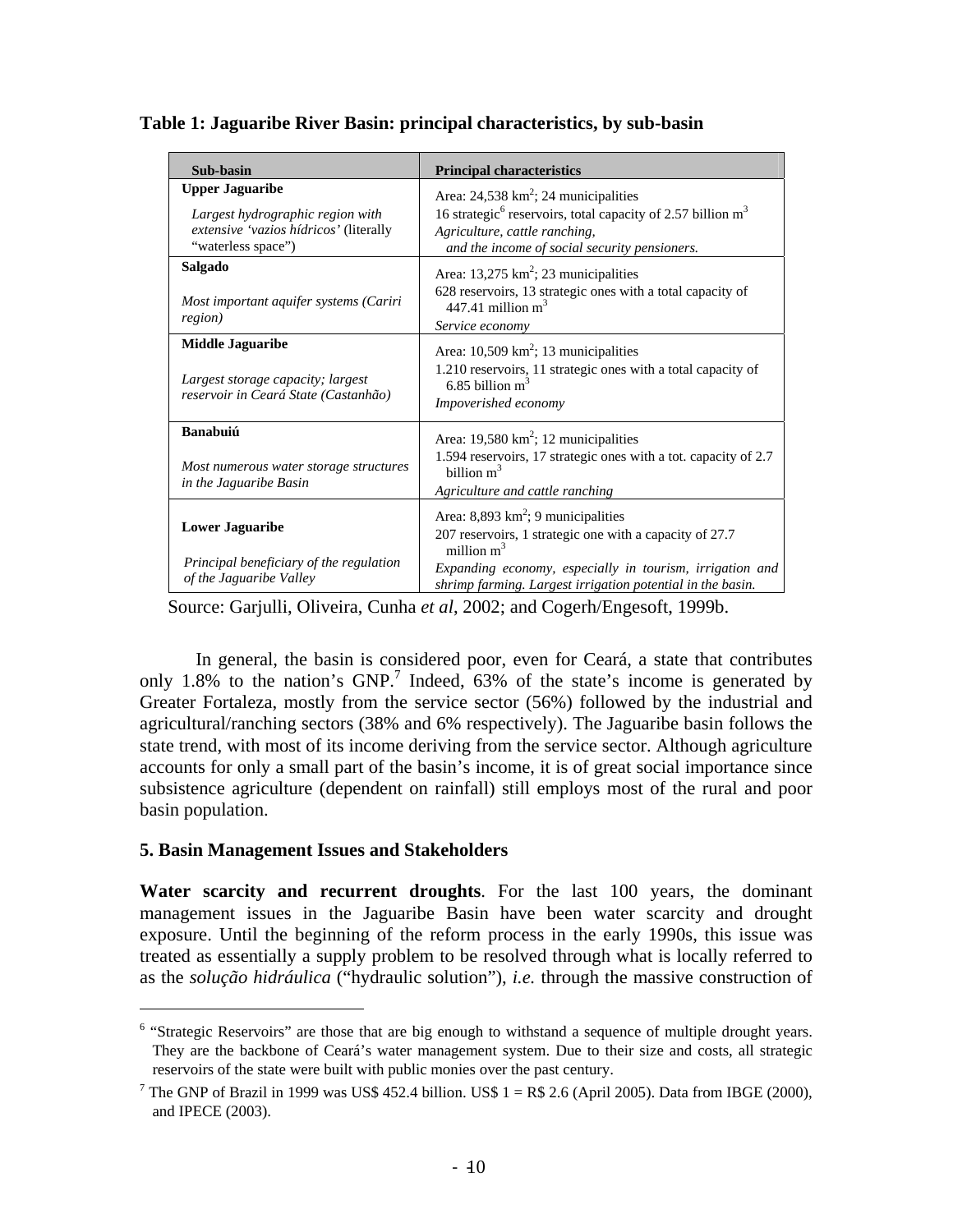reservoirs and related water infrastructure (Kemper, 1996). This approach, however, has exacerbated water use conflicts, providing no incentives against wasteful water use or in favor of water re-allocation. As will be discussed below, water reform has introduced new practices aimed at complementing this supply-side approach with demand management. Even so, the relationship between water availability and water demand remains still unbalanced in the Jaguaribe River Basin.

 Several reasons have been noted for this situation (Cogerh, Engesoft, 1999e). First, water availability during drought periods remains uncertain, due to climatic and hydrological conditions. Water flows, and therefore effective storage, vary considerably from year to year. Dry years are not necessarily followed by other dry years, although this possibility must be planned for. Second, population growth and urbanization in the basin have resulted in more demand for water by domestic and industrial sectors. These sectors have increasingly competed with the dominant water use in the basin, irrigation projects promoted by the federal and state governments in the seventies. Third, *vazios hídricos*  literally meaning "waterless spaces" or regions without water storage systems*—* continue to exist, especially in the upper basin.

**Growing urban demand and inter-basin transfers**. A crucial change that has taken place since 1992, is that the Jaguaribe basin has become the main source of water for the expanding Greater Fortaleza region (MRF – *Região Metropolitana de Fortaleza*).8 This has generated protests from water users in the Jaguaribe basin, fearful that diversions to Fortaleza could come at the expense of their own water security.

 Table 2 shows the total annual water demand for the principal consumptive uses within the Jaguaribe Basin (irrigation, households and industries), and the potential water demand for Greater Fortaleza. During recurrent drought periods, when the water supply system of the MRF is insufficient, the plan is for the Jaguaribe Basin to guarantee the supply of the entire urban and industrial potential demand of the MRF, increasing consumptive use of the basin's waters to almost 43% of total demand.

<sup>&</sup>lt;sup>8</sup> In 1993, after a three-year drought and a threat of extreme water scarcity, the state government built an emergency canal (*Canal do Trabalhador*) that can divert up to 5 m<sup>3</sup>/s —if necessary— from the Lower Jaguaribe sub-basin to the system of large dams which supplies Greater Fortaleza. Also, the new Castanhão reservoir, the largest in the state with a capacity of 6.7 billion  $m<sup>3</sup>$ , was built mostly to meet increasing urban and industrial demand from Fortaleza. When the construction of the canal "Castanhão – Greater Fortaleza Integration Axis" is completed, it will have the capacity to divert up to 19  $m<sup>3</sup>/s$  —of the maximum of 22 m<sup>3</sup>/s that can be released from the Castanhão reservoir— to Greater Fortaleza. The other strategic reason to build the Castanhão reservoir is the hope that the long-discussed diversion from the São Francisco River basin will come about. This diversion, which has been tabled in different shapes over the past 130 years, would provide water to water-thirsty northeastern state outside of the São Francisco basin. In order to receive such a water transfer, Ceará needed the corresponding infrastructure, which it now has.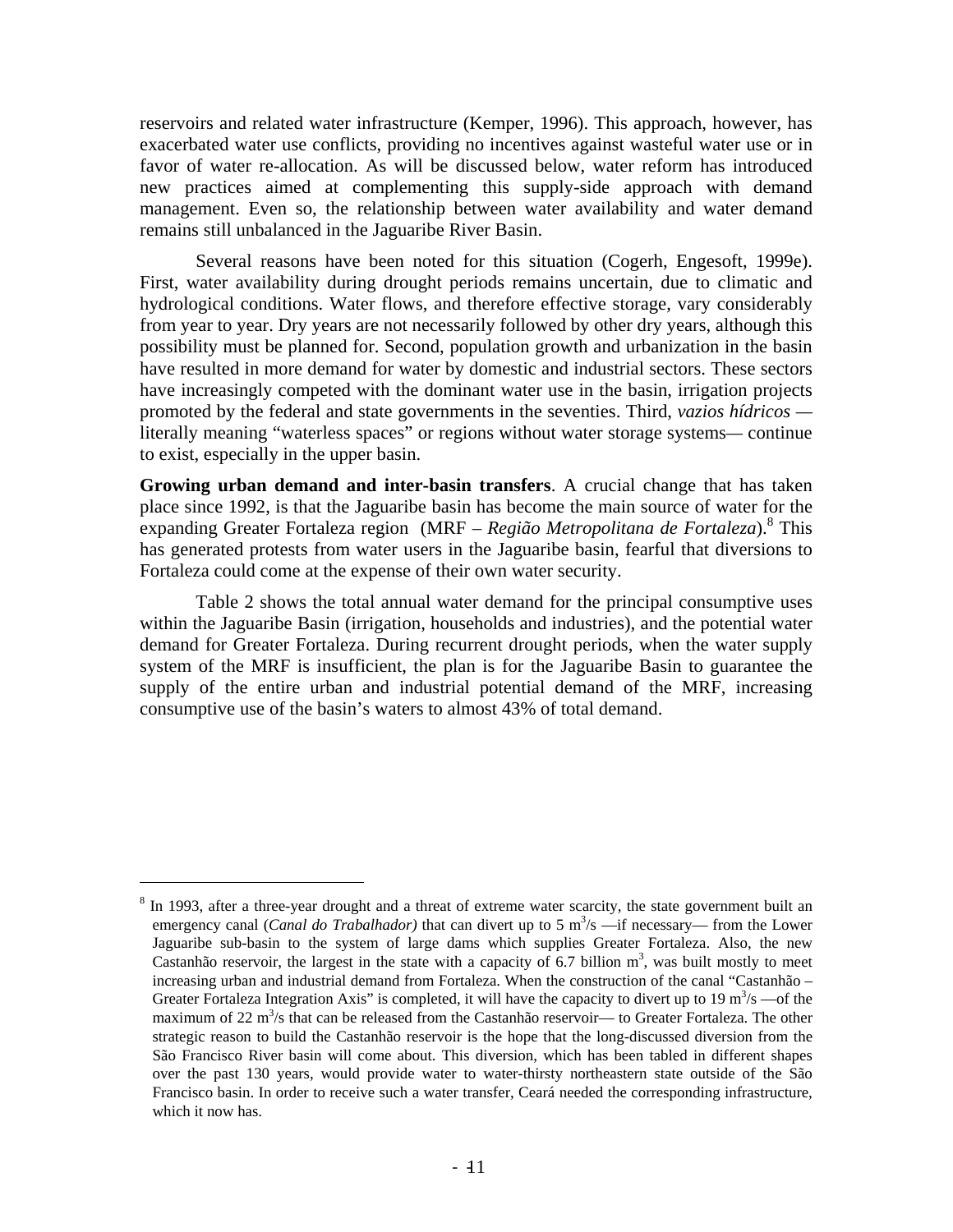**Table 2. Estimated current water consumption for the main uses within the Jaguaribe Basin and potential water demand for the Metropolitan Region of Fortaleza** 

| Water use                            | <b>Annual demand</b><br>(million m3) | $($ %) | <b>Total</b><br>$(\%)$ |
|--------------------------------------|--------------------------------------|--------|------------------------|
| Public Irrigation (Jaguaribe Basin)  | 202.77                               | 27.3   |                        |
| Private Irrigation (Jaguaribe Basin) | 146.66                               | 19.8   | 57.2                   |
| Domestic (Jaguaribe Basin)           | 51.95                                | 7.0    |                        |
| Industrial (Jaguaribe Basin)         | 22.80                                | 3.1    |                        |
| Domestic (MRF)*                      | 184.00                               | 24.8   | 42.8                   |
| Industrial (MRF)*                    | 134.00                               | 18.0   |                        |
| <b>Total</b>                         | 742.18                               |        | 100                    |

Source: Cogerh, Engesoft, 1999d.

\*Demand estimates to be supplied by the Integration Axis, a canal under construction which will divert water from the Castanhão reservoir (Middle Jaguaribe Sub-basin) to Greater Fortaleza.

**Intra-basin water scarcity and allocation.** In addition to the above, the traditional major management issue in the basin is conflict over intra-basin water allocation. This is mostly a result both of the strong variation of climatic conditions and historic management practices. The most frequent conflicts arise between the users that depend directly on reservoir waters and those located downstream, and among users in the valleys that have been rendered perennial through regulation, henceforth referred to as "regulated valleys"<sup>9</sup> (Garjulli, Oliveira, Cunha et al, 2002). In the Jaguaribe Basin, an innovative management practice referred to as "negotiated water allocation" among users, has demonstrated tremendous potential for mediating and even resolving some of these conflicts. This effort will be discussed in Section 7.

**Water quality and environmental concerns**. Water quality is another major concern in the Jaguaribe basin, although little is known about how severe the problem is. One of the main sources of declining water quality is the lack of municipal wastewater collection and treatment. Very few municipalities have sewage collection or treatment systems, and those that exist serve only a small portion of the basin's population. In fact, the majority of urban areas have expanded without adequate sanitation infrastructure. River banks have been massively occupied, and untreated sewage is commonly released directly into rivers and other bodies of water. In addition, although no reliable data exists concerning industrial and non-point source pollution, agricultural practices in the region have generally given little consideration to land degradation and other externalities, such as the impacts of excessive agrochemical use. In turn, river monitoring by the state environment agency (SEMACE - Superintendência Estadual do Meio Ambiente) has not been systematic and only the three major reservoirs have any kind of water quality control program. Available data in the Jaguaribe Basin Plan (Cogerh, Engesoft, 1999f), suggest that there is substantial variation in the water quality of the main river, with critical points

<sup>9</sup> From the Portuguese "*vales perenizados*".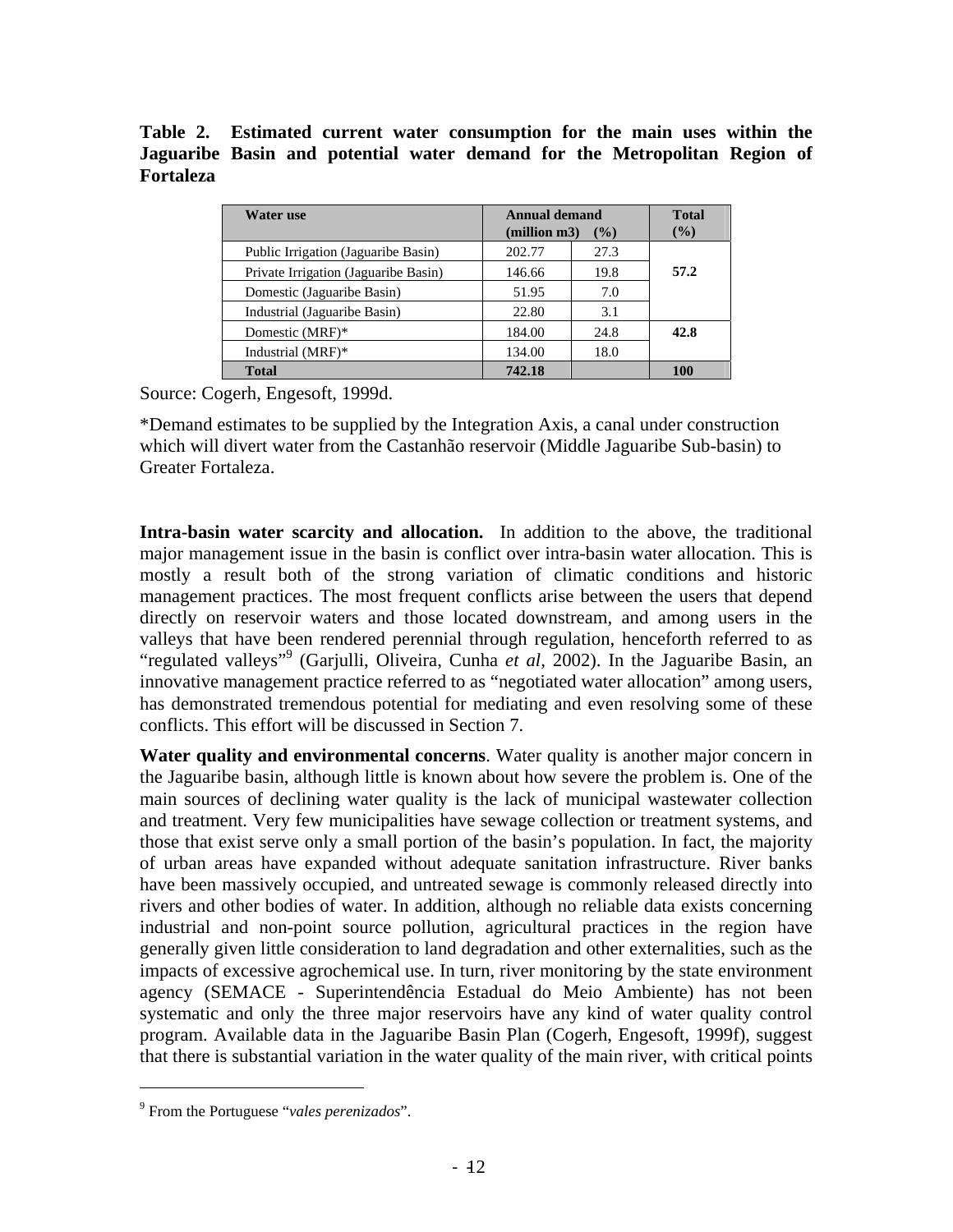and periods of high organic pollution. The plan also identifies a high concentration of fecal coliforms in the major reservoirs and their upstream areas at the beginning of the rainy season (January/February).

 All in all, the environmental aspects of river basin management have not yet been incorporated into the state's policy agenda in the same way that has occurred with water allocation and use. However, field interviews suggested that local actors involved in river basin committees and water user associations have substantial concern with these issues. This is a clear change compared to a decade ago when environmental issues in general were entirely superseded by water quantity and allocation concerns.

**Recurrent floods**. The inter-annual irregularity of precipitation in Ceará raises another management issue: flooding problems. While some years are very dry, rainfall is extreme in other years. When rainfall is high in the Jaguaribe Basin, as occurred in 2004, floods affect various cities, especially those located near the Jaguaribe river in the lower part of the basin. This problem has yet to be dealt with effectively, although some reservoirs, such as the new *Castanhão* dam, the largest in South America for ephemeral rivers, were planned to diminish flooding in the cities.

**Inadequate operation and maintenance of water infrastructure**. Finally, we should note two other significant issues that reflect the past mismanagement of the water resources, namely inadequate operation and maintenance practices that led to a deterioration in physical infrastructure, and the lack of knowledge about the real availability and utilization of groundwater in the basin (Cogerh, Engesoft, 1999b).

 The list of issues above makes it clear that the Jaguaribe basin has been subject to the typical water management challenges encountered in semi-arid regions experiencing population and economic growth. Over a 100-year period, these (increasing) challenges had been addressed within a top-down patriarchal structure, which however did not seem to lead to solutions. In spite of the great investments in water infrastructure, drought and floods continued to affect farmers, and new concerns had to be addressed with the state capital area growing at a rapid pace, from 507,710 in 1960 to 2.1 million in 2000.

 The situation was similar in the other basins of the state in 1986. With a new government coming in that focused on modern industrialized and urban development which implied the need for reliable water supply— a new management approach had to be found. The new water management institutions to be discussed below are in the process of confronting most of these problems.

## **6. Institutional Arrangements for Basin Management**

Before the current reform began in the early 1990s, water resource policy and management in the Jaguaribe Basin, in Ceará state, and in the semi-arid region more generally, was traditionally the domain of federal initiative. The main federal agency for drought prevention —the National Department of Drought Relief (DNOCS – *Departamento Nacional de Obras contra as Secas*)— was created in the 1910s. Since then, it has expended large amounts of federal money for massive construction of water storage infrastructure. In the last century, close to 7,000 reservoirs were built in Ceará, about 130 of which are considered" strategic" and serve multiple water uses (Garjulli,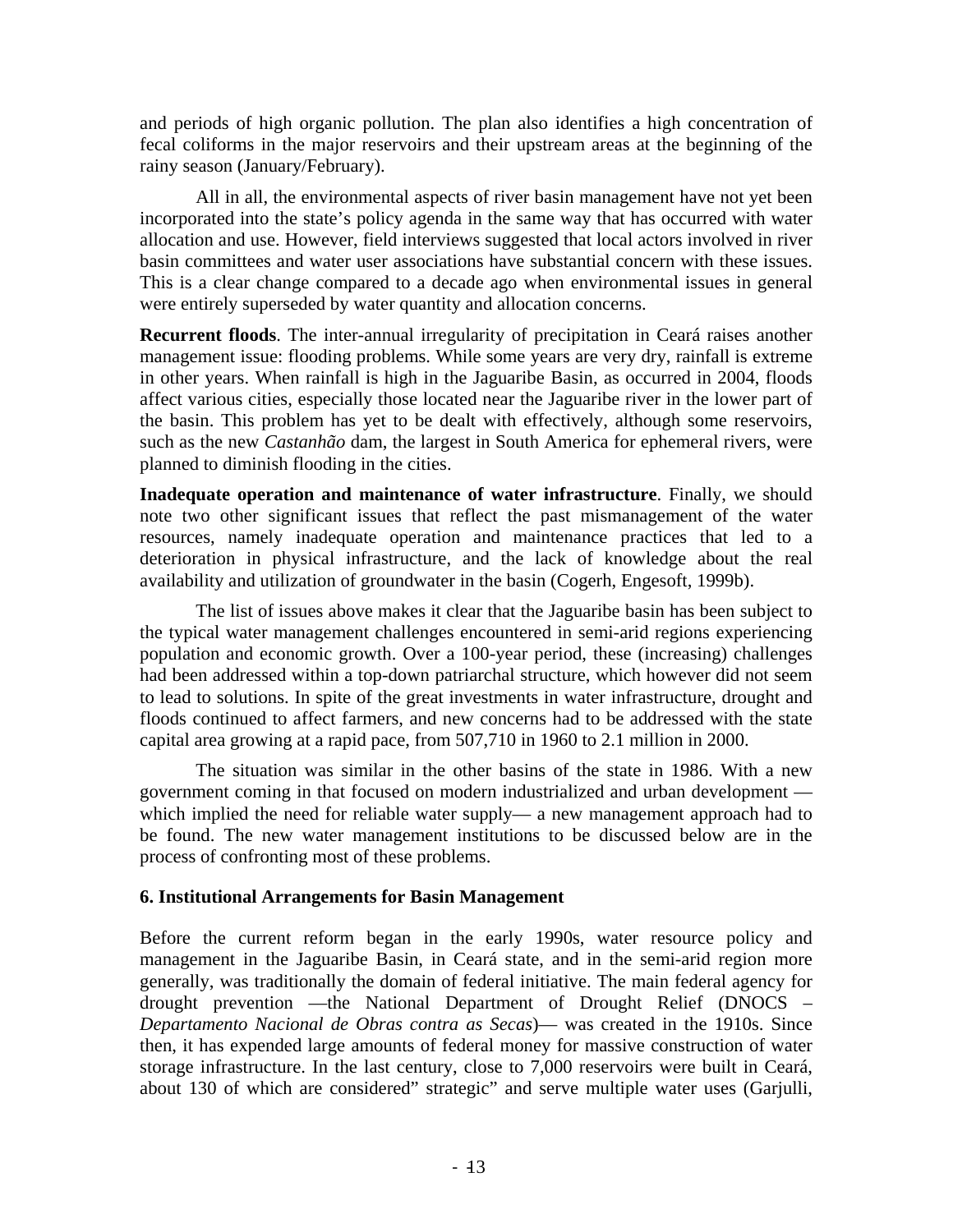2001). While the largest and most strategic reservoirs were built by DNOCS, the state government focused on building small ones, usually during drought crises. This supplybased approach was characterized by a centralized, rigid and un-transparent decisionmaking structure that favored the interests of large landowners and the irrigation projects financed by DNOCS.

 The first steps toward institutional change in Ceará were the creation of the Secretariat of Water Resources and the approval of the state Water Law (11.996/1992). The law embraces the main ideas of modern water resource management, following the principles of the – only subsequently developed - federal water law (Law 9.433/1997) and those of other state laws: integrated water management, with the river basin as the planning unit; water as a finite and fragile resource and as an economic good; and decentralized and participatory management. Likewise, Ceará included the same management instruments later instituted by the federal law: state and basin water resources plans; bulk water use permits; bulk water charges; and a water resources information system. However, the political and institutional organization proposed in the state water law is more centralized than in many Brazilian states and in the federal law. For instance, the basin committees have fewer deliberative powers for some issues, especially the definition of the bulk water pricing system which elsewhere is one of their primary competencies. Another significant difference is that, in Ceará, basin committees will not have their own executive support structures (water agencies); the state law defined that technical support should be provided by state management institutions.

 The creation of Ceará's Water Resources Management Company (COGERH – *Companhia de Gestão dos Recursos Hídricos*) in 1993, almost two years after the passage of that state's water law, made the differences between the Ceará model and other state systems even more striking, and also more centralized. While most states relied on existing environmental or water agencies funded through the general state budget, in Ceará a strong, independent and eventually self-financed Water Resources Management Company (COGERH – *Companhia de Gestão dos Recursos Hídricos*) was created in 1993 to carry out management, monitoring and enforcement functions. In addition to affirming a new approach to the management of state resources, the creation of COGERH also represented the beginning of a process of taking over control of federal infrastructure in the state, until then mostly governed by DNOCS. Developing the new policies and convincing the water using public to accept these principles was greatly aided through the recruitment and maintenance of staff which were strong from a technical sense and that were extremely dedicated to the new concepts of water resources management. COGERH has recently created seven regional offices (*Gerências Interioranas*), four of which are in the Jaguaribe Basin.

 Since COGERH was created, the predominant logic has been to centralize the technical aspects of water management as well as the collection of water charges in that agency, with the objective of financing both its administrative expenses and the operation and maintenance of the water infrastructure for which it is responsible. One of the reasons for the decision to centralize water charging, rather than to operate on a basin-by-basin basis as the federal framework proposes, is the need for the redistribution of financial resources among basins in the state, since – except for the Greater Fortaleza Basin - none could be expected to cover their own operating and maintenance expenses.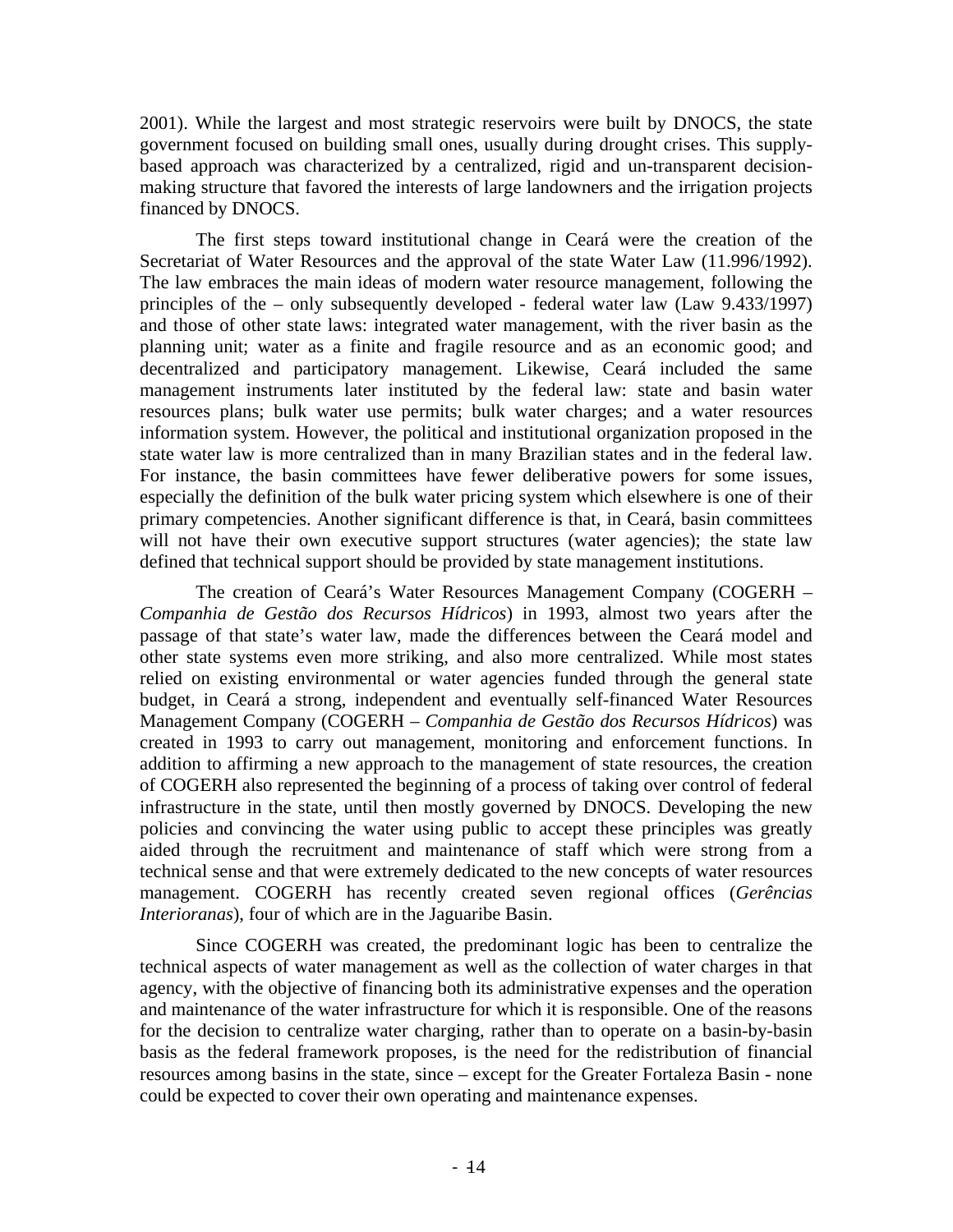The creation of basin institutions has occurred gradually over more than ten years, under the initiative and coordination of COGERH and with the support of the State Water Resources Secretariat (SRH – *Secretaria dos Recursos Hídricos*). The result has been the emergence of various types of local organizations, with different features, responsibilities and territorial scales of management, which partially overlap:

 the Jaguaribe-Banabuiú User Commission, which basically defines the annual operating rules of the three majors reservoirs of the basin, according to the negotiated water allocation between the users of the regulated valleys;

 36 user commissions of "isolated strategic reservoirs", i.e. those that guarantee multiple water use in locally important reservoirs during drought periods;

 5 sub-basin committees, corresponding to three parts of the basin (Upper, Middle and Lower Jaguaribe) and to two basins of Jaguaribe's tributaries (Salgado and Banabuiú Sub-basins). Together, they cover the entire territory of the Jaguaribe basin.

Figure 2 shows these local institutions within the Jaguaribe River Basin.

 Soon after the process of local mobilization began, it became clear that focusing solely on the hydrographic region (basin, sub-basin or part of a basin) — as called for in the water law—was not the best approach in the semi-arid Northeast. Adaptation to local conditions was necessary. Local stakeholder interactions were most intense around reservoirs and along the regulated river valleys (Oliveira, Garjulli and Silva, 2001).

 In the search for solutions to the conflicts that arose during the major 1992-1994 drought, COGERH officials and local stakeholders decided to create a commission of water users to conceive and manage an emergency operation plan for the strategic reservoirs. Based on the way local organizations were already organized, thirty-six commissions of reservoir users and one commission of users in the regulated valleys of the Jaguaribe and Banabuiú Rivers were eventually created out of this pioneering experiment, which was a major departure from previous policies under the federal DNOCS. While their attribution and composition are similar (water users, civil society, and representatives of the key institutions debate and deliberate, together, on the release of water stored in the reservoirs with strategic purposes for integrated water management), there is a significant difference in the territorial scale within which they operate (Figure 2). The Jaguaribe and Banabuiú Valleys Commission covers the valleys of the Jaguaribe and Banabuiú Rivers, regulated by the three major reservoirs of the basin (Orós, Banabuiú and Castanhão). The jurisdiction of a reservoir commission, however, corresponds to a much smaller territorial unit; its main purpose is to guarantee multiple water use in the immediate surroundings of the reservoir during drought periods when rivers dry up.

 The five sub-basin committees that exist today in the Jaguaribe Basin were created only several years after stakeholder participation was established through the commissions (Garjulli, Oliveira, Cunha *et ali*, 2002). The committees have broader water management competency than the commission, such as setting guidelines, approving river basin plans and conflict resolution. Their creation, which occurred between 1998 and 2001, was a much more formalized process which had to comply with both national and state regulations.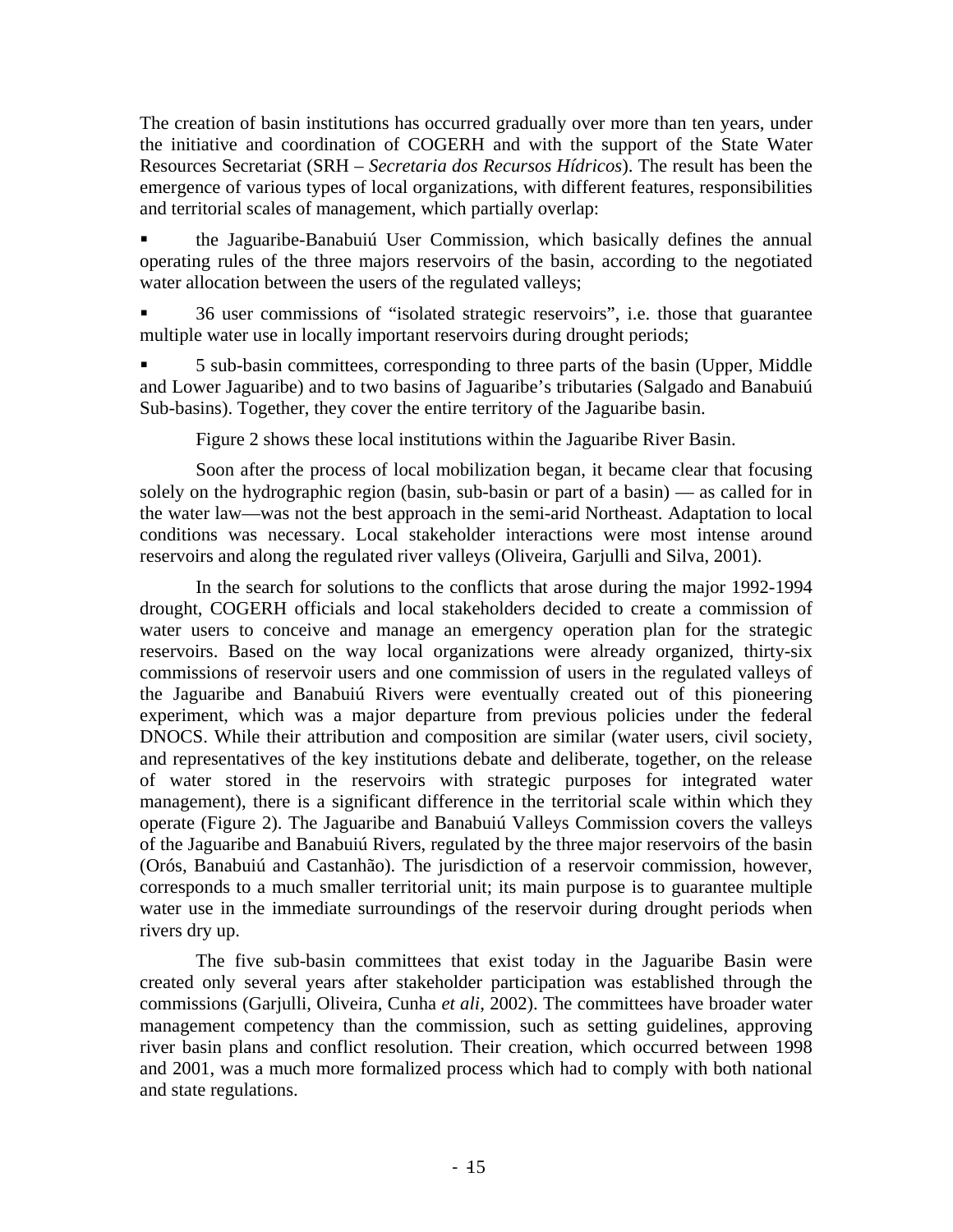

# **Figure 2. Decentralized institutions of the Jaguaribe River Basin: sub-basin committees, Jaguaribe-Banabuiú Valleys Commission and some of the existing reservoir commissions**

Source: developed based on COGERH and field data.

 Besides these key institutions for water management in the Jaguaribe Basin, many federal, state and municipal institutions have influence over water issues, as indicated in Table 3.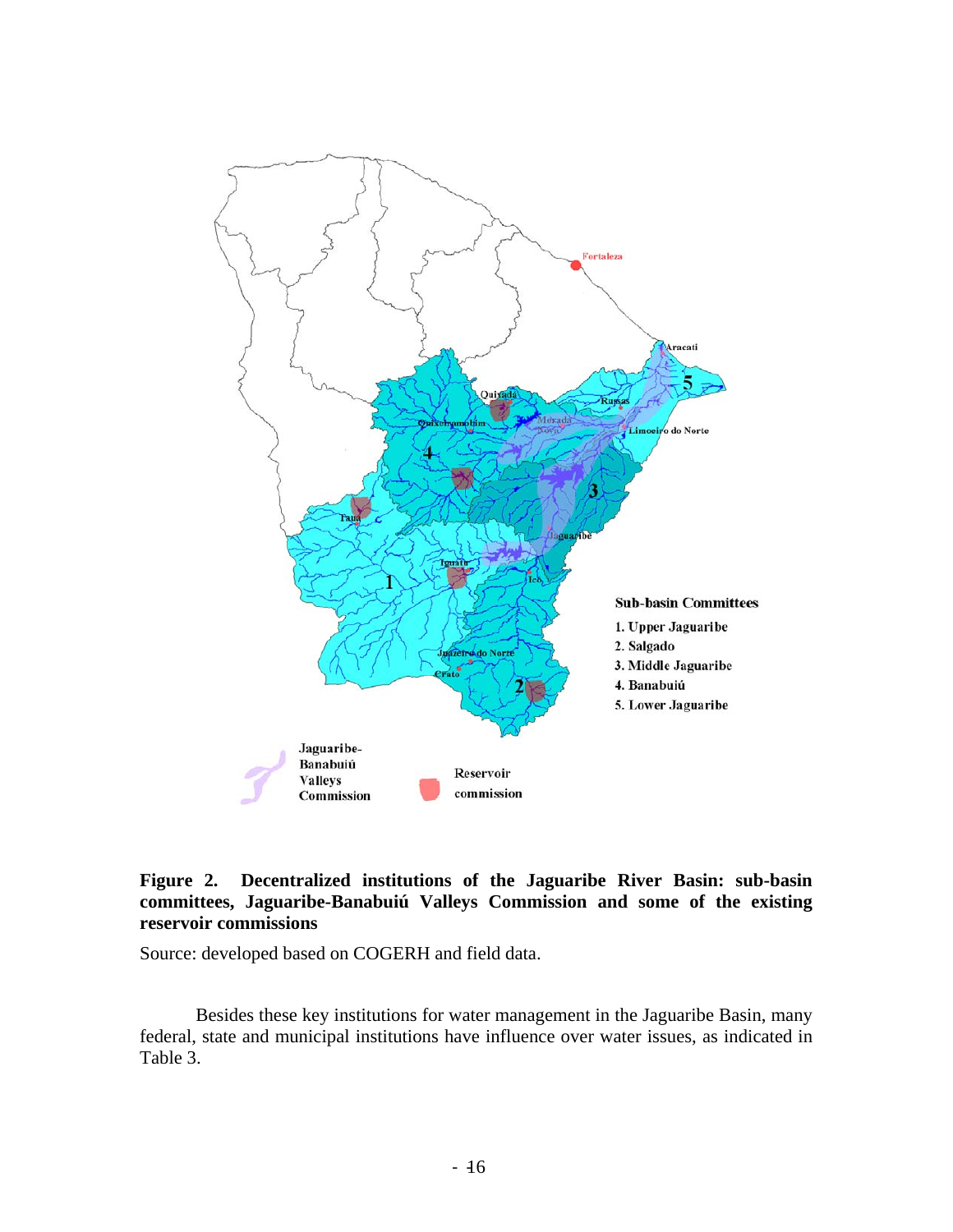|  |  |  |  | Table 3. Institutions for water resources management in the Jaguaribe Basin |
|--|--|--|--|-----------------------------------------------------------------------------|
|--|--|--|--|-----------------------------------------------------------------------------|

| <b>Management</b><br>level                                                                                                                        | <b>Institution</b>                                                                               | <b>Current water management responsibilities</b><br><b>Financial</b> aspects                                                                                                                                                                                                                                                                     |
|---------------------------------------------------------------------------------------------------------------------------------------------------|--------------------------------------------------------------------------------------------------|--------------------------------------------------------------------------------------------------------------------------------------------------------------------------------------------------------------------------------------------------------------------------------------------------------------------------------------------------|
| Federal<br>government<br>Constitutional<br>powers over water<br>legislation,<br>hydropower, and<br>management and<br>control of federal<br>waters | <b>ANA</b><br>(Agência Nacional das Águas)<br>- National Water Agency                            | Establishment of the National Water Resources Policy and System. Priority for fighting pollution<br>and drought.<br>Administrative and financial autonomy, funded by the federal budget and by royalties from the<br>hydropower sector                                                                                                           |
|                                                                                                                                                   | <b>DNOCS</b><br>(National Department of<br>Drought Relief)                                       | Protection against drought and flooding, promotion of irrigation in semi-arid regions. In Ceará<br>state: management, operation and maintenance of reservoirs and infrastructure built with federal<br>money, nowadays primarily run by COGERH, established through a written agreement.<br>Funded through the federal budget                    |
| <b>State</b><br>government                                                                                                                        | <b>SRH</b> (Secretaria dos<br>Recursos Hídricos) -<br><b>Water Resources Secretariat</b>         | Establishment of State Water Resources Policy. Coordination of the state water management<br>system. Responsible for issuing and controlling water permits, with the technical support of<br><b>COGERH</b><br>Funded through the state budget                                                                                                    |
|                                                                                                                                                   | <b>COGERH</b><br><b>(Water Resources</b><br>Management Agency)                                   | Responsible for the planning and management of state waters, O&M of the hydraulic system,<br>water allocation, introduction and implementation of bulk water charge system, and organization<br>of and interaction with user commissions and basin committees. In addition to its headquarters,<br>COGERH has 7 regional offices in Ceará State. |
| Constitutional                                                                                                                                    |                                                                                                  | Funded through bulk water charges                                                                                                                                                                                                                                                                                                                |
| powers over<br>management and<br>control of state<br>waters                                                                                       | <b>FUNCEME</b><br>(Fundação Cearense de<br>Meteorologia e Recursos<br>Hídricos) - Foundation for | Responsible for meteorological monitoring in Ceará. Provides technical support to COGERH for<br>simulations of reservoir operations and water allocation.                                                                                                                                                                                        |
|                                                                                                                                                   | Meteorology and Water<br>Resources                                                               | Funded through the state budget                                                                                                                                                                                                                                                                                                                  |
|                                                                                                                                                   | <b>SOHIDRA</b><br>(Superintendência de Obras<br>Hidráulicas)- Water                              | Responsible for building and maintaining the state's water resources infrastructure                                                                                                                                                                                                                                                              |
|                                                                                                                                                   | <b>Infrastructure Superintendency</b>                                                            | Funded through the State Budget and International Loans                                                                                                                                                                                                                                                                                          |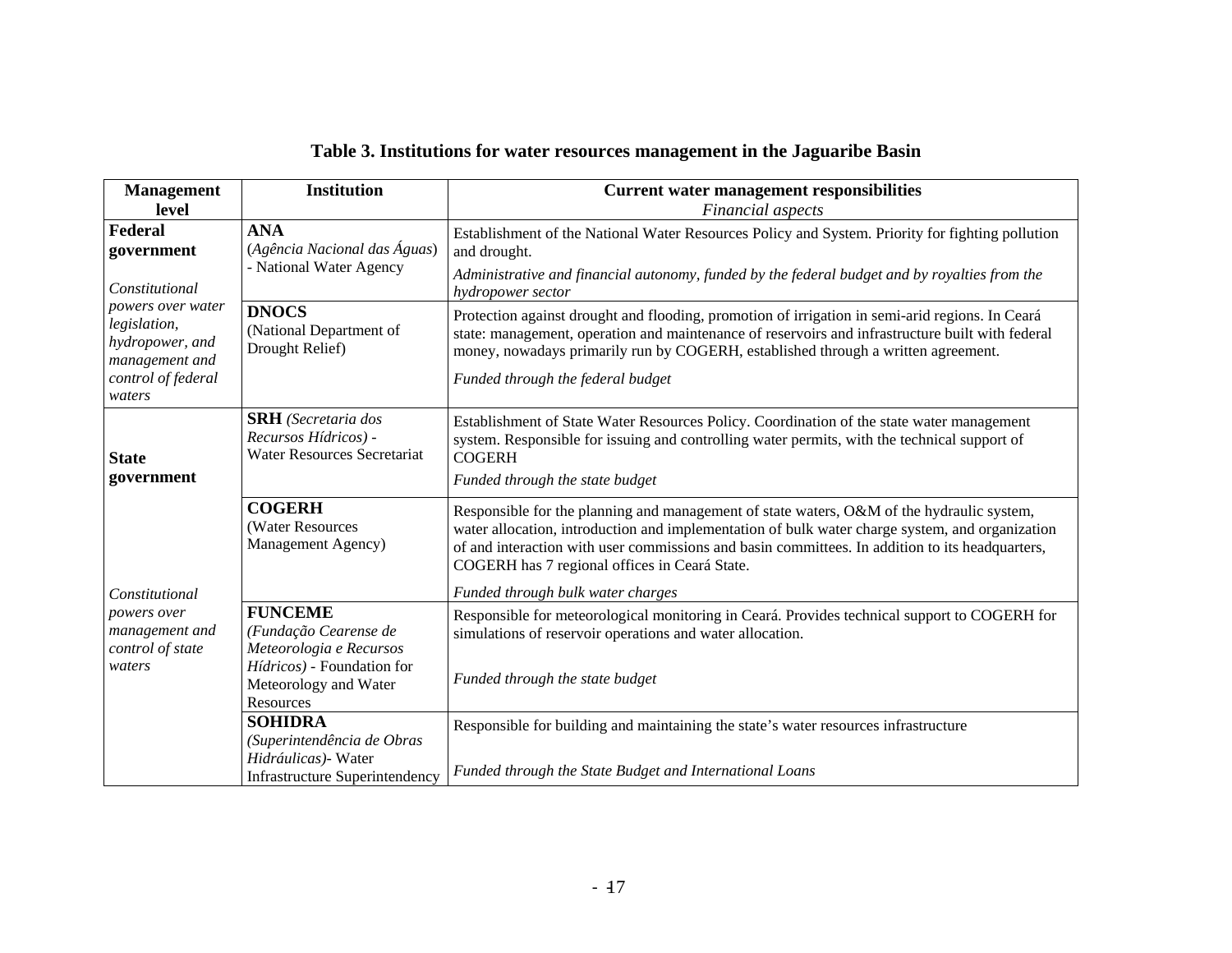|                                                                      | <b>CAGECE</b><br>(Companhia de Águas e<br>Esgoto do Ceará)                                         | Provides urban water supply to Greater Fortaleza and most municipalities in the interior of Ceará.<br>Provides sanitation services only to Greater Fortaleza and a very few municipalities in the interior.                                                                                                                                 |
|----------------------------------------------------------------------|----------------------------------------------------------------------------------------------------|---------------------------------------------------------------------------------------------------------------------------------------------------------------------------------------------------------------------------------------------------------------------------------------------------------------------------------------------|
|                                                                      | (State water and sanitation<br>company)                                                            | Funded through water fees and the state budget. Limited recovery of O&M costs.                                                                                                                                                                                                                                                              |
| <b>River basin</b>                                                   | <b>Sub-basin committees</b><br>Formal institutions under state<br>jurisdiction and regulation      | Corresponds to the Upper, Middle and Lower Jaguaribe, and to the Salgado and Banabuiú Sub-<br>basins<br>No systematic funding. Occasional financial support from COGERH.                                                                                                                                                                    |
|                                                                      | Jaguaribe and Banabuiú<br><b>Valleys User Commission</b>                                           | Covering the regulated parts of the Jaguaribe and Banabuiú Valleys (see Figure 2), it includes<br>water users, civil society, and representatives of key institutions.                                                                                                                                                                      |
|                                                                      | Informal institution created by<br>the state (COGERH)                                              | The commission basically decides the annual operation rules for the three majors reservoirs of the<br>basin (Orós, Banabuiú and Castanhão), through negotiations among its members about water<br>allocation, and under the leadership and guidance of COGERH.                                                                              |
|                                                                      |                                                                                                    | No systematic funding.                                                                                                                                                                                                                                                                                                                      |
|                                                                      | <b>Reservoir User</b><br><b>Commissions</b>                                                        | The 36 reservoir commissions include users and other stakeholders interested in or affected by<br>water allocations in the area of hydrological influence of each "isolated strategic reservoir".                                                                                                                                           |
|                                                                      | Informal institutions created<br>by the state (COGERH)                                             | The allocation process they engage in is similar to what occurs in the Jaguaribe-Banabuiú Valleys<br>Commission.<br>No systematic funding.                                                                                                                                                                                                  |
| <b>Municipal</b><br>government<br>Constitutional<br>powers over land | <b>Municipal Secretariats</b><br>related to urban water<br>infrastructure and management<br>issues | Responsible for managing land use and occupation. Shares responsibility with state government for<br>urban drainage and local environmental issues.<br>Funded by municipal budget                                                                                                                                                           |
| use, urban<br>drainage, and water<br>supply and<br>sanitation        | <b>Municipal Water and</b><br><b>Sanitation Services</b>                                           | Only a few municipalities are not supplied by CAGECE and have their own local urban water<br>supply services.<br>Funded by water fees and municipal budgets. Limited recovery of O&M costs. No financial or<br>technical assistance from the state. Partially supported by the Federal Health Agency (FNS -<br>Fundação Nacional de Saúde). |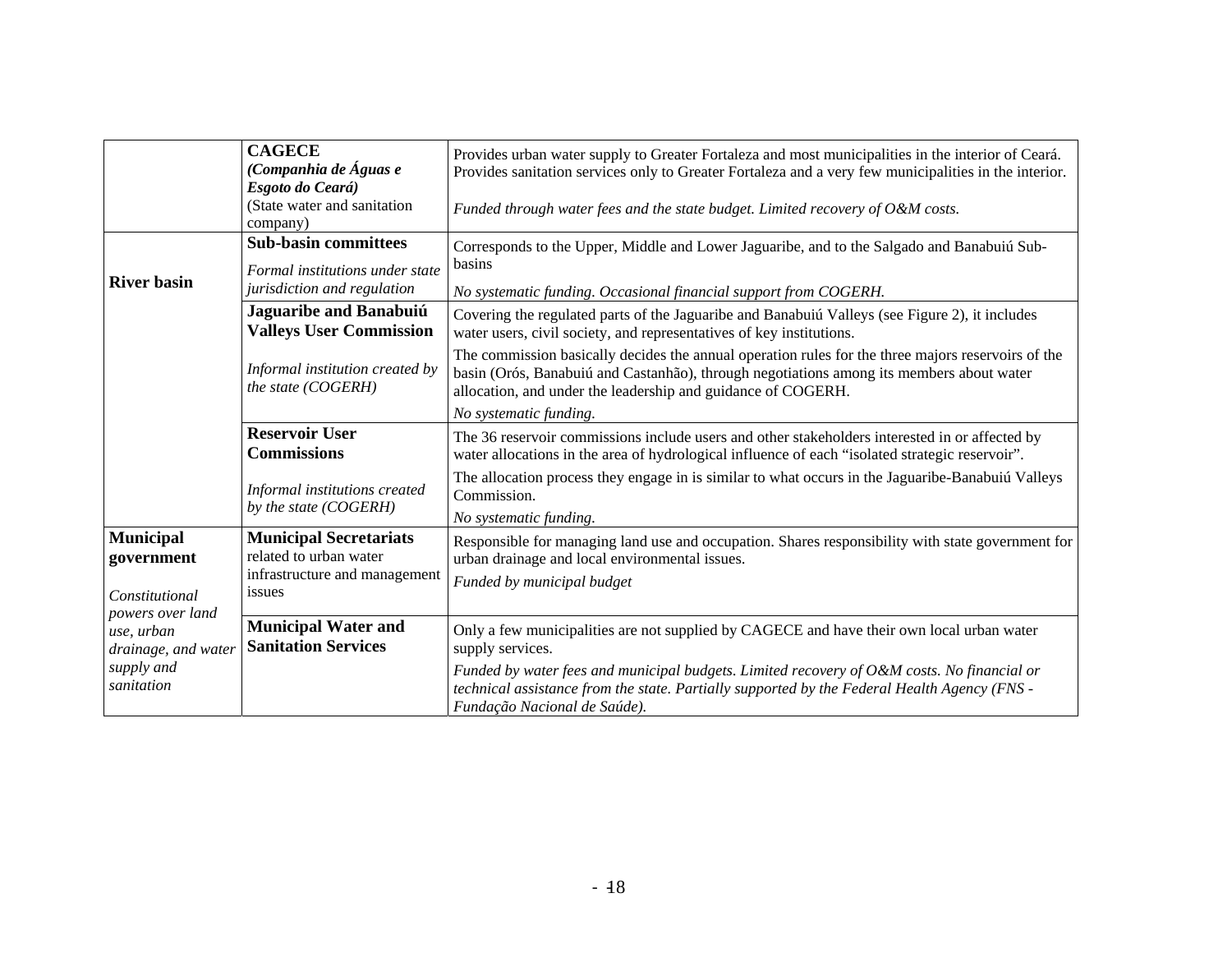Over time, considerable changes have thus been made in the institutional arrangements originally defined by the state water law. In observing its evolution, one can say that the spirit of the law has been taken seriously and that the institutional landscape of water management in Ceará has been revolutionized over the past one and a half decades. This is the case both in terms of the new actors – the water user commissions and committees, COGERH, the State Water Resources Secretariat, and also in terms of how these actors relate to each other and to the long-established previous actors such as DNOCS, CAGECE, the municipalities, and the individual and industrial water users.

 Indeed, Ceará is the state that has progressed the furthest in terms of implementing water reform, overtaking even São Paulo, whose reforms originally preceded and inspired those of Ceará. It was the first state —and the only one until 2003— to implement a system of bulk water charges, which are currently levied on domestic, industrial and some irrigation water uses. This has given COGERH financial self-sustainability. Water management and allocation decision-making for strategic reservoirs has become more democratic and participatory, becoming a sort of informal water rights system. The state and most of the river basins now have water resources plans which reflect more comprehensive and higher-quality knowledge about water problems.

# **7. Participants' Motivations, Incentives, and Actions**

The institutional changes that took place in Ceará and in the Jaguaribe Basin at the beginning of the 1990s have significantly changed power positions. Stakeholders that in the past had little influence over water management now actively participate in water resources management and groups that before were entirely excluded from decisionmaking have also come onto the political scene. Here we will briefly discuss the way that four organizations or groups —COGERH, DNOCS, SRH, CAGECE and water users have acted and interacted in the new institutional context and then discuss a series of issues that continue to generate conflict among a broader group of institutions.

 **COGERH**, the state water management agency, has certainly become the most pivotal water management institution in the state, involved in all aspects of water policy. The new agency not only took on responsibilities previously under other jurisdictions, but also filled a vacuum in water management by creating new organizations and policy mechanisms. Only by making such ambitious changes was it possible for COGERH to effectively assume its mission as the state agency for integrated water resources management. One of the first struggles for COGERH to establish itself as an entity to be taken seriously was to take formal control over infrastructure from DNOCS, the agency historically in control of federal reservoirs, and from CAGECE, the state water and sanitation company (Kemper and Olson, 2000).

 After dominating for decades management and water allocation of the most strategic reservoirs in Ceará, **DNOCS** did not easily give up this responsibility. It had already been losing influence since the 1970s with its financial and human resources in decline. As a federal agency, responsible for all of the nine states of the Brazilian semiarid Northeast – the "Drought Polygon", DNOCS has always had its headquarters in Fortaleza and the larger part of its infrastructure domain has been in Ceará. For this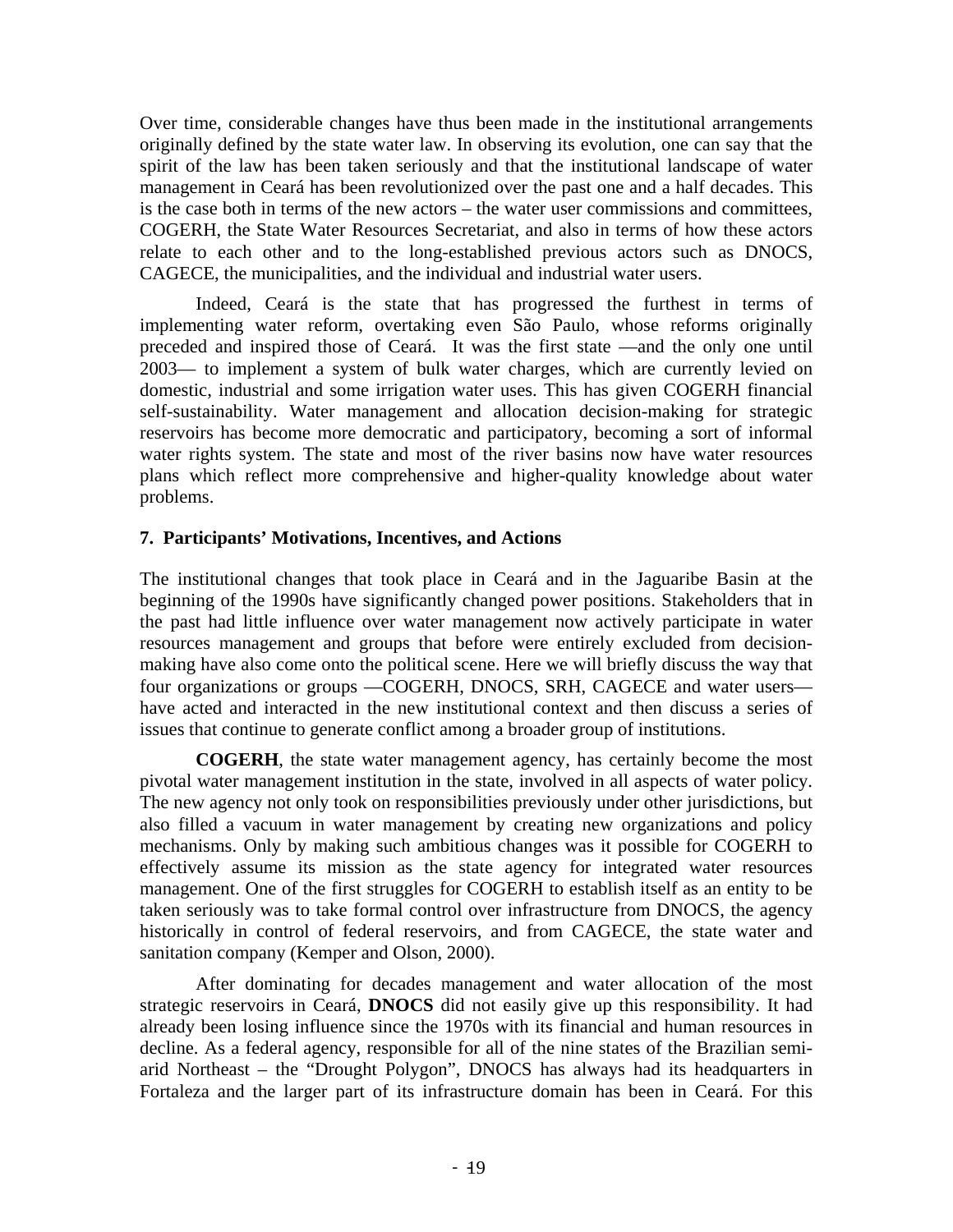reason, Ceará was an important state in which DNOCS wanted to retain its power over infrastructure and management decisions. Despite initial and strong resistance, however, DNOCS eventually accepted the transfer of power to  $COGERH<sup>10</sup>$ . This change was driven by the then new and entrepreneurial government of the State, which wielded considerable influence also at the national government level to be able to bring about this change. It was also supported strongly by the World Bank which at the time was negotiating a loan with the government of Ceará and made it a condition that further World Bank support to hydraulic infrastructure could only be provided if institutional reforms would be put in place to ensure long-term sustainability.

 The resilience of the change was demonstrated by the renewal in 2004 of the agreement between DNOCS and Ceará's government through which the former shared powers with COGERH over the management, operation and maintenance of federal reservoirs. At the same time, under a new federal administration since 2002, DNOCS is going through a phase of restructuring. If on the one hand, the agency may be taking on a stronger role in water management in states other than Ceará than in the past (Lemos and Oliveira, 2004), on the other hand, this role is now clearly understood to involve partnership with state governments. In this respect, DNOCS has recently signed a new contract with ANA (National Water Agency) to support participatory management in federal reservoirs in collaboration with state governments, not only in Ceará but throughout the Northeast.

 The struggle for control over infrastructure has also taken place between COGERH and **CAGECE**, the State Water and Sanitation Company. COGERH was supposed to be the bulk water management agency of the state and it was supposed to be self-financed through pricing for its services. Only one basin in the state, the Metropolitan Basin where Fortaleza lies, has an economy that is dynamic enough to generate substantial income through water charges. Since Greater Fortaleza's industries were already paying CAGECE for bulk water before the creation of COGERH, that agency was resistant to giving up this source of revenues. After extensive negotiations, both parties reached a complex agreement which, essentially, has allowed COGERH to take over the Metropolitan basin system. Both industries and CAGECE itself are charged for bulk water, but the former pay 60 times more than the latter (for details, see Kemper and Olson, 2000). Apart from this initial squabble, CAGECE can be said to have mainly benefited from the advent of COGERH and the new water resources management system in the state. Being responsible for supplying Greater Fortaleza with water, it has an interest in well-managed water resources and in transparency regarding the availability of water on a seasonal basis. At the same time, CAGECE is a strong stakeholder in the system and not a very efficient water company. As in many other placeS worldwide, it is also in Ceará politically difficult to charge adequate tariffs for domestic water supply and sanitation services, and the state government, which determines tariffs, has not raised them to a level that would permit CAGECE to stand on its own financial feet. That is also the reason why CAGECE pays far less to COGERH for the bulk water it receives than the industries do although ultimately it is the principal beneficiary of the bulk water

 $10$  The transfer of power was only with regard to water resources infrastructure, not however, public irrigation perimeters, which remain under or affiliated to DNOCS to this day, even in those irrigation perimeters that were partially transferred to farmers.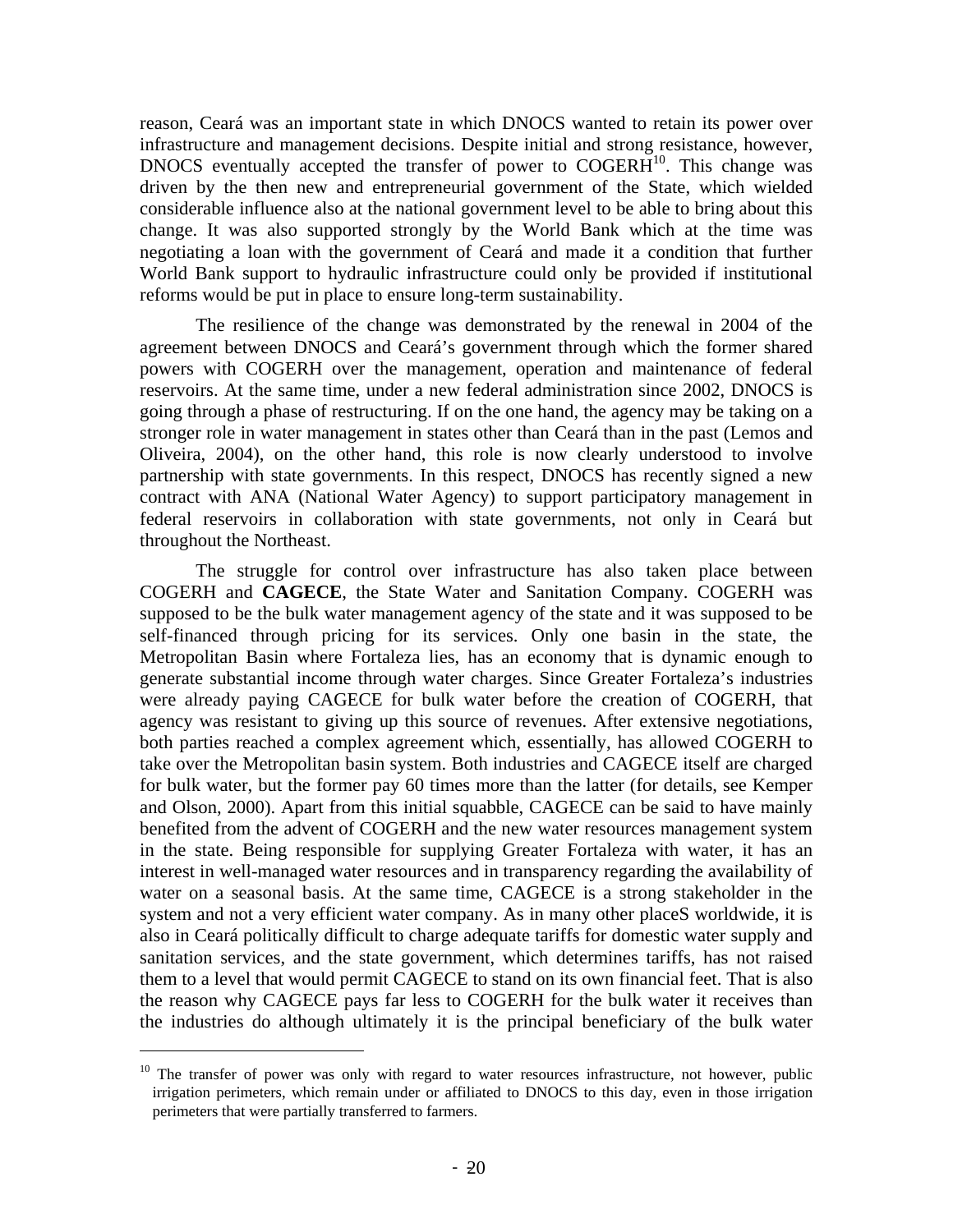interbasin transfer out of the Jaguaribe basin. In the case of other **water users**, we must distinguish the "privileged users" from the rest. Even in the absence of a formal water rights concession system, some user groups have traditionally had priority in gaining access to water, especially irrigation projects run by DNOCS, large users and agribusiness, and, of course, human consumption, which is guaranteed first priority by law. Generally, these privileged users are also the most organized groups in the basin, with greater economic and political resources. Such groups cannot be expected to see benefits in changing the water resources management system. Those who have not been privileged historically —such as fishermen, *vazanteiros*<sup>11</sup>, and smaller irrigators— would however theoretically benefit most from formal water rights, decentralization and participatory management (Kemper, 1996). And, in practice, such groups have indeed benefited most over the last decade from the "negotiated allocation" processes, through which groups representing larger numbers of less powerful users have finally gained a voice. This is not to say that large and medium-sized users have been excluded from the process. Indeed, they still tend to dominate the water allocation negotiations. However, less privileged users and civil society groups have also gained access to a process in which, previously, they had no say at all.<sup>12</sup>

 The user commissions are more inclusive than the basin committees and the water allocation process is notable for its transparency, since users and other local stakeholders decide the volumes to be released from the reservoirs as well as the use and conservation rules that must be respected by all users. Furthermore, while no user can be certain of the exact amount of water to which they will have access year after year —actual water availability is only known at the end of each rainy season—, the system has increased the reliability of supply for all water user groups, albeit sometimes in smaller amounts than many would prefer. The result has been that over the last few years substantial reductions in water use have occurred in the Jaguaribe Basin (COGERH, 2000, 2001 and 2002). This has prevented more serious water shortages – common in the past. However, the user commissions are still only informal institutions.

 Understanding the relationships among actors involved in water management in the basin requires not only looking at how federal-to-state and state-river basin decentralization has affected the relationship among them, but also how the institution of new water management instruments affects the interests of varying groups.

 The negotiated allocation of water through the user commissions co-exists uncomfortably with an emerging formal water permit system. Water use permits, which the state SRH has slowly begun to issue with the help of COGERH (Cogerh, Engesoft, 1999g; Baltar, Azevedo, Rêgo and Porto, 2003), are not required to respect the decisions of the user commissions. A proposal is on the table to grant permits for longer periods, coupling them with the negotiated allocation process as it is practiced, for example, in the Northern Colorado Water Conservancy District, USA (Kemper, 1999). This would give

<sup>&</sup>lt;sup>11</sup> When the water level in a reservoir recedes, due to outflows or evaporation, the rim of humid soil that is uncovered is called a *vazante.* Farmers, mostly small subsistence farmers, who cultivate in these areas are called *vazanteiros. Vazanteiros* can also be found along rivers.

 $12$  These conclusions are based on interviews in February 2004, confirmed by Ballestero (2004) cited by Lemos and Oliveira, 2004.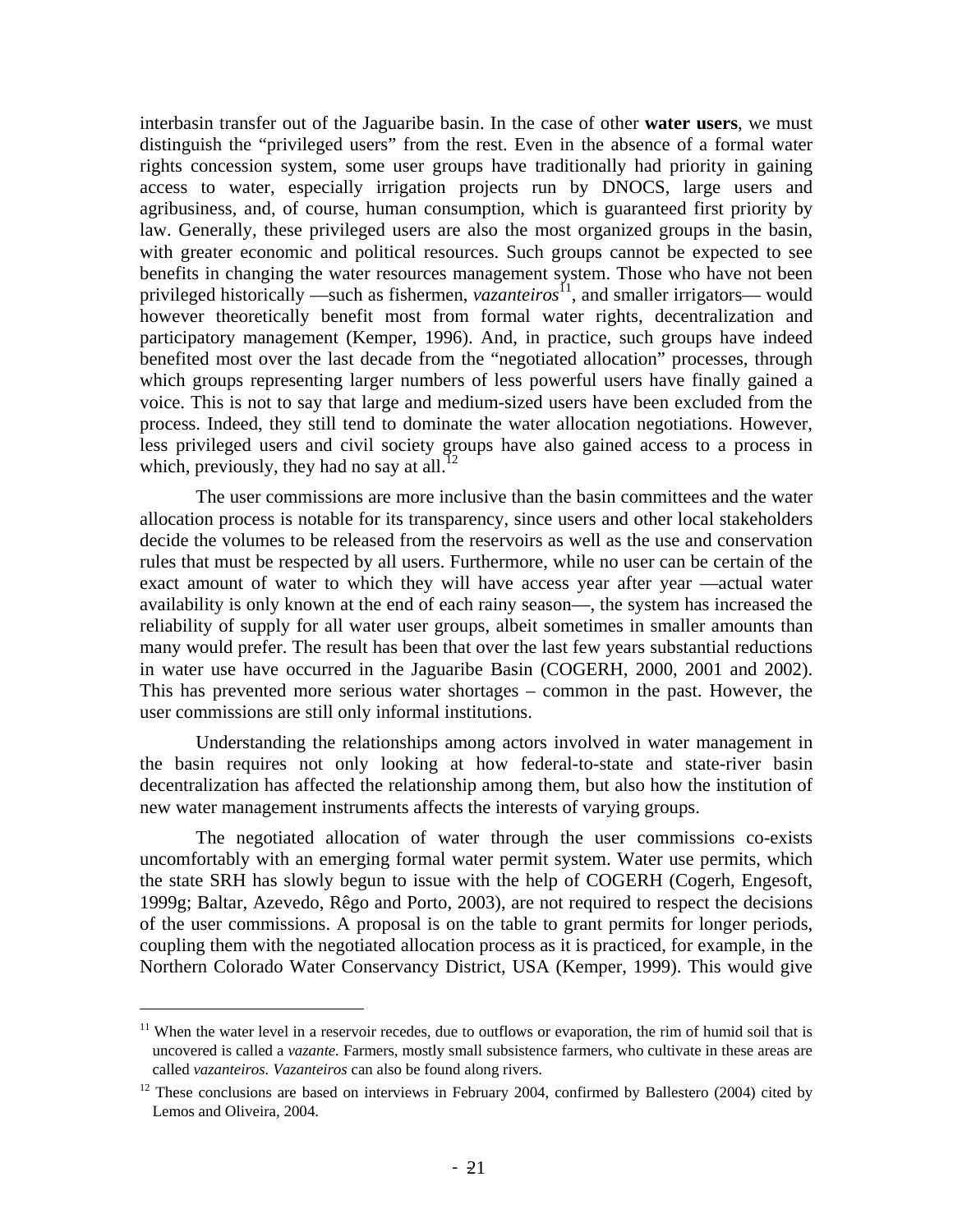users the security of holding permits for a specific period while specific amounts would be negotiated each year, based on water availability. Currently, however**,** water permits have for the most part not been monitored or enforced, meaning that permit holders have few advantages over unauthorized users. Furthermore, some users are suspicious of formal permits, fearing that obtaining them will make them more susceptible to being charged for water in the future.

 The introduction of water charges is also raising tension in the Jaguaribe basin. While the negotiated allocation of water was largely met with approval, COGERH is facing opposition from the users and local stakeholders to implementing this management instrument. Currently, only water and sanitation companies, which use only 12% of the water from the Jaguaribe Basin, pay into the system, according to the same rules that apply elsewhere in the state: charges are only for water that is measurably used, in another departure from the national model.<sup>13</sup> Given that water in the Jaguaribe Basin is mostly used for low-value agriculture, irrigators are largely unwilling and unable to pay at levels that would compensate for what COGERH spends on operating and maintaining water infrastructure in the basin.

 In recognition how difficult it would be to convince Ceara's farmers to pay for bulk water under these conditions<sup>14</sup>, COGERH has followed another strategy: to start by charging the major users in the Metropolitan basin. This basin has both the majority of industrial users, the sector for whom water charges would have the smallest relative impact on cost structures and the water supply system with the greatest potential to be financially self-sustainable. At the state level, charges were introduced gradually, starting with municipal users in 1996, industrial users in 1998 and only in 2000 expanding to a very small number of irrigators. Today, the Metropolitan Basin still contributes over 90% of the total collected revenues. COGERH currently charges industries 15 times as much as it charges the water supply system in Greater Fortaleza and 30 times more than the water companies elsewhere, including in the Jaguaribe Basin. When pricing was first introduced, the difference between the charges for industries and water companies was even greater. Industries did not resist paying COGERH, however, because the prices were still only half of what CAGECE had been charging previously. COGERH has plans to expand state water charges, starting in 2004, to gradually include irrigation, shrimp farming, fishing and other uses. However, this effort has proven difficult, as was observed by the authors during field work. On the one hand, water users and civil society organizations have increasingly raised criticisms that COGERH has been non-transparent with respect to how it defines prices and determines how proceeds will be used. It should be noted, however, that local stakeholders apparently do not question the centralization of pricing at the state level, an acceptance that is explained by the fact that most users are served by public water supply infrastructure and that most of Ceará's basins are

<sup>&</sup>lt;sup>13</sup> The dominant vision of water charges in the country is that pricing is based on use permits rather than on measured use. In turn, three types of water use permits would be granted, as stated by the new Brazilian legislation: for withdrawal, for consumption, and for effluent dilution (i.e., the volume of water needed to reach the concentration of pollutants set by standards in the water body where effluents are released).

 $14$  For an exhaustive analysis of this issue in the Curu basin, see Kemper 1996.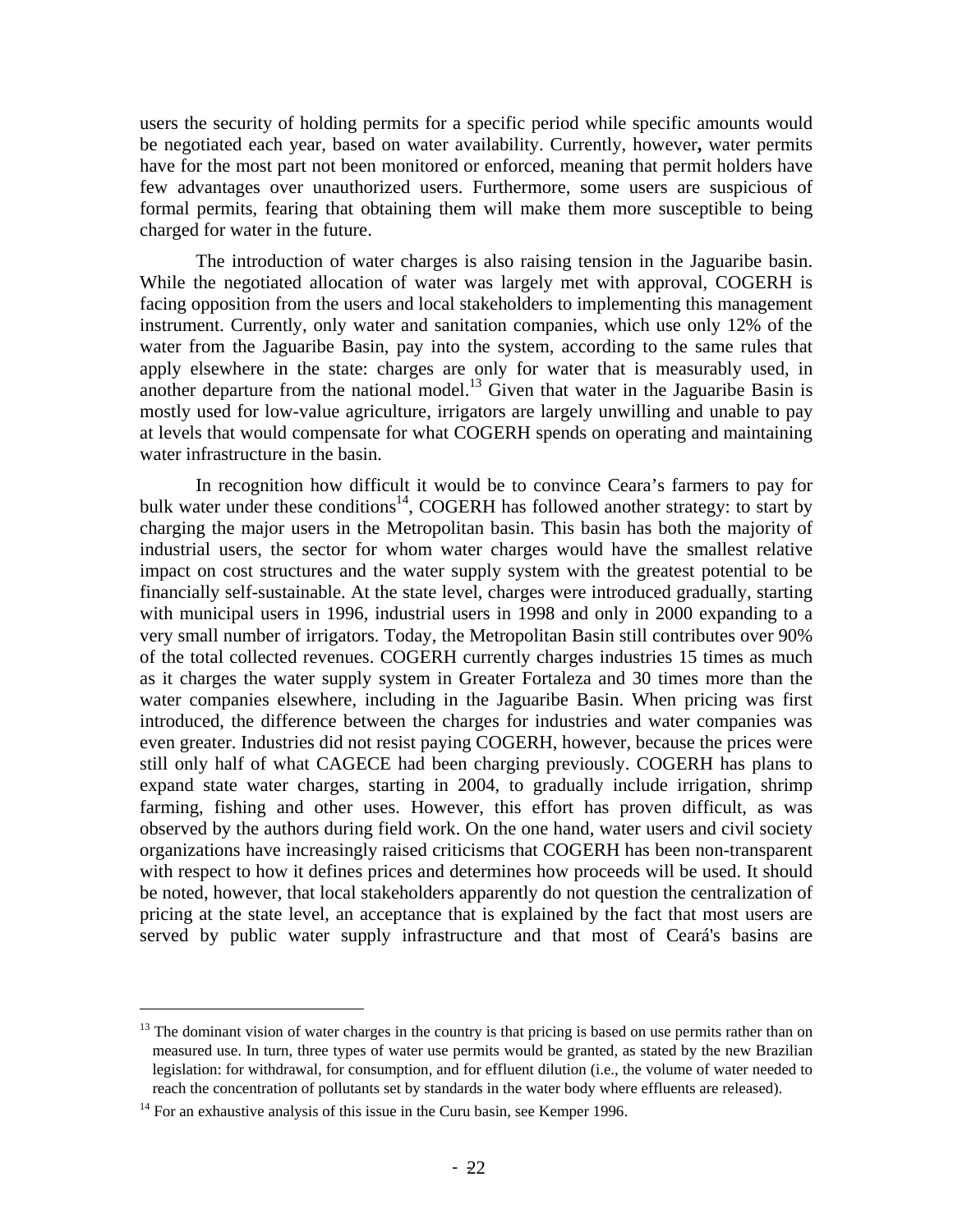underdeveloped and therefore benefit from the transfer of revenues from charges from the Metropolitan Basin.<sup>15</sup>

 On the other hand, irrigators continue to resist the introduction of water charges. An attempt was made in 2001-2002 to introduce charges for this sector in the Jaguaribe basin, combining it with other management instruments. The *Águas do Vale* (Valley Waters) program was conceived and implemented by Ceará State and the National Water Agency (ANA) and has often been referred to as "a form of water trading" (COGERH, n.d.). However, the results were not encouraging. In 2001, with reservoirs at a perilously low level, it became clear that the water stored in the Jaguaribe reservoirs would be insufficient to supply all irrigators in the Jaguaribe and Banabuiú valleys, despite the fact that negotiated water allocation had led to reduced consumption. Since 59% of all water demand in the Jaguaribe-Banabuiú valleys came from rice producers using flooding as an irrigation method, the program's key feature was a mechanism to compensate them for their lost production if they agreed to shift to less thirsty and more profitable crops such as cantaloupe and banana. The general objective of the program was reached in terms of reducing consumption, since reductions were sufficient to allow all demands to be satisfied in the basin that year. Financial compensation was clearly effective in providing incentives for users to reduce consumption and to re-allocate water to more efficient activities, with lower water consumption and higher production values, according to the internationally well-known motto 'more crop per drop'. But the efforts to charge those that did not change their practices were less successful. The program collected only about 20% of the amount charged and less than 10% of the total amount expected (Osny, 2003). Considering the high level of non-payment (80%) —which means that many irrigators received enough water for normal production without paying— it is not surprising that some local actors considered the experiment a failure and that the program lost credibility. When questioned about how to explain these results, SRH and COGERH employees emphasized the rushed process of designing the program, problems in implementation, the resulting lack of an information system, and the lack of political will to charge big irrigators<sup>16</sup>. Apparently, though few paid the charges, all rice irrigators who joined the program received compensation for non-production. In the following year, the program was discontinued and these farmers went back to rice production.

 Finally, it should be noted that the institution of the bulk water pricing system is met with substantial resistance from users and civil society at large because they fear the creation of a water market in the Jaguaribe basin. Even COGERH and SRH officials are generally unconvinced about the idea of water trading, even though a pilot water market project has been approved through a contract between Ceará state and the World Bank.

 In summary, the motivation of the different key stakeholders converges in the sense that all see a benefit it river basin management. Water users, especially the more underprivileged ones, appreciate that they have a seat at the table – something which they

<sup>&</sup>lt;sup>15</sup> In most of Brazil, basin committees not only negotiate the values of the charges directly with users but also decide how proceeds should be used, according to the priorities set by basin plans. This is what is proposed by the federal and most of the states' water legislations, and applied since 2003 in the Paraíba do Sul River Basin, in the southeast of the region. More details can be found in Formiga-Johnsson and Lopes (eds), 2003.

<sup>&</sup>lt;sup>16</sup> Interviews with SRH and COGERH's officials in February, 2004.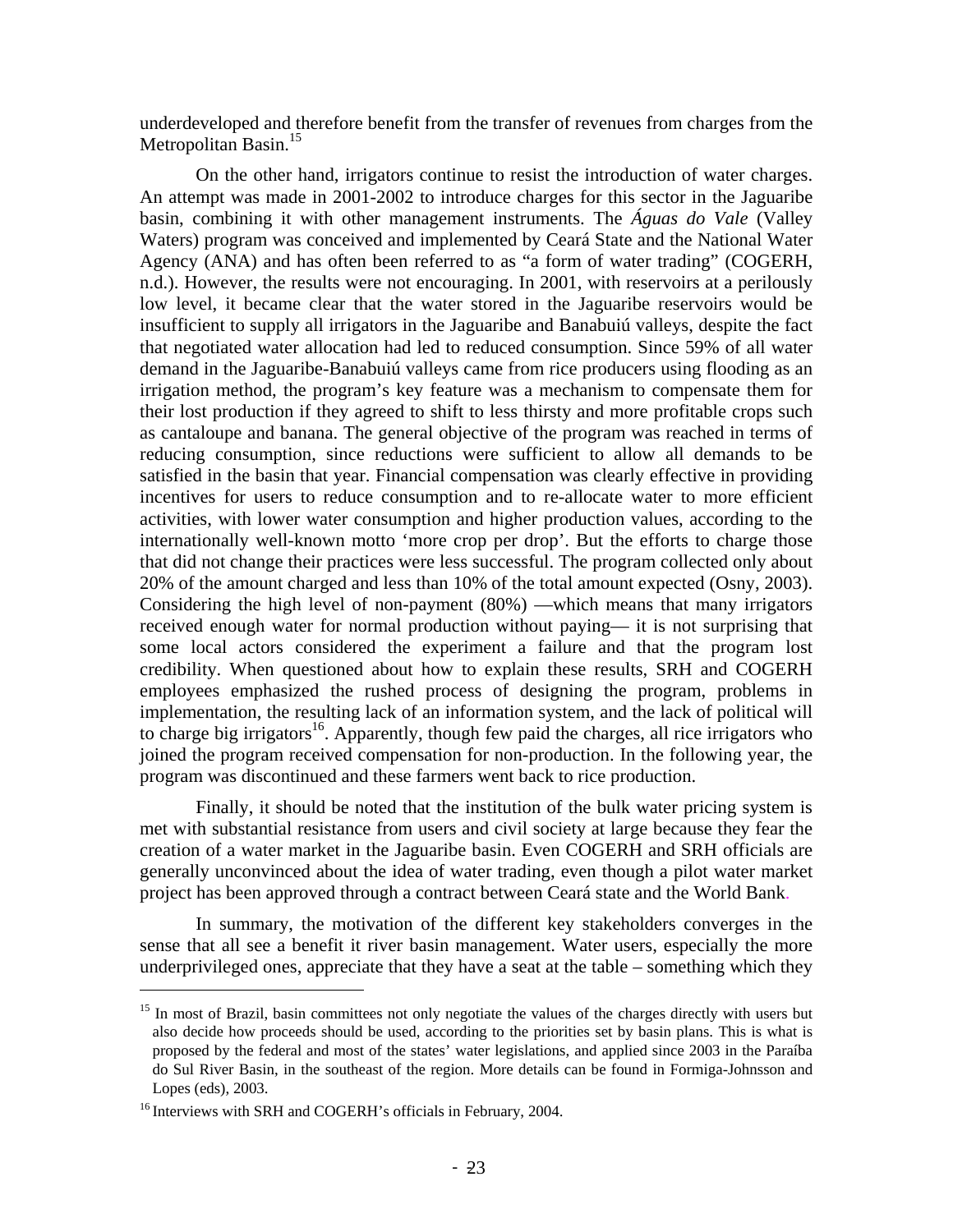never used to have before. At the same time, institutional change in the Jaguaribe basin has developed so far that the management instruments, such as bulk water charges, water permits and allocation mechanisms are on the table. There seems to be a divergence in terms of the definition and implementation of these instruments. Water users want to have more of a say in these – guarding their interests to reliably receive water at the lowest possible cost to them – while the state seems to assume that the involvement of users at the current level, i.e. mainly discussions, information and negotiated allocation, is sufficient devolution of power to the river basin level<sup>17</sup>. This issue is further explored below.

# **8. Applying the Analytical Framework**

Examining the factors identified in the analytical framework of Section 2 will contribute to our ability to understand the impact of decentralization on the Jaguaribe River Basin and on Integrated Water Resource Management.

# *8.1. Initial Conditions and Contextual Factors*

At the time that reform began, local conditions in the Jaguaribe basin seemed unfavorable to the development of a decentralized and integrated water resources management in several respects.

 First, the basin is characterized by poverty, even in the Brazilian context. The political and economic development that occurred in the middle and lower parts of the basin (Jaguaribe and Banabuiú Valleys) during the 1970s —a result of construction of very large reservoirs— was not enough to change this general picture. Today, Ceará accounts for only 1.8% of all of Brazil's wealth, mostly concentrated in the Metropolitan Basin, where the state capital Fortaleza is located (IBGE, 2004; IPECE, 2003).

 Second, the proposal of participatory water management diverges in fundamental ways from the political culture of the Ceará hinterlands (*sertão*), since until the reforms began, water there had historically been considered either a private good, the property of the owners of the lands through which it flowed or under the control of the government agencies of the reservoirs within which it lay (usually DNOCS). Ceará had one of the most entrenched oligarchies in the Northeast, characterized by clientelist practices and the power of political bosses. The large landowners who dominated state politics benefited from continuing low industrialization, significant agricultural subsidies, cheap water and large infrastructure projects including the construction of reservoirs on their own lands (Furtado, 1959 and 1987; Kemper and Olson, 2000). Third, the way water resources were distributed among basin stakeholders prior to reforms strongly favored irrigation projects promoted by the federal and state governments in the seventies. Irrigators in the basin account for about  $83\%$  —or  $342$  million m<sup>3</sup> per year— of total water consumption in the basin, with 37% for private activities and 46% for government projects. Most of the conflicts in the basin involve this sector. Thus, one would have expected that reforms would not succeed.

<sup>&</sup>lt;sup>17</sup> Interviews during field visit in July 2004.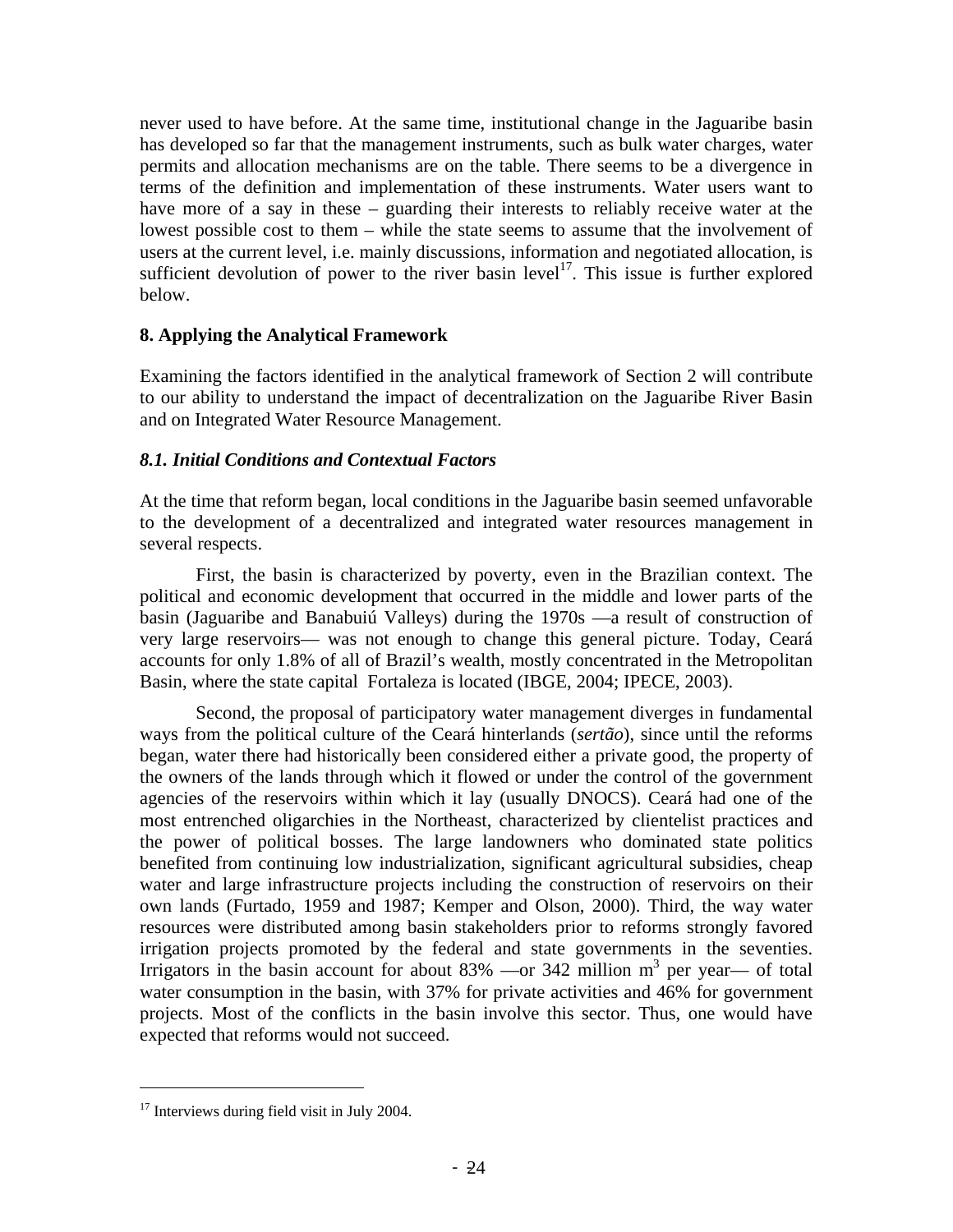At the same time, however, other factors favored reform, especially in the broader context within which the changes would take place. At the national level, the transition to democracy, that followed the fall of Brazil's military regime in the mid-1980s, was accompanied by broadened acceptance throughout Brazilian society of values such as democratization, decentralization, and participation in policy making. At the same time, at the national level an unprecedented movement within the technical water resource community began to promote integrated water resources management. This movement, led in large part by the Brazilian Water Resources Association, had a strong impact on the dissemination throughout the country of certain management models, such as water use rights, pricing, and river basin level management (Formiga-Johnsson, 1998). At the same time, at the state level, in the context of a new generation of state government leadership who had a more modern vision of development compared to the landed elite that had dominated the state's policies for so long, and who initiated a more generalized reform of Ceará's administrative structure in the same time period, the creation of innovative institutional arrangements for water resource management at state and basin levels was favored. This process was also supported by the World Bank in the context of the implementation of the state water law of 1992.

 In Ceará, specifically, the key enabling factor was the existence of strong political will in the form of advocates for the adoption of a new form of management of water resources. A succession of Governors and leading government officials over a time period of over 12 years furnished the stable political support required for the adoption of such radical changes in water policy. This coupled with the recruitment and maintenance of staff who were strong from a technical point of view and extremely dedicated to the new concepts of water resources management aided greatly in the process of developing the new policies and convincing the water user public to accept these principles. Thus, the change in the state political environment in the mid-Eighties helped overcome the other rather unfavorable factors and was crucial to break the path dependence of water resources management in the state.

 With the results in hand, one can say that the reformist context, both within the state and the country, worked together to overcome very strong vested interests that would otherwise have been expected to stall any serious attempt towards decentralization.

#### *8.2. Characteristics of the Decentralization Process*

Contrary to water management practices in the humid South and Southeast of Brazil, the semi-arid region has had a long history of federal intervention. Thus, the decentralization process in the Jaguaribe basin was marked by two distinct processes: i) decentralization from federal to state level, a result of the increased technical, institutional and financial capacity of Ceará's water resource management agencies; and ii) decentralization from state to local level, which occurred through the creation of deliberative and consultative bodies at the river basin and lower territorial levels.

 The creation of COGERH was not part of the original design called for in the state water law (Law 11.996/1992), but resulted from the World Bank's insistence that the state create a water agency with management, monitoring and enforcement functions, including pricing and the involvement and organization of local stakeholders (Kemper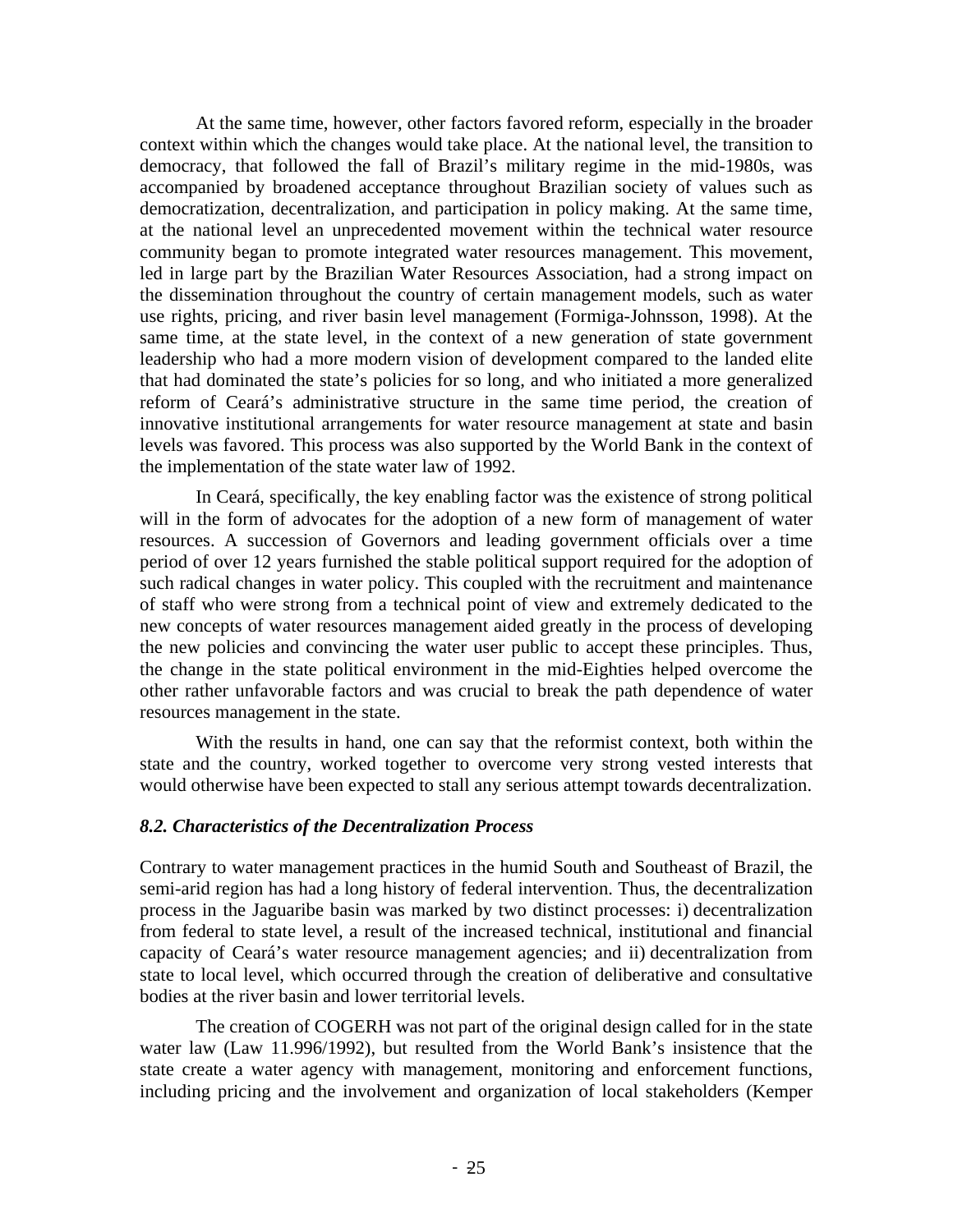and Olson, 2000). The fact that in 1997 COGERH took over some of DNOCS's management responsibilities represented a major step towards decentralization from federal to state level. The sustainability of this federal to state decentralization process has been demonstrated over time. As, several times, elections have brought changes in the party control of both state and federal governments, state control over federal infrastructure has continued, as demonstrated by the renewal of the contract between DNOCS and COGERH in 2004, discussed above. Indeed, there are signs that federal-tostate devolution is increasing, such as a recent agreement between COGERH and the National Water Agency delegating authority for issuing use permits for waters in federal reservoirs<sup>18</sup>. Even DNOCS never acquired such authority.<sup>19</sup>

 The state-to-local decentralization process has been more complex. It can clearly be characterized as a top-down initiative, in which COGERH's User Mobilization Department (DOU) played a central role. The Department employed a group of sociologists who, in the effort to implement participatory management practices, were able to manage a delicate balance between the sometimes centralizing tendencies and interests of a state-level institution, and local interests and customs (Formiga-Johnsson and Scatasta, forthcoming). The fact that the state government took the initiative in decentralization was clearly the result of their efforts, considering that as a whole and in spite of a clear shift in development outlook, the state government was still under the influence of powerful elites who questioned both allowing new actors into the decisionmaking process and decreasing the role of the central state government.

 Recent changes, in fact, demonstrated that the commitment of the current state government to the devolution of decision-making to local bodies is fragile (Lemos and Oliveira, 2004). In 2003, the DOU was dismantled, revealing that the priorities of the current leadership in the state government are different. Upper echelons at COGERH and the State Water Resources Secretariat are increasingly distrustful of the participatory decision-making bodies that were created. Although the long-term impact of these changes on the user commissions and river basin committees is still unclear, reformoriented officials hope that the high level of mobilization achieved in the basin over the last ten years will make it difficult to undo the advances made thus  $far^{20}$ .

<sup>&</sup>lt;sup>18</sup> The fact that only one of Ceará's rivers is federal could lead one to believe that the relationship between Federal and State government is less relevant in Ceará. This interpretation would be, however, incorrect, since the constitutional norm of 1988 (art. 26) grants federal control over waters collected by federal projects, even when these are built on state rivers.

<sup>19</sup> This is one of the first of what ANA plans to be a series of *Convênios de Cooperação* (ANA, 2003, 2004) through which the agency will delegate some of its responsibilities to state agencies, especially water use permits for federal waters. In most cases, ANA plans to establish the agreements only after the implementation of an institutional support program to create or strengthen state agencies. The new policy will likely have a major political impact on the national water resource system, especially since many state governments feared that the creation of ANA signaled a new process of centralization of decisionmaking about federal waters (Formiga-Johnsson and Scatasta, forthcoming).

 $20$  These conclusions are based on interviews in February and July 2004 and are confirmed by Lemos and Oliveira (2004) who discuss this issue in length.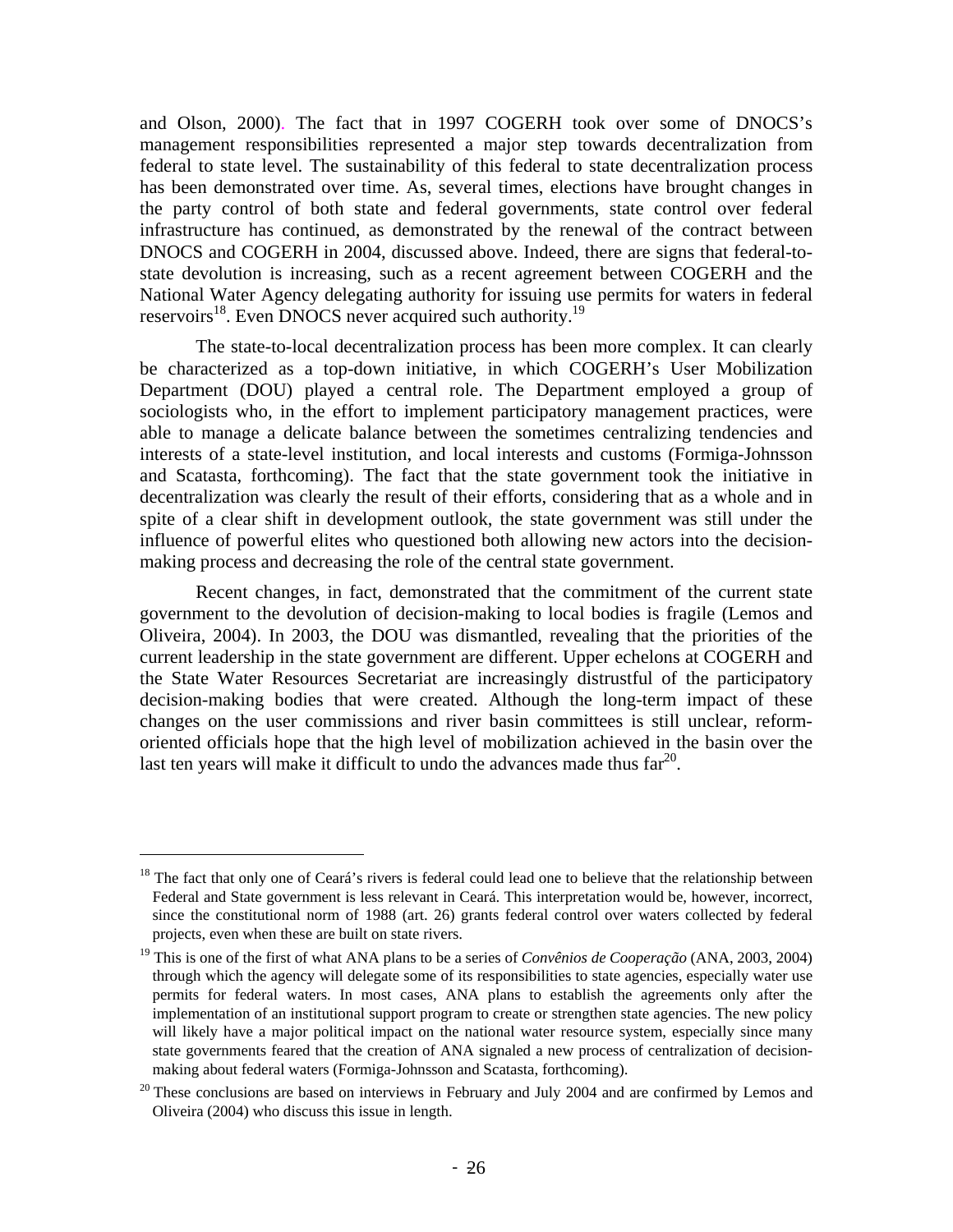#### *8.3. Central-Local Relationships and Capacities*

The devolution of some of DNOCS's authority over the management and control of reservoirs to Ceará state has been highly effective, since COGERH has developed substantial technical, administrative and financial management capacities. Currently, COGERH operates and manages, through its agreement with DNOCS, all major reservoirs in the state, accounting for over 90% of the state's water storage. But other aspects of water management remain underdeveloped. The state has proceeded only slowly with the implementation of groundwater management. The development of a new water use permit system has also been slow, despite the fact that criteria and procedures were basically defined some time ago. A recent World Bank study characterized the permit system as still in consolidation (Baltar, Azevedo, Rêgo and Porto, 2003). It should be taken into account, however, that making water rights into a full-fledged instrument of water management, as proposed by the current reforms, is a major challenge, since until recently, water permits were no more than a bureaucratic instrument. In short, for climatic and even cultural reasons, the state so far has privileged reservoir operation and water allocation over other important issues such as the implementation of water use permits, the extension of bulk water charges to the irrigation sector and the management and control of groundwater use.

 While federal-to-state decentralization has undoubtedly advanced substantially, the process of devolving authority and responsibility from the state to local levels is less easy to characterize in terms of success or failure.

 The basin committees —which were supposed to be the most important basin institution — can be characterized as formal institutions that still have not found a *de facto* place in the water management system. On paper, they have many competencies. In practice, however, they are unable to carry out most of them, since they lack effective technical, administrative and financial support. Contrary to the national framework, which places river basin committees and agencies at the heart of decision-making about water pricing, Ceará has centralized water charging at the state level. This means that, in Ceará, basin committees will not have their own executive arm (basin agencies), nor will they have financial resources of their own. With most of their expenses provided by members themselves or by the occasional financial support of COGERH, the committees still have little influence over water resource management. Their activities have been limited to information dissemination, awareness raising and capacity building among local actors and the resolution of water use conflicts. Contrary to what the state water law proposes, major structural projects continue to be decided solely by the state government, especially with respect to supplying water to Fortaleza. A COGERH plan is being formulated which will define an executive support structure to replace the partial technical support that its regional offices have been providing the committees thus far. But COGERH has apparently yet to define both its own role in the basin's institutional set-up and the relationship it should have with either the committees or users' commissions. Importantly, in addition to the political change in leadership in the state and its agencies, such as COGERH, the agency has also come under tremendous pressure with the creation of the National Water Agency ANA. At least 80% of the most competent staff of the State of Ceará in the area of water resources management have left the state and are now employed at the national level. This is in part due to the significant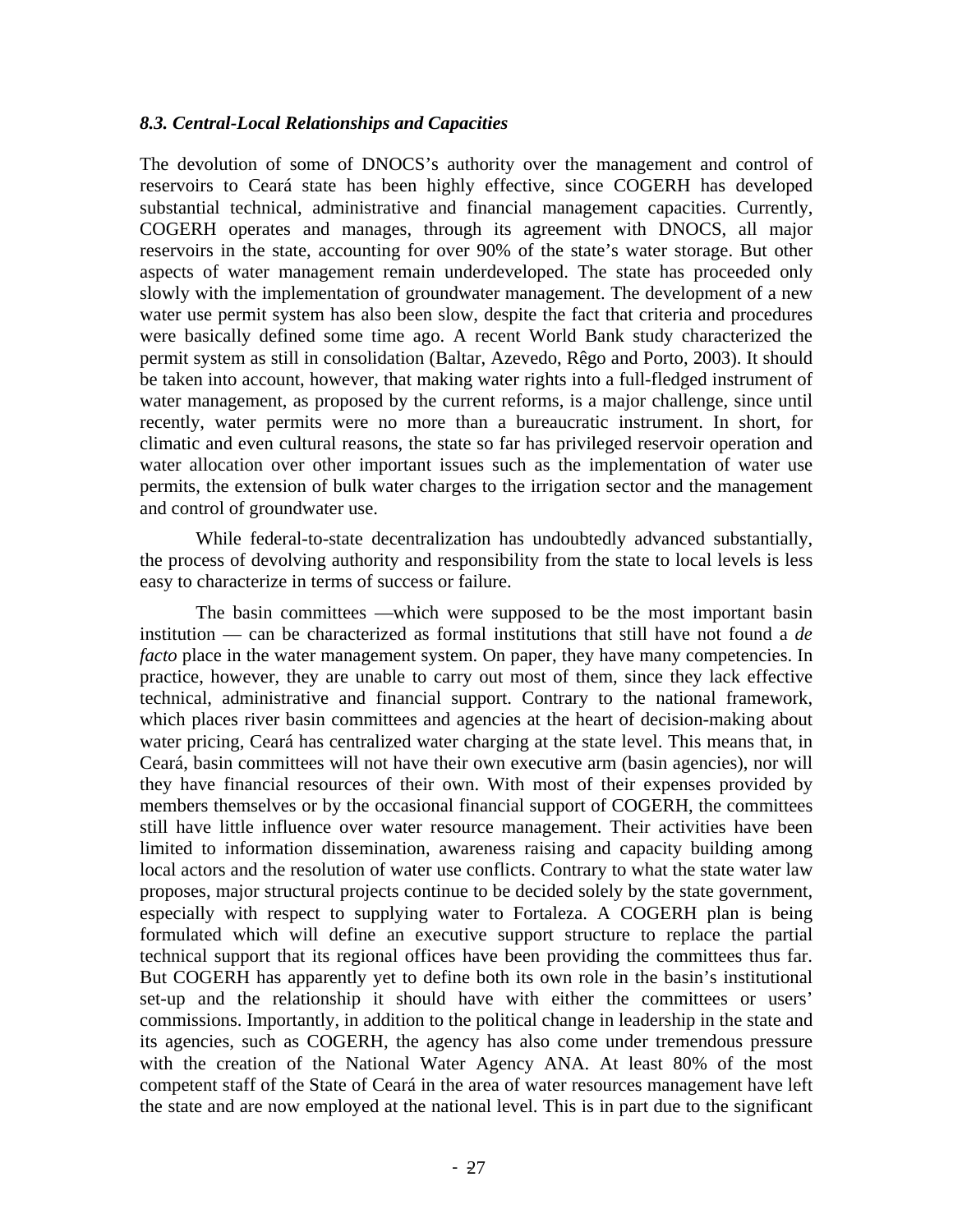efforts of the Federal Government in the recruitment of the well-recognized staff of Ceará and partly due to the dissatisfaction of the staff with the new policy directions.

 Conversely, decentralization in the Jaguaribe Basin has gone furthest with the user commissions, especially through the negotiated allocation of water, which, as discussed above, has proven very effective (Garjulli, 2001; Formiga-Johnsson, 2001; Garjulli, Oliveira, Cunha *et ali.*, 2003; Lemos and Oliveira, 2004; Ballestero, 2004; and Formiga-Johnsson and Scatasta, forthcoming). However, within COGERH and the SRH (to which COGERH is subordinate) there has been resistance to giving decentralized bodies greater power over water management. The result is that only the sub-basin committees have been legally created, but these have received little real support or authority. Meanwhile the Jaguaribe-Banabuiú Valleys Commission —where the process of participatory decision-making began and has continued with great intensity — is still only an informal institution. This contradictory situation has created tensions between the sub-basin committees and the Jaguaribe-Banabuiú Valleys Commission, as will be discussed in the next section. Uncertainties thus prevail about the real extent and intentions of the devolution of authority and responsibilities from the state to local level in Ceará. However, the importance of negotiated water allocation in the Jaguaribe basin and its national and even international prestige, may assure the continuity of this process.

 Finally, we should note that the transformation of water management practices in Ceará seems to need more time to reach full implementation. Certainly, reform is still underway in the Jaguaribe Basin. Considering that the process is already ten years old, this suggests that there are significant transaction costs in terms of time, even in one of the most advanced cases of water reform in Brazil.

## *8.4. Internal Basin-Level Institutional Arrangements*

 $\overline{a}$ 

Water allocation is the most prestigious activity in the basin, with the greatest local impact and hence the greatest capacity to mobilize local actors. This importance has recently led some representatives of the Executive Board of most sub-basin committees to argue that the Jaguaribe-Banabuiú Valley Commission should be dismantled, with the transfer of its responsibilities to the committees, as occurred in Ceará's Curu River Basin.<sup>21</sup> This would involve a fundamental rearrangement in basin institutions, since four of the five sub-basin committees are involved with the regulated valleys. In the Curu basin, the transfer of power from commission to committee was simpler because the territorial jurisdiction of the user commission fell entirely within the geographical area of a single committee.

 However, before rethinking the competencies of these local bodies and their relations with each other, it is necessary to determine the extent to which decentralization down to units that are smaller than the river basin has been positive. The division of the Jaguaribe into three parts (upper, middle and lower) has no correspondence either to hydrological criteria or to any pre-existing social, economic or environmental form of organization. When the committees were created, the decision to divide them this way

 $21$ <sup>21</sup> The tension between the sub-basin committees and the main valley commission in the Jaguaribe Basin were strongly noted during field work in February and July 2004.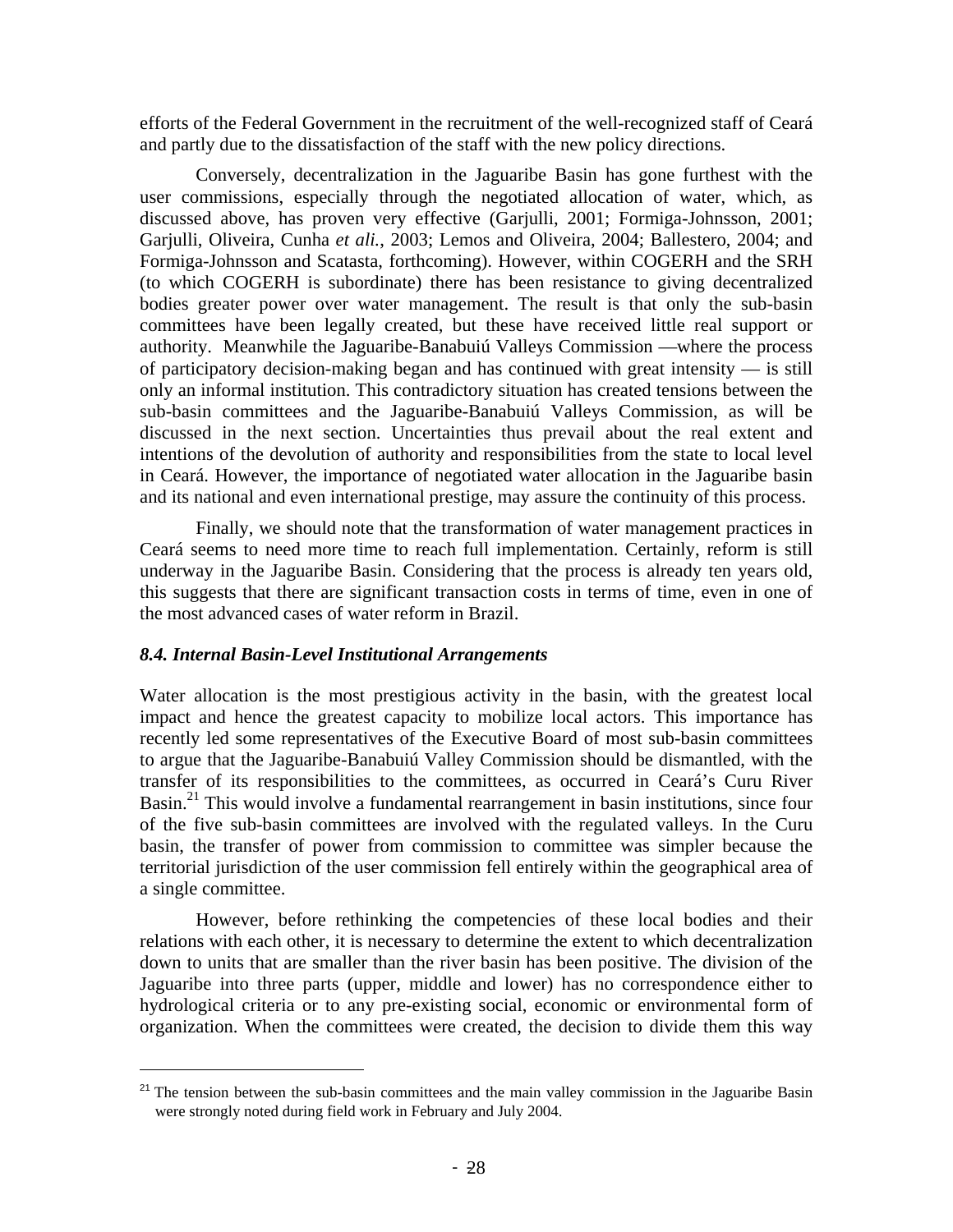was based on logistical and operational criteria, since COGERH's Department of User Organization was unable to operate immediately in the entire basin. The solution was to create committees in sub-basins in the short run, with the plan to join them together later into a single committee. Some still support this plan, while others have proposed creating a separate basin-wide committee whose objective would be to coordinate decisions made by the smaller scale bodies and, principally, to take over the water allocation responsibilities currently held by the Jaguaribe-Banabuiú User Commission.

 While the committees and the Jaguaribe-Banabuiú User Commission are sources of controversy, all actors in the basin and at the state level have shown support for the 36 reservoir user commissions. The allocation process they engage in is similar to that carried out by the Jaguaribe-Banabuiú Valleys Commission, but the decisions have only very localized impact and transaction costs are lower. Usually, the commissions include only users or groups of users directly affected by water allocations in the area of hydrological influence of a single reservoir, since members are mostly made up of organizations working in the perimeter of the reservoirs, and in the immediate downstream area. Despite the current uncertainties concerning institutional boundaries, both user commissions and basin committees have been promoting the resolution of water use conflicts, with the support of COGERH. They have come to be perceived as the legitimate space for negotiating conflicts in terms of water allocation and quantitative use, and for airing other controversial issues related to water quality and environmental degradation.

# **9. Performance Assessment**

Evaluating the performance of river basin management institutions should focus on three critical characteristics of effective decentralization, i.e. devolution of authority, stakeholder participation, and financial self-sufficiency, as well as on the actual physical changes that have occurred due to the changes in decision making  $-$  e.g. more efficient, effective and equitable water allocation, decrease in flooding events and/or their impacts, and environmental quality of the water body. In the following sections, we will briefly explore each of these characteristics with respect to the Jaguaribe River Basin experience.

# *9.1. Devolution of Authority*

As should be clear by now, the devolution of federal authority over the management and operation of federal reservoirs to Ceará State has been highly effective. Federal institutions continue to develop, support and finance specific drought relief programs in the semi-arid region, together with state governments and sometimes with international organizations. The *Águas do Vale* Program (see section 7), which can be considered a demand-supply approach for irrigation, is an example of such partnerships.

 Decentralization from state to local level has been more partial. Although COGERH has decentralized the allocation of strategic reservoir waters to local institutions, many traditional water management competencies continue under COGERH's purview, such as water permit concession, bulk water pricing, planning, operation and maintenance of hydraulic infrastructure, groundwater management and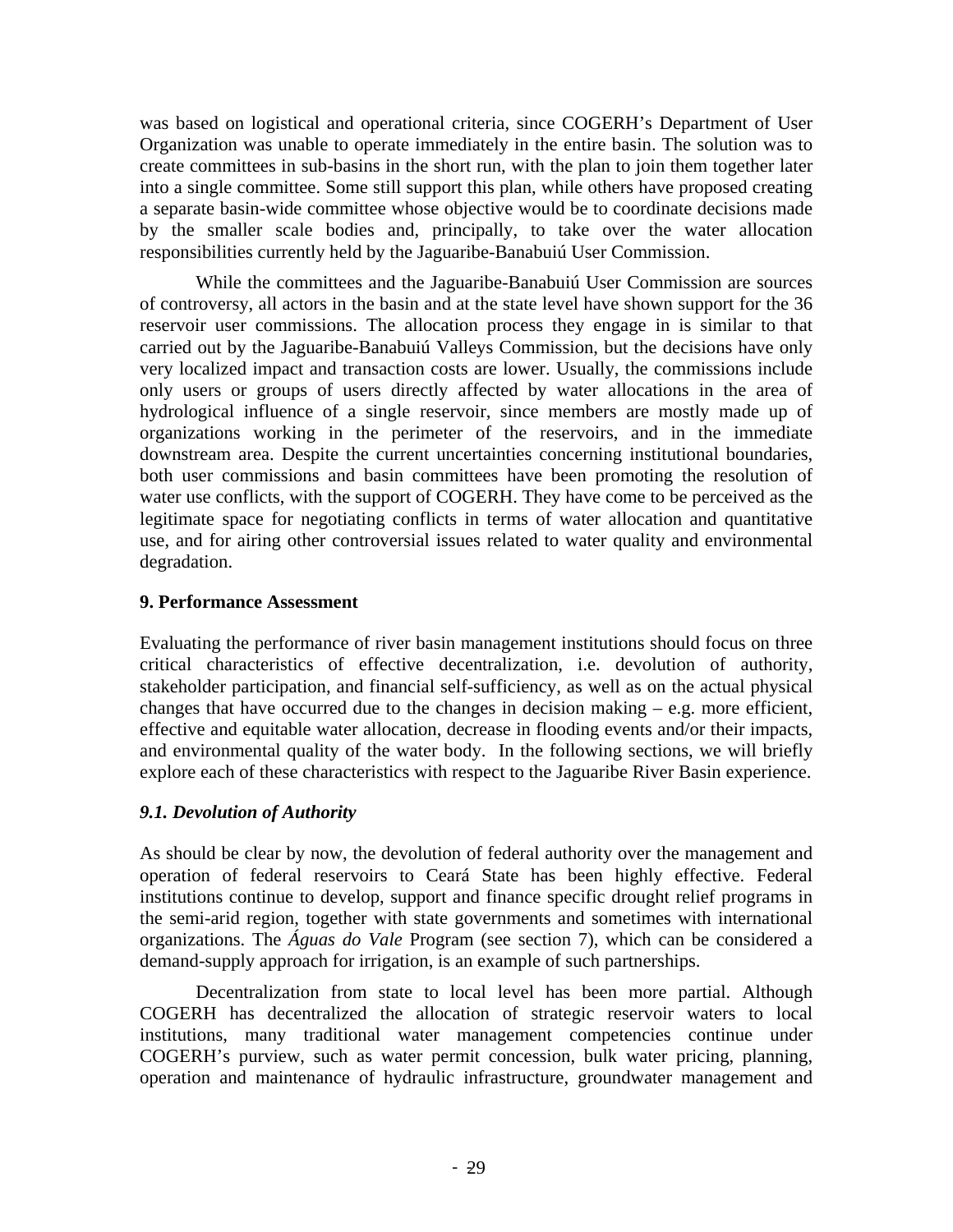control, etc. Furthermore, none of the changes introduced thus far have affected municipalities, which are still fully responsible for land use and urban drainage.

# *9.2. Stakeholder Participation*

The creation of sub-basin committees and user commissions, under COGERH's coordination with the support of the State Water Resources Secretariat, has allowed for the involvement of hundreds of stakeholders of all types, such as municipalities, public and large private irrigators, fishermen, and industry leaders. Although so far stakeholder involvement has been limited largely to the negotiated allocation of water and to conflict resolution, these experiences are still a radical transformation in management practices. Also, the participatory nature of the process appears to increase users' sense of ownership, that is, they are not only users, but also managers and "stewards" of the resource.

 However, local stakeholders still have no say in some decision-making processes that affect them directly, such as bulk water pricing or inter-basin transfers to Greater Fortaleza, which continue solely under the control of state government agencies. In this sense, the decentralization proposed in the state water law was not translated into practice. Also, the concerns of local stakeholders with respect to water quality problems and broader environmental problems related to water have yet to find a place on the agenda of the state water institutions.

# *9.3. Financial Self-Sufficiency*

At the basin level, the financial resources of decentralized institutions are both precarious and insecure. Neither the basin committees nor user commissions have their own financial resources, depending totally on contributions from the state government and from their own members. This makes them vulnerable to any top-down changes that may occur.

 At the state level, though, bulk water pricing has represented an important change in terms of financing water management. Until pricing was introduced, bulk water supply services were partially or fully subsidized by public institutions. The pricing system has enabled COGERH to gradually achieve financial sustainability for its operation and maintenance costs and for investments in new water infrastructure (Azevedo and Asad, 2000). Although Ceará is one of Brazil's poorest states, collected revenues, state-wide, have grown substantially over time, from R\$ 268,410 (US\$ 103,235) in 1996 to about R\$ 10,000,000 (US\$ 3.85 million) in 2003.<sup>22</sup> Payment reached 83% of the total revenues in 2003, when 10 of the expected 12 million reais were actually collected.

 The Metropolitan Basin —the state's principal urban and industrial area contributes over 90% of the total revenues from bulk water pricing. Among the userpayers, the domestic sector is currently the largest contributor (65% of the total), followed by industry (34%). Irrigation contributed only 1% of the total collected revenues. The result is that the degree of cross-subsidization within the state for water

<sup>&</sup>lt;sup>22</sup> US\$ 1 = R\$ 2.6 (April 2005).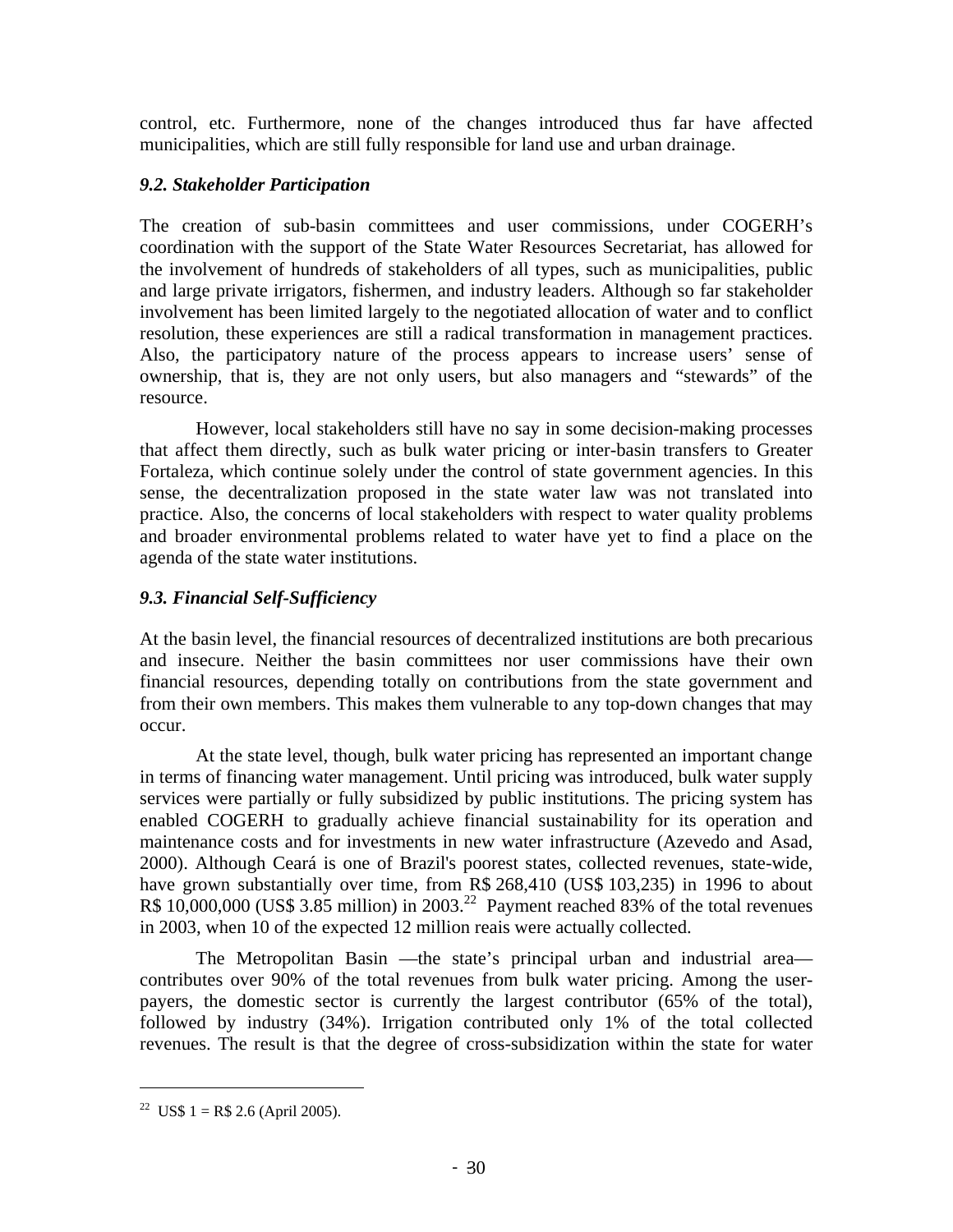management costs is enormous, both among user sectors (from industries to the domestic and irrigation sectors) and regionally (from the metropolitan basin to the other basins). This means that the operation and maintenance costs of the large water infrastructure in the Jaguaribe River Basin are currently subsidized by users in the Metropolitan Basin. It is likely that even with the expansion of the bulk water pricing system, expected to begin in 2005, proceeds generated within the basin will still be insufficient for the investments in infrastructure and water monitoring that are planned. In effect, most of the water basin's users are irrigators who pay almost symbolic amounts. Therefore, we can expect both continued subsidization from the Metropolitan region and government funding for larger infrastructure projects to be necessary.

# *8.4. Changes in Riverbasin Management Outcomes – Strengths and Weaknesses of the*

# *Institutional Arrangements in the Jaguaribe River Basin Case*

**Water Allocation.** Compared to the allocation process followed by DNOCS in the decades before COGERH took over, the water allocation process has become both more effective, more efficient and more equitable. Nowadays water users are convened every year after the rainy season and informed about water availability, including stochastic model results for the coming year. This is the foundation of the negotiated allocation process, which permits water users to plan their production accordingly once the shares of each one have been agreed.

 The process is not only more efficient, but also more equitable because also traditionally weak user groups are included, get access to information and have a kind of informal water right. This system considerably reduced the moral hazard approach in which DNOCS would keep information to itself and supply water users —usually the well-connected ones— to its liking. The negotiated water sharing system also permits water users to avoid the impacts of dry years and thus become more drought resistant.

 That said, the fact that the Jaguaribe basin is viewed as the "water cow" that will supply water to the ever growing state capital region, is stressing the new arrangements, which is leading to the increased efforts regarding water trading described above.

**Flooding.** With the completion of Castanhão reservoir in 2002, the cities located near the Jaguaribe river, especially in the lower part of the basin, gained greater protection against flooding, as the heavy rainy season of 2004 proved.

**Environment**. Water management in the Jaguaribe Basin, and Ceará more generally, has, thus far, focused on improving water infrastructure and optimizing use and allocation, the privileged arenas of hydrological engineering. Broadening the scope of river basin management to include, for example, water quality management, ecosystem preservation and other environmental issues, has yet to come. Despite these concerns, it seems that the most pressing agenda for stakeholders in the basin is not to expand the scope of the water resources management system, but rather to consolidate the advances made thus far.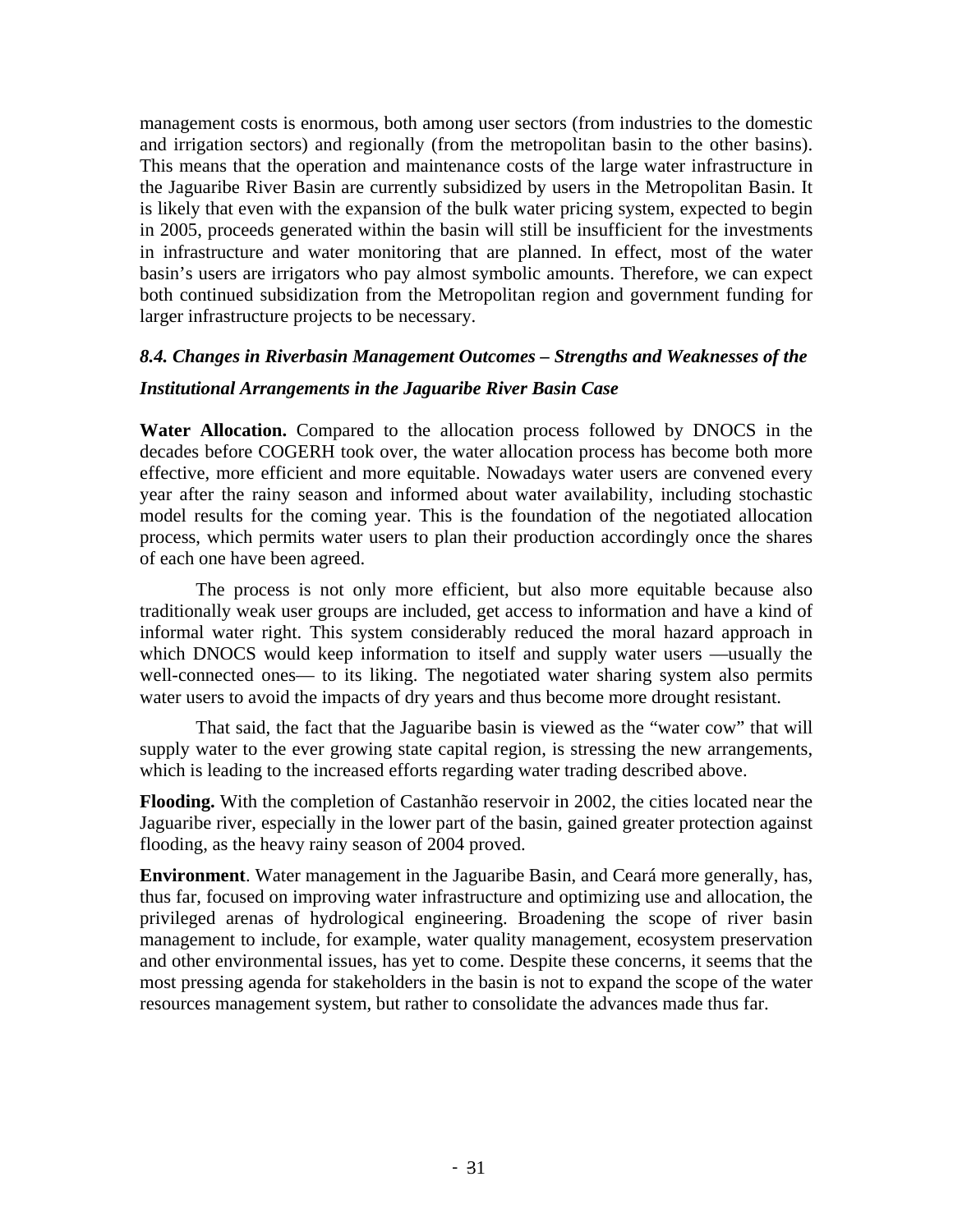# *8.5. Other Perspectives on the Decentralization Process in the Jaguaribe Basin – The*

# *Way Forward*

First, policy makers have to establish how negotiated water allocation fits into the formal institutional arrangements for water resources management. Proposals for the combination of inter-annual permits (issued by the state) and annual negotiations to determine the available amount under rationing conditions (decided informally by the user commissions) seems to be a good way to adapt water allocation policy to the specific conditions of the semi-arid region. This would eliminate the contradiction between a formal, but weak, system and an informal but highly legitimate one.

 Secondly, the state government has yet to overcome the skepticism of the irrigation sector with respect to the bulk water pricing system. The expansion of the charging system, currently under way, has been criticized by local stakeholders, who complain that COGERH and the state government have made unilateral decisions, with little debate with Basin committees.

 Many of these problems are, however, the result of the fact that the state has failed to demonstrate clarity and certainty with respect to the level of decentralization to be pursued in the water management system. Indeed, COGERH has yet to define both its own role in basin organization and the relationship it should have with basin committees and user commissions. Some argue that if the system is to be made compatible with the spirit of the water laws, that is, if it is to become more decentralized and participatory, COGERH's current policies towards the basin-scale institutions would have to be reformulated substantially (Teixeira 2004). Above all, COGERH will have to decide if it will become a water agency for all the state's basins, instead of serving as only a sort of occasional support mechanism. If it chooses to take this path, it will need first to build legitimacy and this will require breaking with traditions of closed-door decision-making and centralized administration, especially with respect to bulk water pricing. It will then have to adopt mechanisms gradually leading to a system in which management responsibilities are shared with those who pay for bulk water use and in which the committees have deliberative power and can supervise its activities. But the recent dismantling of the Department of User Organization – which has functioned to date as the main liaison between COGERH and local organizations – sends a signal in the opposite direction.

 The success that has made the Ceará model so famous in Brazil and internationally has depended on two factors: the capacities and expertise of COGERH and the involvement and mobilization of local stakeholders. But not only are COGERH and local stakeholders in constant tension and even competition, but also the various stakeholder bodies that have been created have yet to establish a clear division of labor. Consolidating Ceará's success will depend on finding the right balance between these forces.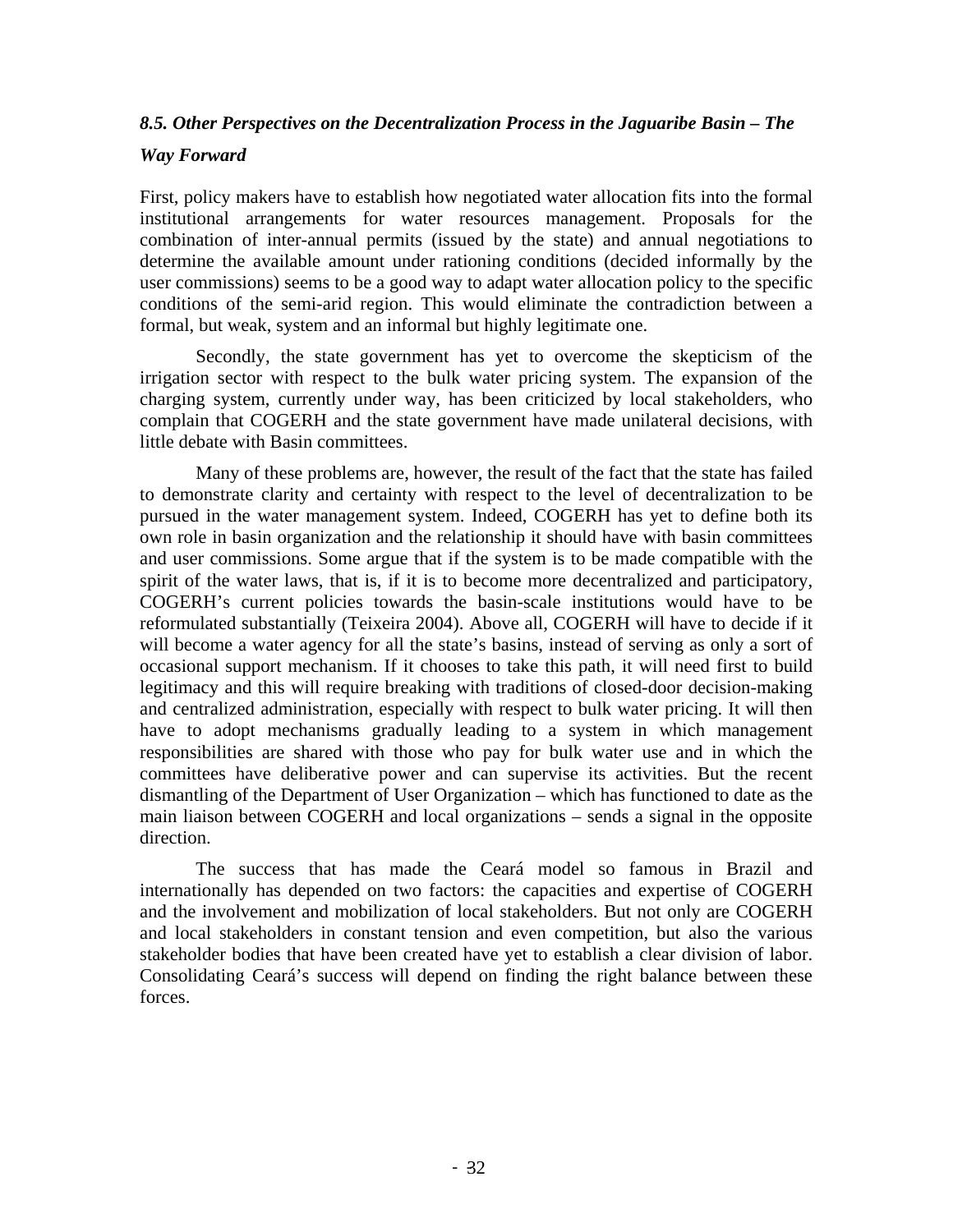#### **10. Conclusions**

The case study of the Jaguaribe River Basin is a fascinating example of integrated water resources management at the lowest appropriate level. In the first place, it suggests that even when pre-existing conditions are almost entirely unfavorable, changes leading to more integrated and decentralized practices are possible. The analytical framework developed for the larger World Bank research project of which this case study is part (section 2) would suggest that the political and institutional situation of Ceará and the Jaguaribe basin (sections 8 e 9) was largely adverse to the increase of stakeholder involvement and transparency in decision-making. But when the decentralization model was tailored to these conditions, it was possible to begin to overcome them.

 A second issue that this paper has brought up has to do with how change occurs. What happened in the 1990s that made it possible to transform practices that had been operating for decades? Water scarcity and conditions of almost permanent rationing certainly were motivations for change. But these conditions existed before. Perhaps more important were the national post-dictatorship context —highly favorable to democratization and decentralization— and the fact that a reform movement within the water resources sector began to promote integrated, participatory and economically sustainable management throughout the country in the 1980s. Both of these conditions, however, could describe all Brazilian states, most of which did not make the advances in decentralized water management that we have described in Brazil. Certain conditions specific to the Ceará context facilitated the adoption of the reform proposals in that state. A combination of an innovative state government, with an entrepreneurial orientation, and strong long-term support from the World Bank for reform in the water sector were critical for putting water security and management made on the top of that state's political agenda.

 The high incidence of poverty in Ceará, its regional disparities, the limited capacity of user sectors to pay for water and the high cost of bulk water supply have, however, meant that Ceará's law does not entirely correspond to the decentralization model that was later developed in the federal legislation and most state laws. That model is centered around the creation of river basin committees and basin agencies with financial sustainability guaranteed through bulk water pricing. But in the Jaguaribe river basin – and in Ceará as a whole– the state government began to play a much more proactive role in water resources management, primarily through COGERH. In a sense, the adaptation made in the Ceará case was simply less decentralization from the state to local levels than the national model and even the state's own water law proposed. The presence of large hydraulic works throughout the state, which must be operated in close coordination if recurrent droughts are to be dealt with effectively, justifies this more centralized system. Moreover, the fact that the metropolitan area is dependent on the Jaguaribe basin, and will become even more so in the future, means that few at state level defend full decentralization. Water from the Jaguaribe basin is diverted not only to protect the city from domestic supply crises but also to guarantee steady economic growth. State politicians thus fear that if water allocation were fully the responsibility of each river basin body, the largest city in the state would risk losing access to the water from other basins that is essential for its dynamism. At the same time, what is particularly interesting about this approach is that water management is more centralized in Ceará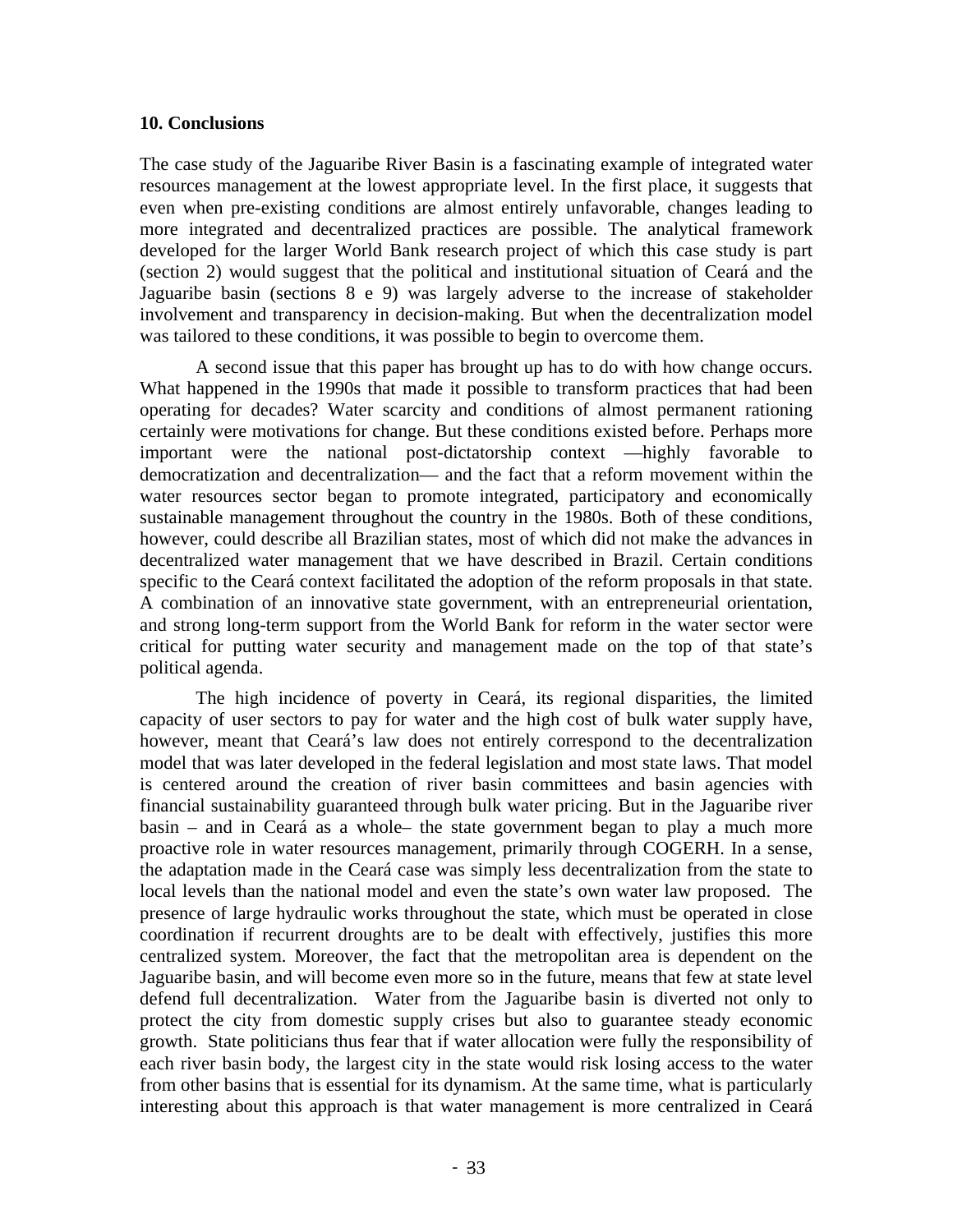than elsewhere**,** local mobilization and stakeholder involvement is also more intense than anywhere else in Brazil.

 A third conclusion of this paper is that the "lowest appropriate level" for decentralization is not always the river basin. As fora for negotiated allocation and conflict resolution, the user commissions serve as strong building blocks for integrated management. The sub-basin committees are still trying to define their roles and powers. Their creation, however, is a consensus at local level and they have increasingly mobilized local actors around water issues. The essence of Ceará's experience in the Jaguaribe River Basin may thus be that the river basin scale is less relevant there for integrated water management purposes, in favor of combining state level management with decision-making at smaller territorial levels than the river basin, such as sub-basins, regulated river valleys, and reservoirs. This suggests that, although the principle of the river basin as a unit for decentralized management should be kept as a target, it must be tailored to each political and cultural context.

 Finally, it should be stressed that much remains to be done, especially with respect to building a more holistic management system that incorporates efforts to promote better water quality and to coordinate water and environmental management. Nonetheless, the achievements made thus far are remarkable when compared to the problems and practices that seemed, until recently, impossible to overcome. Water rationing in the Jaguaribe Basin used to be an almost permanent state of affairs. Traditional institutions used to privilege the interests of entrenched oligarchies. Civil society and small users were excluded from water related decision-making. Water was, in general, managed and protected in only the most precarious and unsustainable of ways. All these unfavorable factors have been strongly challenged and will continue to challenge efforts to build a decentralized and integrated water resource management system in the Jaguaribe River Basin.

 The achievements already made are thus quite impressive. It is too early, however, to establish firm conclusions about the political stability of the process. Only the future will tell if the 12-year long decentralization process described here, a process that was initiated and strongly supported by a succession of political leaders, and implemented by highly professional and dedicated staff, has yet been institutionalized enough to survive the current period of 'political drought' that started with the change in state and institutional leadership in 2003.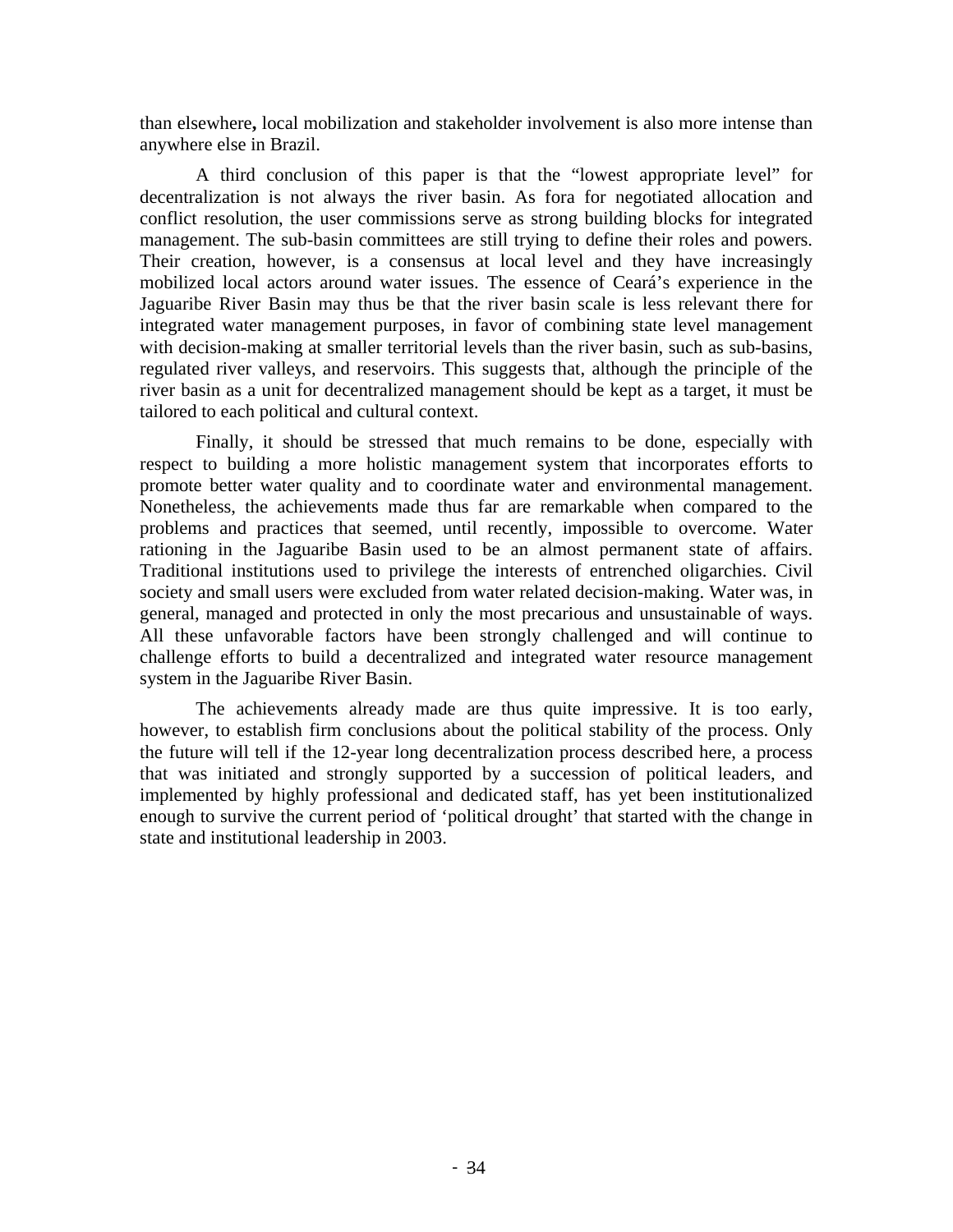# **Acronyms**

| <b>ABRH</b>    | <b>Brazilian Water Resources Association</b><br>(Associação Brasileira de Recursos Hídricos)                                                    |
|----------------|-------------------------------------------------------------------------------------------------------------------------------------------------|
| <b>ANA</b>     | National Water Agency (Agência Nacional de Águas):                                                                                              |
| <b>CAGECE</b>  | Ceará's Water and Sanitation Company<br>(Companhia de Água e Esgoto do Estado do Ceará)                                                         |
| <b>COGERH</b>  | Ceará's Water Resources Management Agency<br>(Companhia de Gestão dos Recursos Hídricos)                                                        |
| <b>DNOCS</b>   | National Department of Works Against Droughts<br>(Departamento Nacional de Obras contra as Secas)                                               |
| <b>DOU</b>     | <b>COGERH's User Mobilization Department</b><br>(Departamento do Organização de Usuários da COGERH),                                            |
| <b>FNS</b>     | Federal Health Agency (Fundação Nacional de Saúde)                                                                                              |
| <b>FUNCEME</b> | Ceará's Foundation for Meteorology and Water Resources<br>(Fundação Cearense de Metereologia e Recursos Hídricos)                               |
| <b>IBGE</b>    | <b>Brazilian National Statistical Agency</b><br>(Instituto Brasileiro de Geografia e Estatística)                                               |
|                | PROGERIRH Ceará Integrated Water Resources Management Project<br>(Programa de Gerenciamento e Integração de Recursos Hídricos)                  |
| <b>PROURB</b>  | Ceará Urban Development and Water Resources Management Project<br>(Projeto de Desenvolvimento Urbano e Gestão de Recursos Hídricos do<br>Ceará) |
| <b>SEMACE</b>  | Ceará's Environmental Agency<br>(Superintendência Estadual do Meio Ambiente)                                                                    |
| <b>SOHIDRA</b> | Ceará's Hydrological Works Superintendency<br>(Superintendência de Obras Hidráulicas do Estado do Ceará)                                        |
| <b>SRH/CE</b>  | Ceará's Water Resources Secretariat<br>(Secretaria Estadual de Recursos Hídricos do Estado do Ceará)                                            |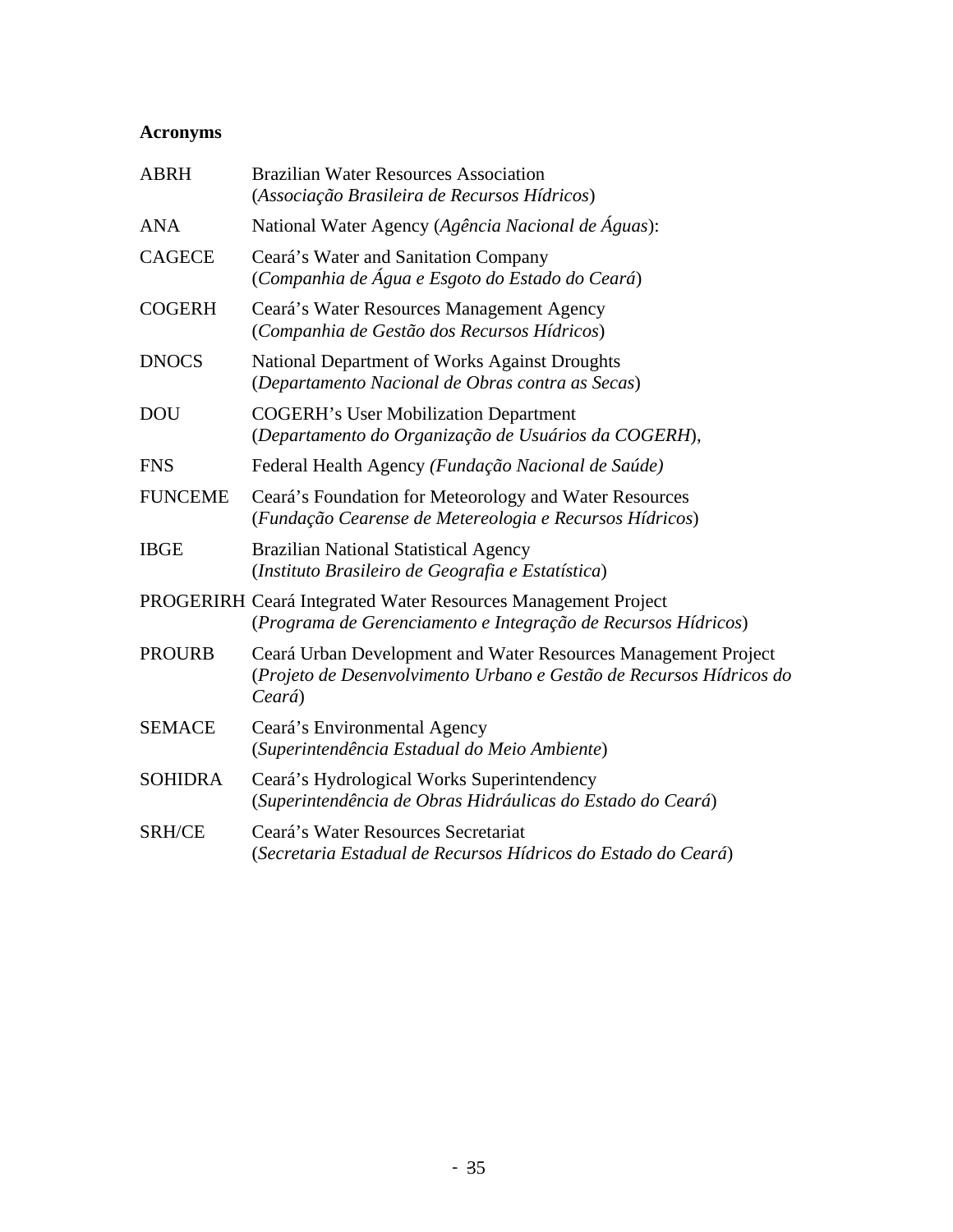#### **References**

- AGRAWAL, A. (2002). "Decentralization Policies and the Government of the Environment." *Polycentric Circles.* Volume 8, Number 1 (January), pp. 4-5.
- ALAERTS, G.J. (1999). "Institutions for River Basin Management. The Role of External Support Agencies (International Donors) in Developing Cooperative Arrangements", *International Workshop on River Basin Management – Best Management Practices*, Delft University of Technology/River Basin Administration (RBA), The Hague, October 27-29, 1999.
- ALVARES, U.P., J.L.F. OLIVEIRA and H.E.R. BEZERRA (1995). "A Experiência de Gerenciamento Participativo na Bacia Hidrográfica do Jaguaribe". Paper presented at the *III Simpósio de Recursos Hídricos do Nordeste*, 1995, Salvador, Brazil.
- ANA (Agência Nacional de Águas) (2002). *A evolução da gestão dos recursos hídricos no Brasil. The evolution of water resources management in Brazil*. Brasília: ANA. March.
- \_\_\_\_\_\_\_\_\_ (2003). Relatório de gestão 2002. Brasília: ANA.
- \_\_\_\_\_\_\_\_\_ (2004). Relatório de gestão 2003. Brasília: ANA.
- AZEVEDO, L.G.T. and M. ASAD (2000). The Political process behind the implementation of bulk water pricing in Brazil. In A. Dinar (ed.), *The Political economy of water pricing reforms* (pp. 339-358). Washington, DC: World Bank/Oxford University Press.
- BALLESTERO, A. (2004). *Institutional adaptation and water reform in Ceará*. Unpublished Master Thesis. School of Natural Resources and Environment, University of Michigan, Ann Arbor, MI.
- BALTAR, A. M., L.G.T. AZEVEDO, M. RÊGO and R.L.L. PORTO (2003). *Sistemas de suporte à decisão para a outorga de direitos de uso da água no Brasil*. Brasília: The World Bank (Série Água Brasil, nº 2). April.
- BARRAQUE, B. (ed.). 1995. *Les politiques de l'eau en Europe*. Paris : Éditions La Decouverte.
- BLOMQUIST, W. and E. SCHLAGER (1999). "Watershed Management from the Ground Up: Political Science and the Explanation of Regional Governance Arrangements". Paper presented at the annual meeting of the *American Political Science Association*, Atlanta, Georgia, September 2-5, 1999. 54 pp.
- BROMLEY, D.W. (1999). *Economic interests and institutions*. New York: Basil Blackwell
- COGERH (2000). *VII Seminário de Operação dos Vales do Jaguaribe e Banabuiú*. Companhia de Gestão dos Recursos Hídricos, Secretaria dos Recursos Hídricos, Governo do Ceará. Fortaleza. Unpublished document (www.cogerh.com.br)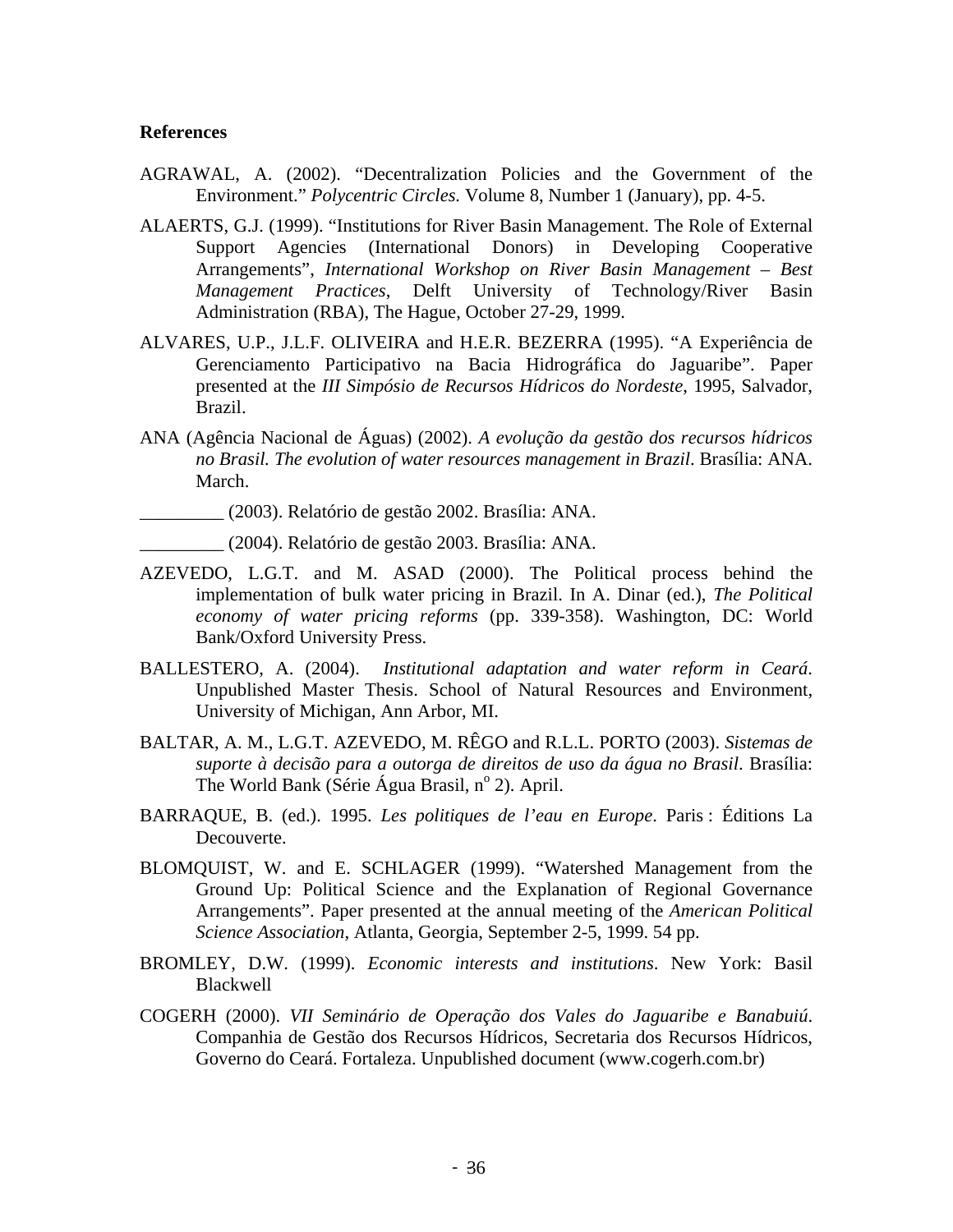\_\_\_\_\_\_\_\_\_ (2001). *Relatório do VIII Seminário de Planejamento e Operação Vales do Jaguaribe e Banabuiú*. Companhia de Gestão dos Recursos Hídricos, Secretaria dos Recursos Hídricos, Governo do Ceará. Unpublished document. Fortaleza (www.cogerh.com.br)

\_\_\_\_\_\_\_\_\_ (2002). *Relatório do XIX Seminário de Operação dos Vales do Jaguaribe e Banabuiú.* Companhia de Gestão dos Recursos Hídricos, Secretaria dos Recursos Hídricos, Governo do Ceará. Unpublished document. Fortaleza (www.cogerh.com.br).

\_\_\_\_\_\_\_\_\_ (s.d.). Águas do Vale: Plano de Uso Racional da Águas nos Vales do Jaguaribe and Banabuiú. Fortaleza, unpublished document.

COGERH and ENGESOFT (1999a). Plano de gerenciamento das águas da Bacia do Rio Jaguaribe. Fase 1 (Diagnóstico), Volume 1 (Estudos de Base de Hidrologia), Tomo I (Atualização e análise de dados hidrometeorológicos). Fortaleza, Ceará, 1999.

\_\_\_\_\_\_\_\_\_ (1999b). Plano de gerenciamento das águas da Bacia do Rio Jaguaribe. Fase 1 (Diagnóstico), Volume 1 (Estudos de Base de Hidrologia), Tomo II (Estudos de oferta hídrica). Fortaleza, Ceará, 1999.

\_\_\_\_\_\_\_\_\_ (1999c). Plano de gerenciamento das águas da Bacia do Rio Jaguaribe. Fase 1 (Diagnóstico), Volume 1 (Estudos de Base de Hidrologia), Tomo III (Estudo do impacto cumulativo da pequena açudagem). Fortaleza, Ceará, 1999.

\_\_\_\_\_\_\_\_\_ (1999d). Plano de gerenciamento das águas da Bacia do Rio Jaguaribe. Fase 1 (Diagnóstico), Volume 2 (Estudos de demanda). Fortaleza, Ceará, 1999.

\_\_\_\_\_\_\_\_\_ (1999e). Plano de gerenciamento das águas da Bacia do Rio Jaguaribe. Fase 1 (Diagnóstico), Volume 3 (Estudos de balanço oferta X demanda). Fortaleza, Ceará, 1999.

\_\_\_\_\_\_\_\_\_ (1999f). Plano de gerenciamento das águas da Bacia do Rio Jaguaribe. Fase 1 (Diagnóstico), Volume 4 (Estudos ambientais). Fortaleza, Ceará, 1999.

\_\_\_\_\_\_\_\_\_ (1999g). Plano de gerenciamento das águas da Bacia do Rio Jaguaribe. Fase 3 (Programas de ações), Volume 2 (Programa de Abastecimento dos Núcleos Urbanos). Fortaleza, Ceará, 1999.

- EASTER, K.W. and R.R. HEARNE (1993). "Decentralizing Water Resource Management: Economic Incentives, Accountability, and Assurance". Policy Research Working Paper No. 1219. Washington, DC: The World Bank.
- FORMIGA-JOHNSSON, R.M. (1998). *Les eaux brésiliennes: analyse du passage à une gestion integrée dans l'État de São Paulo*. Ph.D. in Environmental Sciences and Techniques, Université de Paris XII- Val de Marne, France.

\_\_\_\_\_\_\_\_\_ (2004). *Brazilian Case Studies: Jaguaribe and Alto-Tietê River Basins*. Background paper of the World Bank Group Research Project: "Integrating River Basin Management and the Principle of Managing Water Resources at the Lowest Appropriate Level—When and Why Does It (Not) Work in Practice?".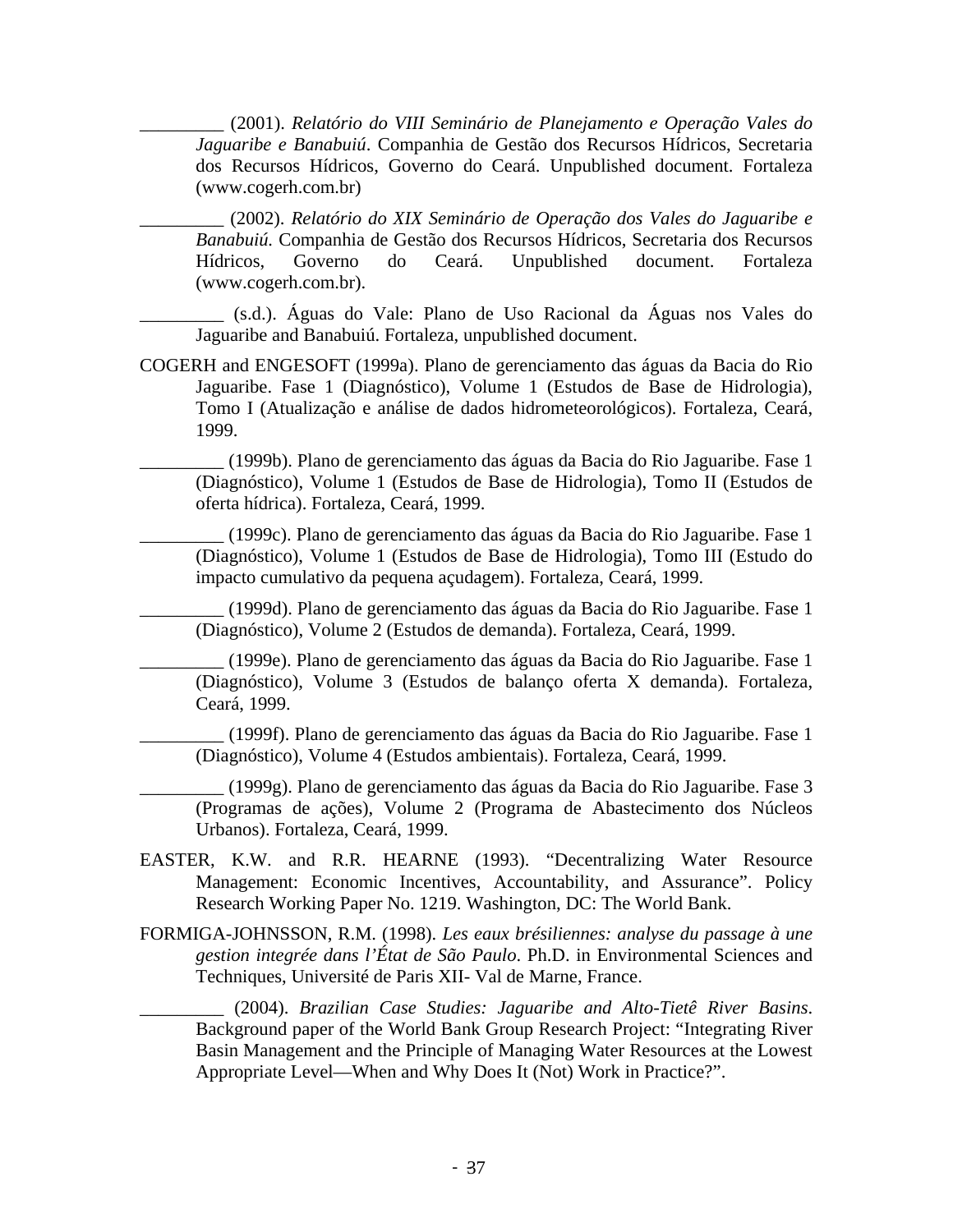and M. SCATASTA, forthcoming. "The impact of regional differences on water management in Brazil: an analyses of the Paraíba do Sul and Curu River Basins", in: G. ALAERTS (ed.), *River Basin Management*. Washington: Resources for the Future.

\_\_\_\_\_\_\_\_\_ and P. D. LOPES, (eds.), 2003. *Projeto Marca d'Água: Seguindo as mudanças na gestão das bacias hidrográficas do Brasil. Caderno 1: Retratos 3x4 das bacias pesquisadas.* Brasília: FINATEC/Universidade de Brasília-UnB.

- FURTADO, C. (1959). "Uma política de desenvolvimento econômico para o Nordeste". Documento elaborado pelo GTDN - Grupo de Trabalho para o Desenvolvimento do Nordeste, Brazilian government.
	- \_\_\_\_\_\_\_\_\_ (1987). Formação econômica do Brasil. São Paulo: Editora Nacional
- Garjulli, R. (2001). "A participação dos usuários na implementação dos instrumentos de gestão de recursos hídricos. O caso do Ceará". *IV Diálogo Interamericano de Gerenciamento de Água: em busca de soluções*, 22 a 26 de Abril de 2.001, Foz de Iguaçu, Paraná, Brasil.

\_\_\_\_\_\_\_\_\_, OLIVEIRA, J.L.de, and M.A.L. da CUNHA *et ali.* (2002). *Projeto Marca d'Água: Relatório da Bacia do Rio Jaguaribe.* Fortaleza, Ceará, fevereiro. (www.marcadagua.org.br)

IBGE (Instituto Brasileiro de Geografia e Estatística) (2001). *Censo 2000*, Rio de Janeiro, RJ.

\_\_\_\_\_\_\_\_\_ (2000). *Brasil em síntese 1998-2000*, Rio de Janeiro: IBGE, Diretoria de Pesquisa/ Departamento de Contas Nacionais.

- ICWE (International Conference on Water and the Environment) (1992). *The Dublin Statement and Report of the Conference.* International Conference on Water and the Environment, 26-31 January 1992.
- IPECE (Instituto de Pesquisa do Estado do Ceará) (2003). *Ceará em números.* Available at www.ceara.gov.br.
- KEMPER, K.E.. (1996). *The cost of free water. Water resources allocation and use in the Curu Valley, Ceará, Northeast Brazil*. Linköping, Sweden: Linköping Studies in Arts and Science, 137.
- \_\_\_\_\_\_\_\_\_ (1999). The Water Market in the Northern Colorado Water Conservancy District – Institutional Implications. *in:* Mariño, M. and Kemper, K.E. *Institutional Frameworks in Successful Water Markets: Brazil, Spain, and Colorado, USA.* Washington, DC*:* World Bank Technical Paper n**o. 427**.

and D. OLSON (2000). Water Pricing: The Dynamics of Institutional Change in Mexico and Ceará, Brazil. In A. Dinar (Ed.), *The Political Economy of Water Pricing Reforms* (pp. 339-358). Washington, DC: World Bank/Oxford University Press.

LEMOS, M. C. and J.L.F. de OLIVEIRA (2004). "Can water reform survive politics? Institutional change and river basin management in Ceará, Northeast Brazil". World Development, vol. 32, nº 12.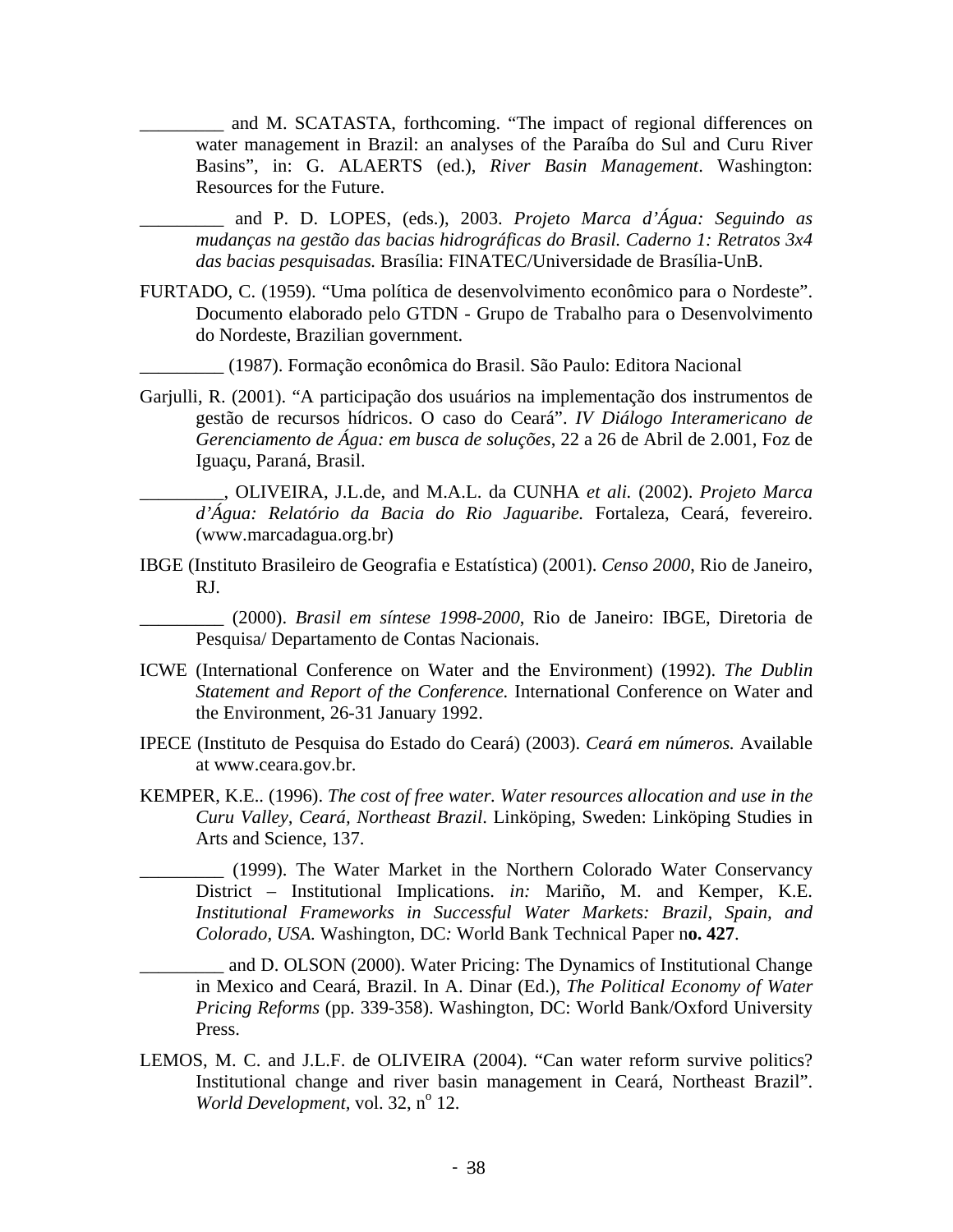- MODY, J. (2001). Literature Review: Management of River Basin Systems Through Decentralization. Unpublished. Report prepared for the World Bank, Washington, D.C.
- OLIVEIRA, J.L.F., R. GARJULLI and U.P.A. da SILVA (2001). *Conflitos e estratégias: a implantação do Comitê de Bacia do Rio do Curu*. Unpublished manuscript.
- OSNY E. da SILVA, F. (2003). *Gestão de recursos hídricos: outorga e cobrança pelo uso da água. A experiência do Estado do Ceará*. PowerPoint presentation at the Agência Nacional de Águas.
- OSTROM, E. (1990). *Governing the commons: the evolution of institutions for collective action.* New York, NY: Cambridge University Press

\_\_\_\_\_\_\_\_\_ (1992). *Crafting institutions for self-governing irrigation systems.* San Francisco, CA: ICS Press

- TEIXEIRA, F.J.C. (2004). *Modelos de gerenciamento de recursos hídricos: análises e proposta de aperfeiçoamento do Sistema do Ceará.* Brasília: Banco Mundial e Ministério da Integração Nacional (Série Água Brasil, nº 6). Junho.
- TENDLER, J. (1997). *Good government in the tropics*. Baltimore, MD: Johns Hopkins University Press.
- WORLD BANK (1993). *Water resources management: A World Bank Policy Paper.* Washington, DC.

\_\_\_\_\_\_\_\_\_ (2000). *O Banco Muncial e o Setor Água. The World Bank and the Water Sector. Country Management Unit,* Latin America and the Caribbean Region, The World Bank, Brasília, DF.

WUNSCH, J.S. (1991) "Institutional Analysis and Decentralization: Developing an Analytical Framework for Effective Third World Administrative Reform." *Public Administration and Development*. Volume 11, pp. 431-451.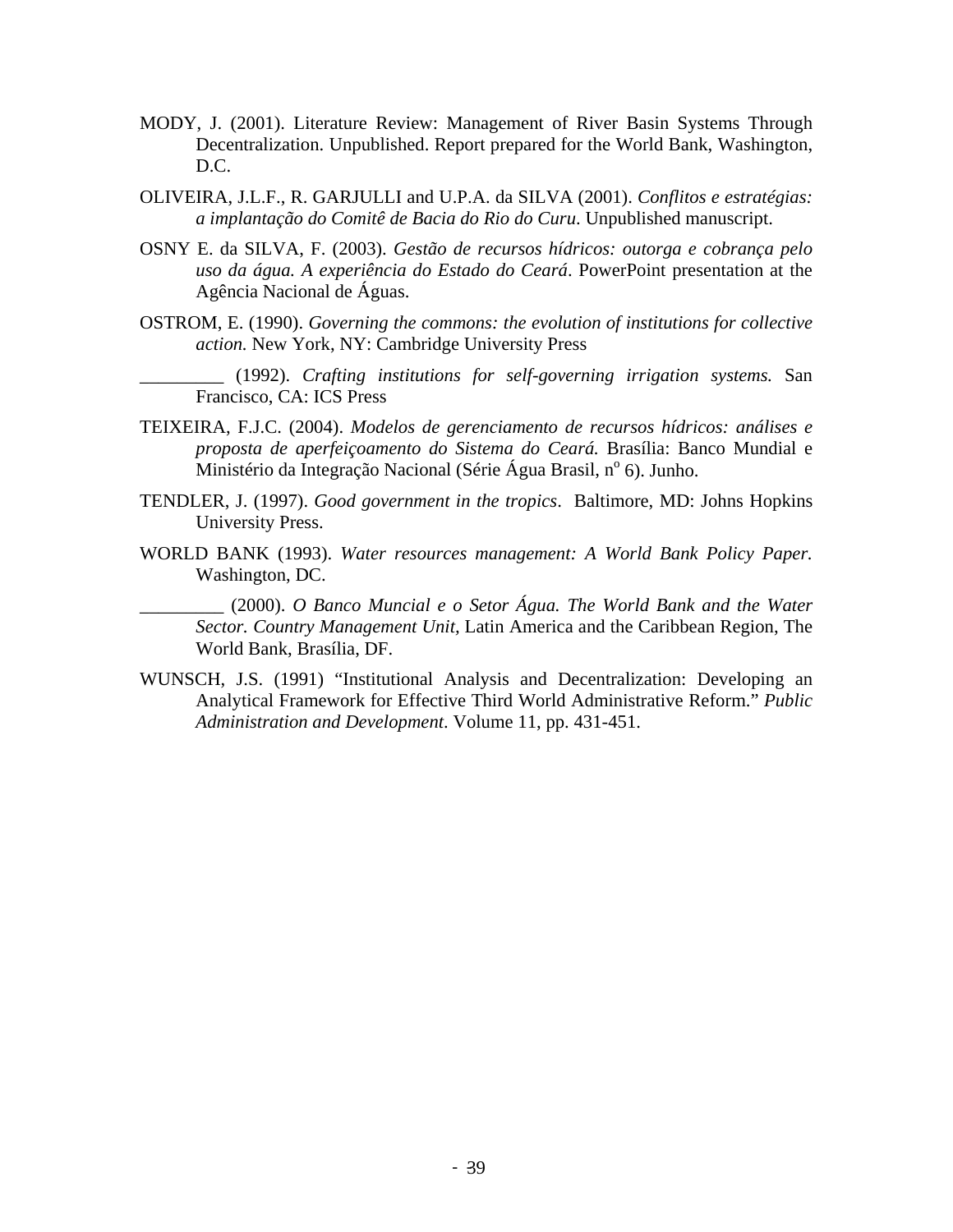# **Appendix: Variables in the Analytical Framework**

As noted in Section 2, the analytical framework used for this research project entails several variables hypothesized to be related to the success or failure of river basin management institutions, grouped into four categories.

## *Contextual factors and initial conditions*

The literature on decentralized water resource management indicates that successful decentralization is at least partly a function of the initial conditions that prevail at the time a decentralization initiative is attempted. These initial conditions are elements of the social context of the decentralization effort. They include

- o Economic development of the nation;
- o Economic development of the basin area;
- o Initial distribution of resources among basin stakeholders; and
- o Class, religious, or other social/cultural distinctions among basin stakeholders.

# *Characteristics of the decentralization process*

In countries that have attempted to decentralize water resource management to the basin level, characteristics of the decentralization process itself will affect the prospects for successful implementation. Two necessary conditions of a decentralization initiative are (a) devolution of authority and responsibility from the center, and (b) acceptance of that authority and responsibility by the local or regional units. Whether (a) and (b) occur will depend in part upon why and how the decentralization takes place. Important factors include

- o Whether basin-level management was a local initiative to assume management responsibilities, a devolution that was mutually desired by local stakeholders and central government officials, or a decision by central government officials to shed water resource management responsibilities regardless of whether basin stakeholders wanted to assume them;
- o The extent of central-government recognition of local-level basin governance; and,
- o Whether central government officials maintained a policy commitment to decentralization and basin management through transitions in central government administration.\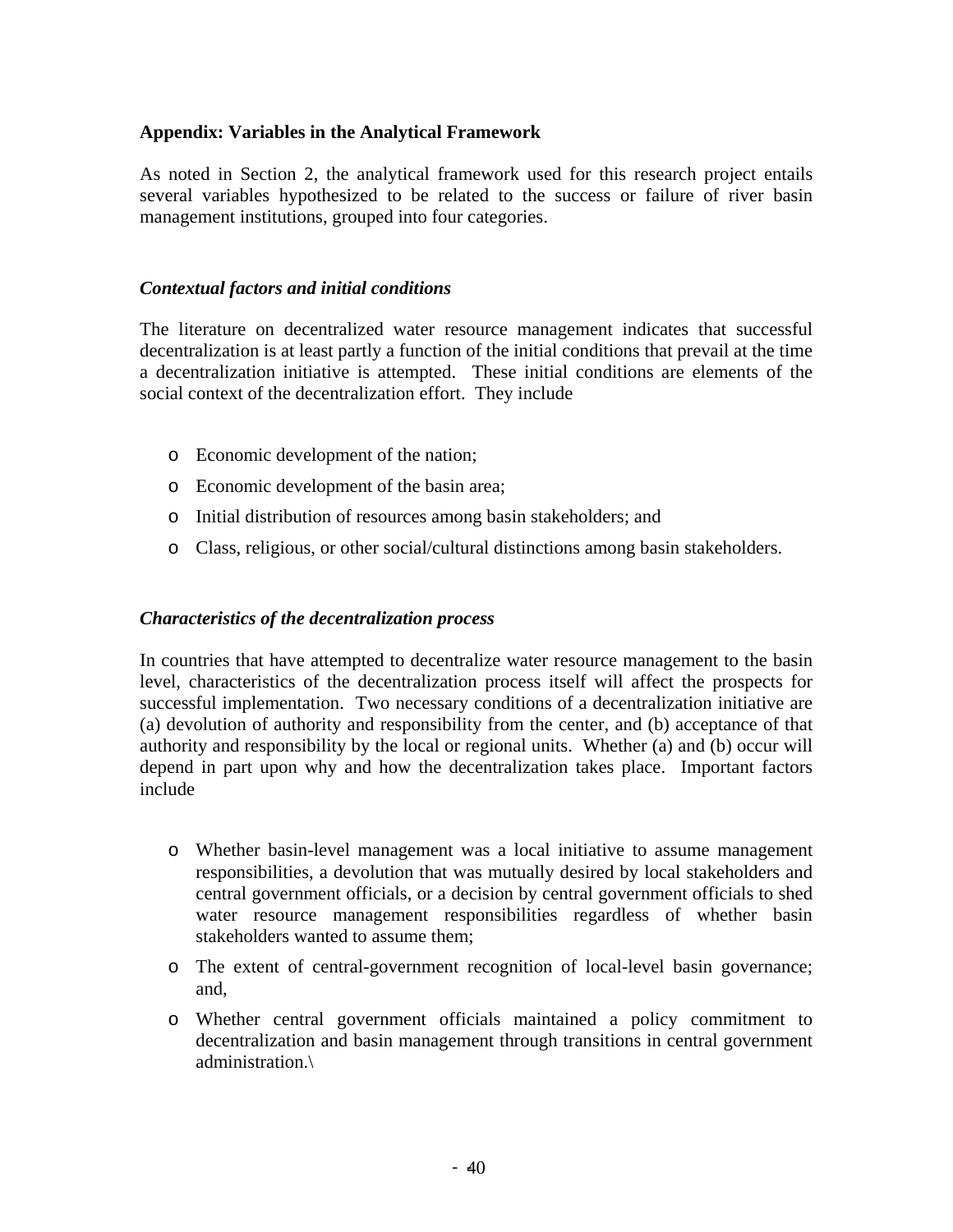## *Characteristics of central government/basin-level relationships and capacities*

Because successful decentralization requires complementary actions at the central government and local levels, other aspects of the central-local relationship can be expected to condition that success. Political and institutional variables should be explored that relate to the respective capacities of the central government and the basinlevel stakeholders, and the relationship between them. Key factors include

- o The extent to which devolution of water management responsibilities from central government to basin institutions has been real or merely rhetorical, and whether devolution has been handled as a supportive transition to basin management or as an abrupt abandonment of central government authority;
- o The financial resources available to basin-level institutions, and the extent of their financial autonomy;
- o Basin management participants' ability to create and modify institutional arrangements that are tailored to their needs and circumstances;
- o The extent of other experience at the local or regional level within the country with self-governance and service provision;
- o The distribution (particularly asymmetries) of national-level political influence among basin stakeholders;
- o Characteristics of the water rights system in the country which facilitate or hinder basin management efforts; and
- o Whether basin-level institutions have had adequate time for implementation and adaptation of basin management activities.

## **The internal configuration of basin-level institutional arrangements**

Successful implementation of decentralized water resource management will also depend on features of the basin-level arrangements created by stakeholders and/or central government officials. Important ones include

- o The presence of basin-level governance institutions;
- o The extent of clarity of institutional boundaries, and their match with basin boundaries;
- o Whether and to what extent basin-level institutional arrangements recognize subwatershed communities of interest;
- o The availability of forums for information sharing and communication among basin stakeholders;
- o The ability to make, monitor, and enforce contingent contracts whereby basin stakeholders can agree to contribute to improvements in basin conditions;